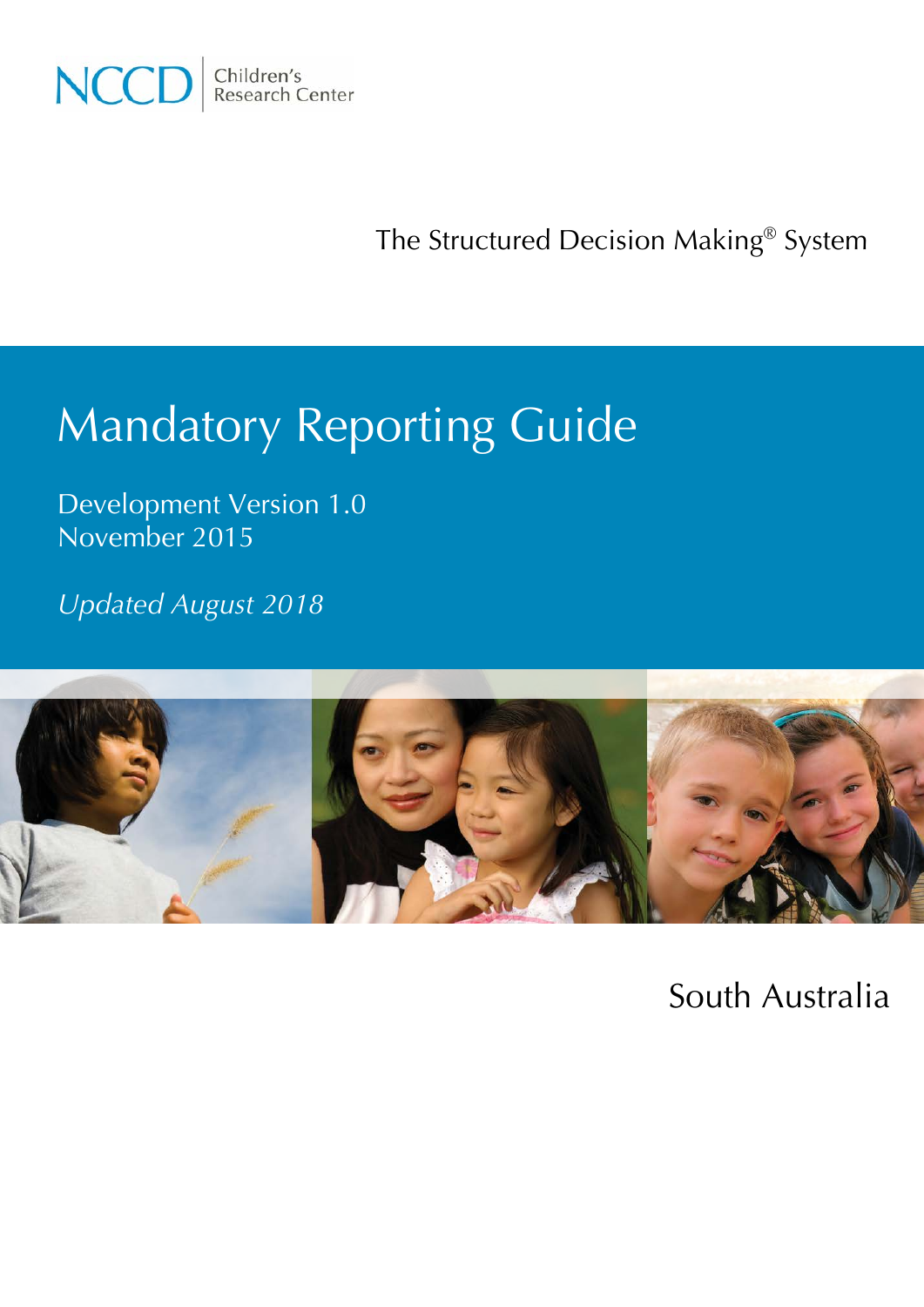# **ACKNOWLEDGMENTS**

The South Australia Mandatory Reporting Guide represents the contribution of many individuals whose efforts to develop, review and refine the decision trees and their definitions are greatly appreciated.

Practitioners and policy officers from the following government and non-governmental agencies contributed to tool development through their 2015–16 workgroup participation.

- Aboriginal Family Support Services
- AnglicareSA
- The Australian Centre for Social Innovation—Family By Family
- Nunkuwarrin Yunti
- Catholic Education
- Centacare Catholic Family Services
- Centacare Catholic Family Services—Coolock House
- Centacare Catholic Family Services—Country
- Centacare Catholic Family Services—Domestic Violence Services
- Child and Family Welfare Association
- Department for Child Protection
- Department for Education
- Department for Health—Yarrow Place
- Department for Health—Drug and Alcohol Services: South Australia
- Department for Health—Child Protection Services: Women's and Children's Hospital
- Department for Health—Child Protection Services: Flinders Medical Centre
- Department for Health—Helen Mayo House: Glenside Health Services
- Department for Health—North Adelaide Local Health Network: Lyell McEwin Hospital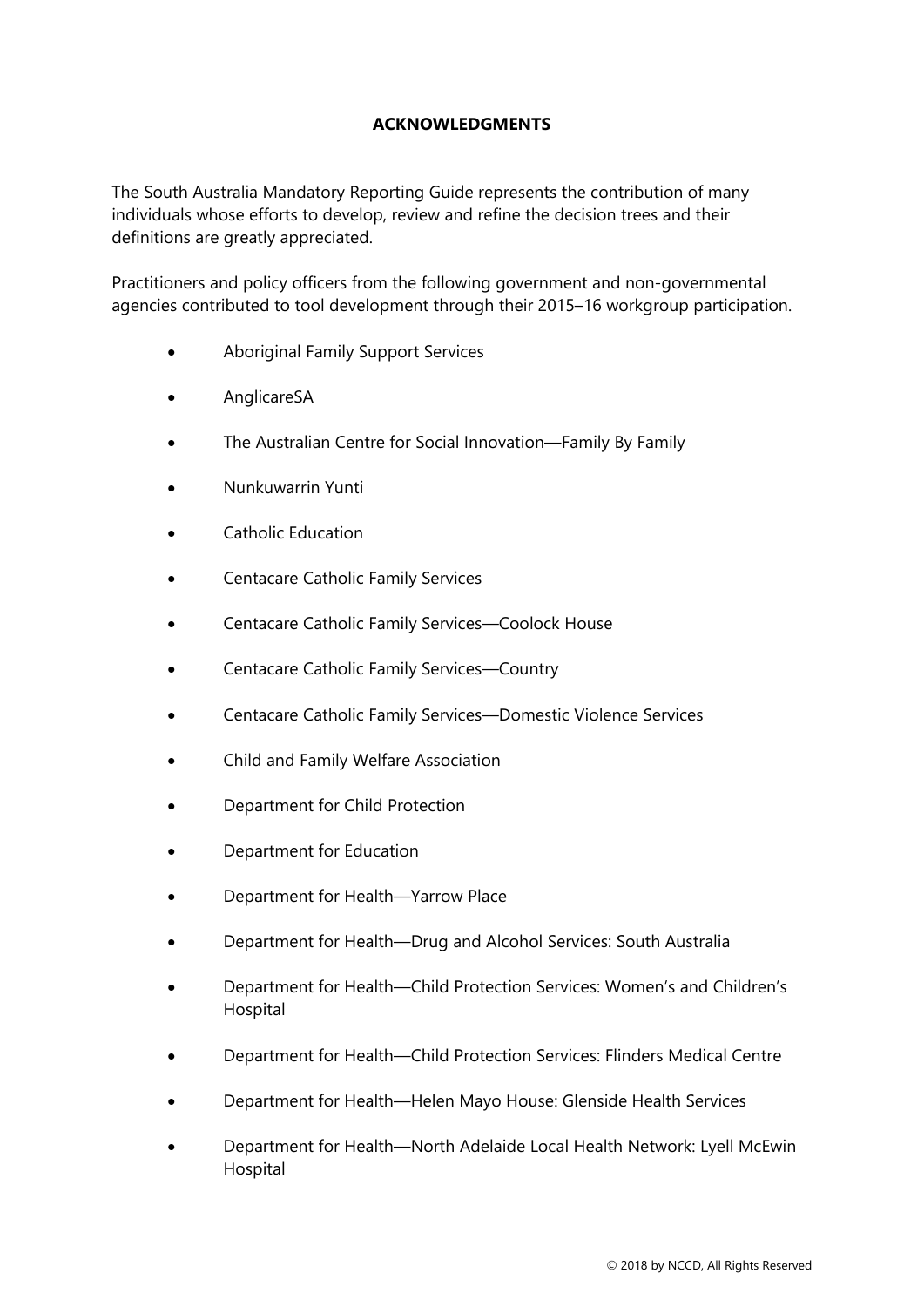- Department for Health—Child and Adolescent Mental Health Service
- Department for Communities and Social Inclusion—Housing SA
- Department for Communities and Social Inclusion—Disability SA
- Association of Independent Schools of South Australia
- Relationships Australia, South Australia
- South Australia Police
- Uniting Care Wesley—Country
- Department of Human Services—Community Youth Justice

*The South Australia Department for Child Protection is licenced to reproduce, install and display Structured Decision Making® materials for internal purposes. Any modification or addition must be approved by the US-based National Council on Crime and Delinquency (NCCD). NCCD will then grant a licence to use such agreed-upon modifications or additions for internal purposes only.*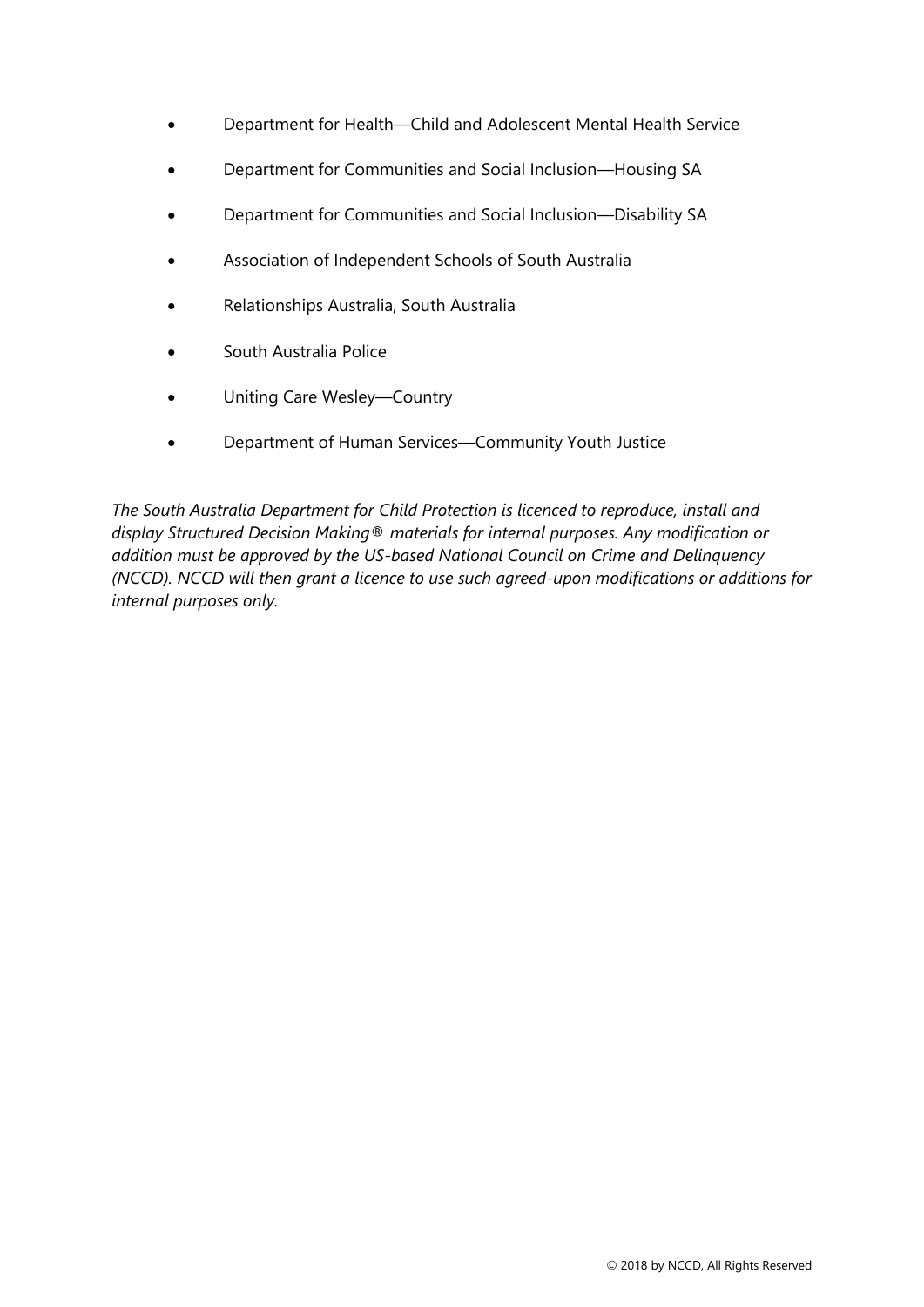# **TABLE OF CONTENTS**

| Definitions.                                                                      | 36 |
|-----------------------------------------------------------------------------------|----|
| Neglect: Health Assessment and Care (Including Mental Health and Disabilities) 38 |    |
|                                                                                   |    |
|                                                                                   |    |
| CYP Problematic Sexual Behaviour-Self-Directed/Towards Others 49                  |    |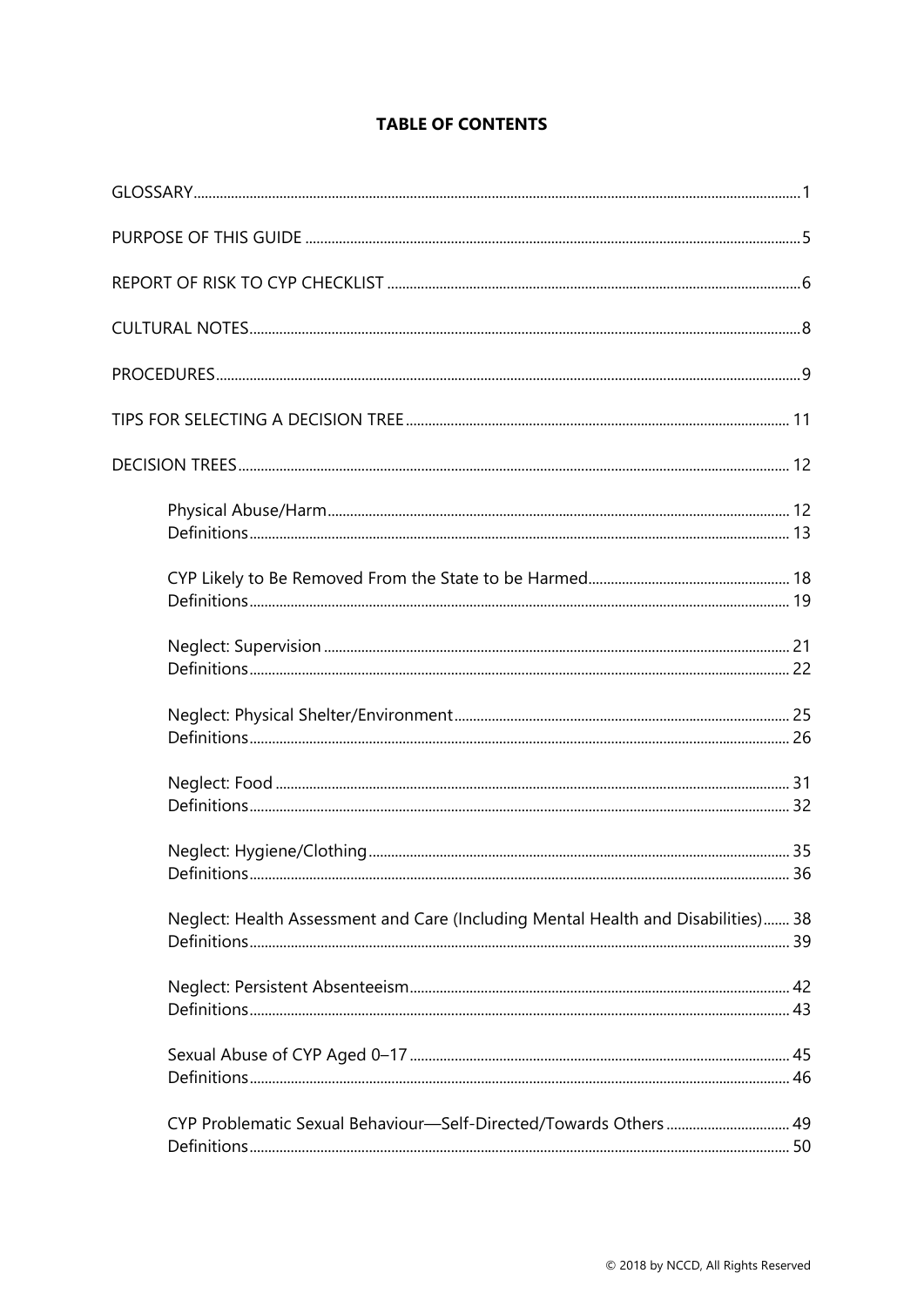#### APPENDIX

Reporting a Suspicion That a CYP Is, or May Be, at Risk

The NCCD Children's Research Center is a nonprofit social research organisation and a centre of the National Council on Crime and Delinquency.

> Structured Decision Making® and SDM® are registered in the US Patent and Trademark Office.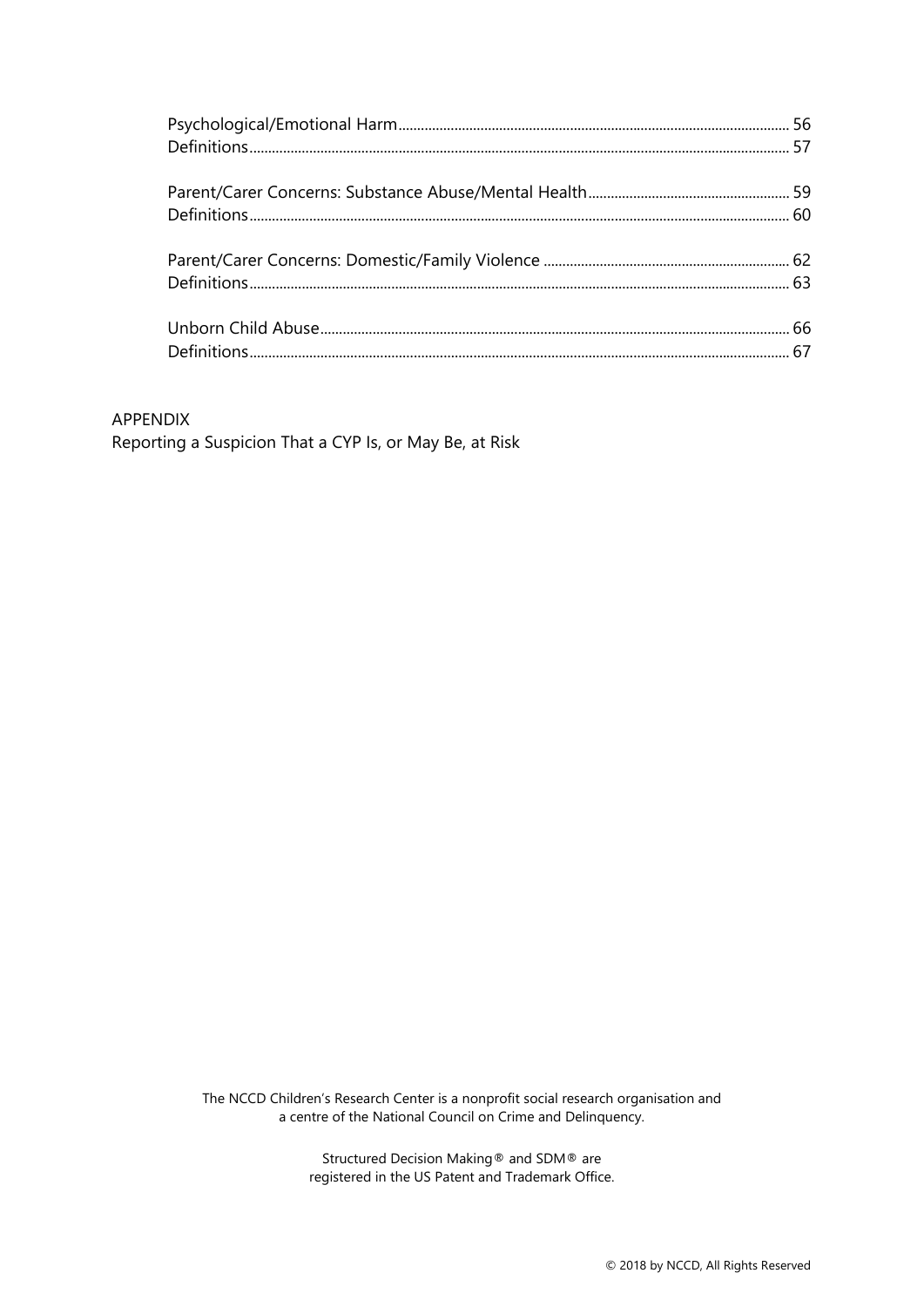#### **GLOSSARY**

#### <span id="page-5-0"></span>**Adolescent at risk (AAR)**

Child/young person (CYP) who is at risk of harm due to mental health or substance use, **and** the parent/carer is aware of the concern and, through omission or commission, is unwilling or unable to obtain appropriate intervention.

#### **Care Team**

For CYPs under Guardianship of the Minister, the Care Team consists of all the key people involved in the life of the CYP (Department for Child Protection caseworker, parent/carer, educator, mentor/volunteer, NGO, placement support, therapist, family of origin and other natural helpers).

## **CARL**

Means the Child Abuse Report Line, ph 131478, or online electronic notification through E-CARL at<https://www.childprotection.sa.gov.au/>

#### **Child/young person (CYP)**

A person under 18 years of age.

#### **Cruising**

The action of an infant or toddler transitioning from crawling to walking using furniture as an aid to walk.

#### **Domestic/family violence**

Domestic/family violence is any behaviour in a domestic relationship, including an intimate partner relationship or a family relationship, which is violent, threatening, coercive or controlling, causing a person to live in fear for their own or someone else's safety.

Domestic/family violence includes a broad range of marital and kinship relationships in which violence may occur.

Children's exposure to [domestic/family violence] is a serious form of child abuse. It can result in profoundly damaging impacts on children's psychological, emotional and physical safety and wellbeing, as well as compromising their educational and social development by interrupting their schooling attendance and their opportunities to socialise with peers.<sup>[1](#page-5-1)</sup>

Domestic/family violence can include physical, sexual, emotional and psychological abuse. See Table 1 for indicators of psychological harm to a CYP.

Physical violence can include slaps, shoves, hits, punches, pushes, being thrown down stairs or across the room, kicking, twisting of arms, choking, being burnt or stabbed and so forth.

<span id="page-5-1"></span> <sup>1</sup> Government of South Australia. (2016, July). *Interagency code of practice: Investigation of suspected child abuse or neglect (ICP).* Page 13.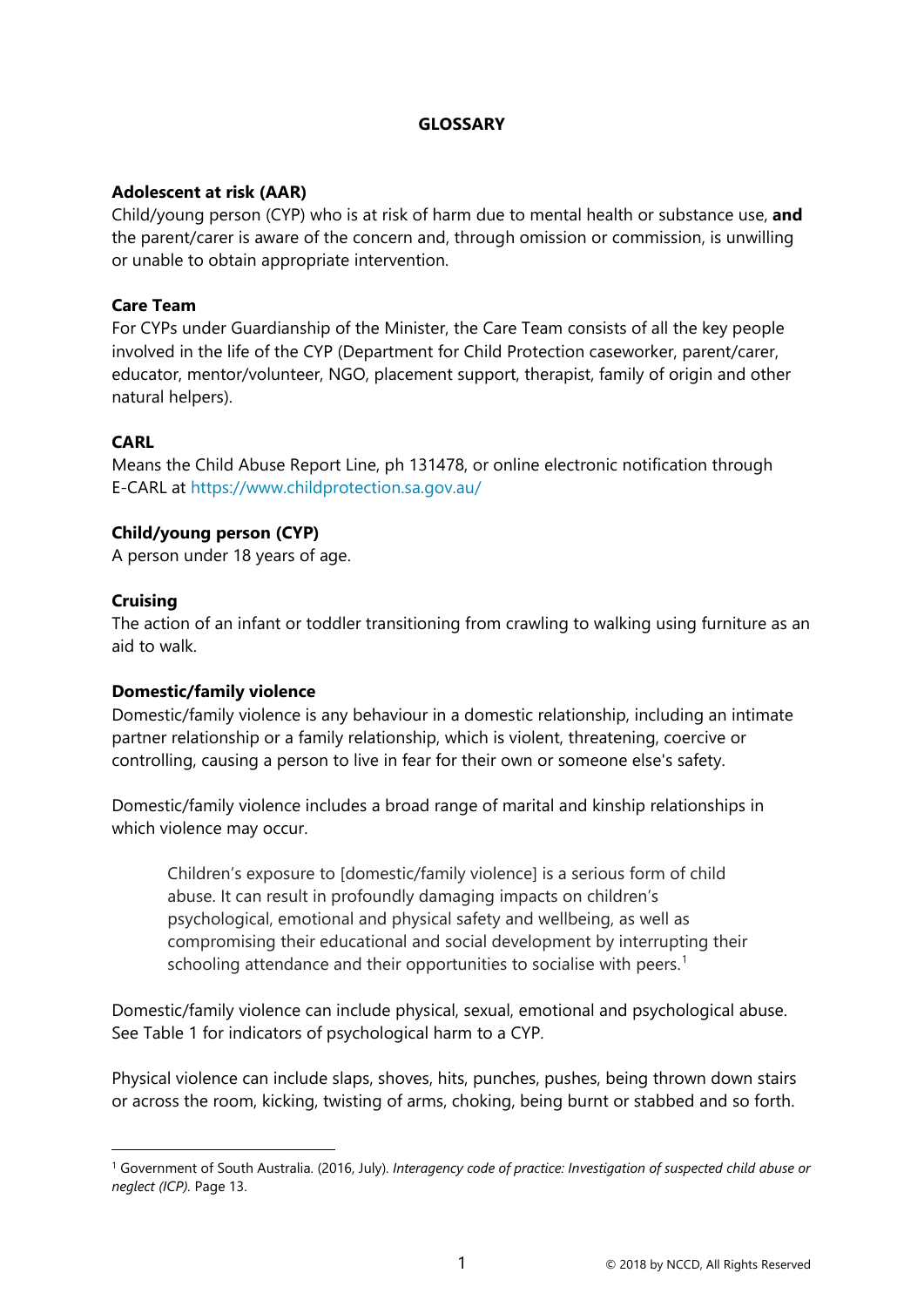Sexual assault or sexual violence can include rape, sexual assault with implements, being forced to watch or engage in pornography, enforced prostitution, being made to have sex with friends of the perpetrator, or any unwanted sexual contact. *Refer to sexual abuse for further information*.

Psychological and emotional abuse can include a range of controlling behaviours such as control of finances, isolation from family and friends, continual humiliation, threats against children or being threatened with injury or death.

#### **Educational neglect**

Persistent absenteeism from school could be an early indicator of abuse or neglect. If a CYP is school age and persistently absent from school without satisfactory explanation, mandated reporters must consider a notification.

## **Failure to thrive**

A medical diagnosis for a child who demonstrates inadequate weight gain or growth.

- Organic—There is a biological cause.
- Non-Organic—The cause is environmental.

#### **Household**

All individuals who live within a residence. A CYP may be a member of more than one household if his/her biological parents do not reside together.

#### **Infant**

A child under 12 months of age.

#### **Mandated reporter**

A person who comes within one of the categories set out in Section 30 (3) of the *Child and Young Person (Safety) Act 2017*, and so has an obligation to report a suspicion of a type described in Section 31 of the Act.

#### **Non-mobile**

Describes a young child (infant or toddler), or a CYP with developmental delays or disability, who is not independently mobile (unable to crawl, cruise or walk).

#### **Parent/carer**

A CYP's parent/carer can be any of the following:

- Biological parent (whether living in the home or not);
- Legal guardian;
- Stepparent;
- Other adult in the household who provides care and supervision for the CYP (other than paid care providers); or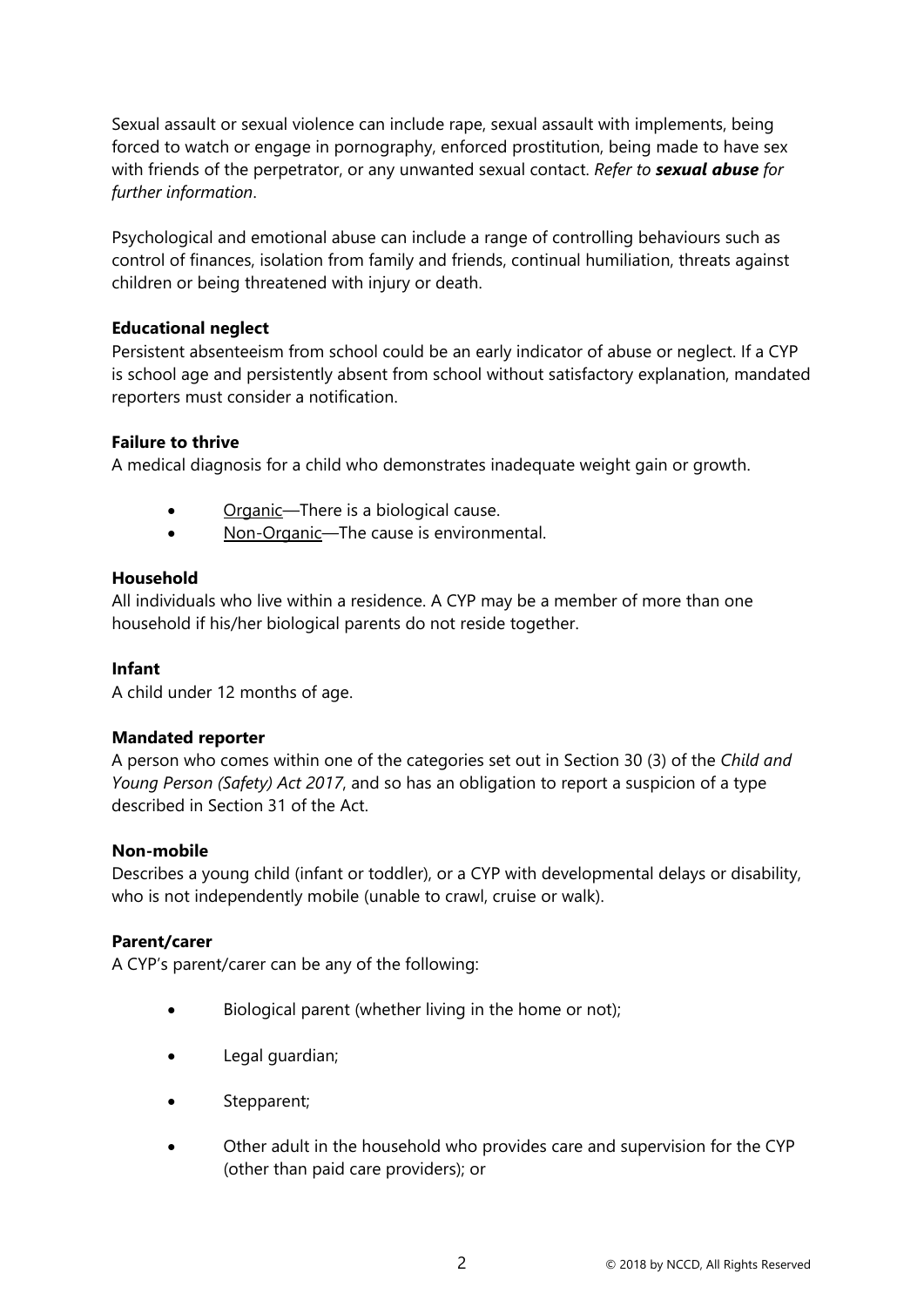• Intimate partners of a parent, even if they do not live in the home.

The following are not included:

- A CYP who is not a biological parent;
- An adult not living in CYP's household; and
- Paid care provider, such as babysitter or nanny.

# **Reasonable suspicion**

A suspicion is a state of mind. It is different from knowledge or belief. It requires more than a guess but does not need to be sufficient to form a belief as to the existence of an event or circumstance. There does not need to be proof that a CYP is, or may be, at risk. However, there needs to be a factual basis for the suspicion.

The suspicion must be 'reasonable'. Whether a suspicion is reasonable will depend on various factors, including the surrounding circumstances and the plausibility of the information available to the mandatory reporter.

A mandatory reporter should consider the following.

- Was the information obtained in the course of his or her employment (noting that employment is broadly defined in the Act)?
- On the information available, does the reporter have a suspicion that something might happen or might have happened?
- If the reporter has a suspicion that something might happen or might have happened, is it reasonable to rely upon the information which causes him or her to have the suspicion?

The mandated reporter must form the reasonable suspicion alone. The suspicion does not need to be accepted and discussed with staff members, managers, or parents/carers. Whilst the mandatory reporter might like to talk through the circumstances with another person, ultimately it is the mandatory reporter who needs to be satisfied that they hold a suspicion.

# **Sexual abuse**

Sexual abuse is the intentional touching, either directly or indirectly (i.e. through the clothing), of the genitalia, anus, groin, breast, inner thigh or buttocks of any CYP with an intent to abuse, humiliate, harass, degrade, arouse or gratify the sexual desire of any person; this includes exposing a CYP to forms of sexual acts or pornography

# **Unborn child**

A foetus in-utero.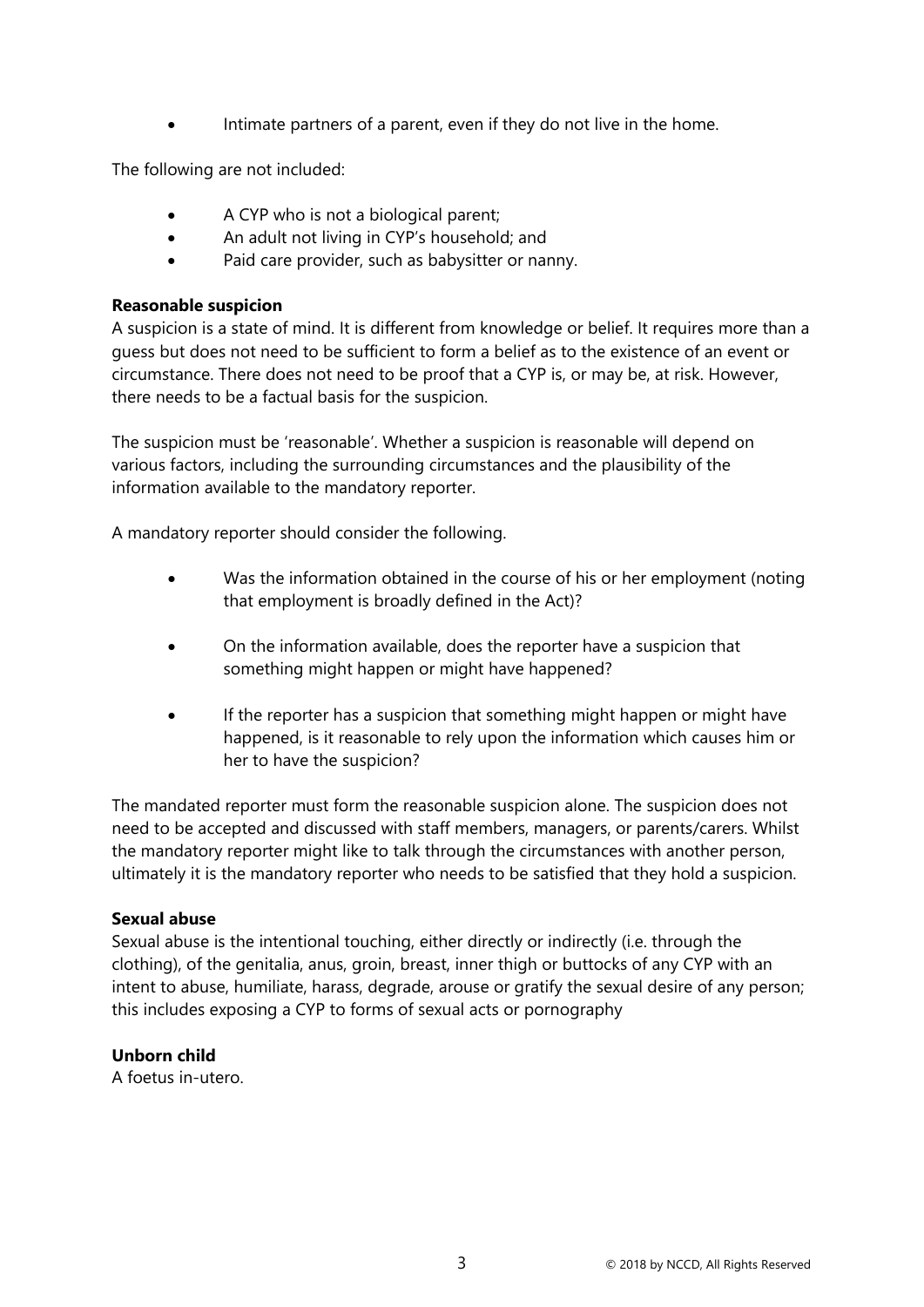#### **Table 1**

#### **Examples of Psychological Harm Indicators**

*The following behaviours may reflect psychological harm in a CYP as a result of parent/carer behaviour.*

| <b>Domain</b>           | <b>Examples</b>                                                                  |
|-------------------------|----------------------------------------------------------------------------------|
| Cognitive/Developmental | Delays in reaching developmental milestones (e.g. speech)<br>٠                   |
|                         | Loss of previously acquired developmental milestones<br>$\bullet$                |
|                         | Decline in school performance<br>٠                                               |
| Emotional/Behavioural   | Withdrawn (not interacting with others)<br>$\bullet$                             |
|                         | Not playful, or play dominated by concerning themes (e.g.<br>$\bullet$           |
|                         | violence)                                                                        |
|                         | Extreme separation anxiety<br>٠                                                  |
|                         | Regression in toileting behaviours (e.g. soiling self, bed wetting)<br>$\bullet$ |
|                         | Hypervigilance<br>٠                                                              |
|                         | Aggressive/violent behaviour<br>$\bullet$                                        |
|                         | <b>Emotional dysregulations</b><br>٠                                             |
|                         | Dissociation/freeze response                                                     |
|                         | Poor attention                                                                   |
|                         | Risk-taking behaviour<br>٠                                                       |
|                         | Self-harming/suicidal<br>٠                                                       |
| Social Interactions     | Indiscriminate affection<br>$\bullet$                                            |
|                         | Lacks trust<br>$\bullet$                                                         |
|                         | Lacks empathy<br>$\bullet$                                                       |
|                         | Inability to form age-appropriate relationships with adults/peers<br>$\bullet$   |
|                         | Chaotic interactions with others                                                 |

NOTE: **This table is a guide only.** Consider consultation with a professional with expertise in CYP mental health if you are uncertain.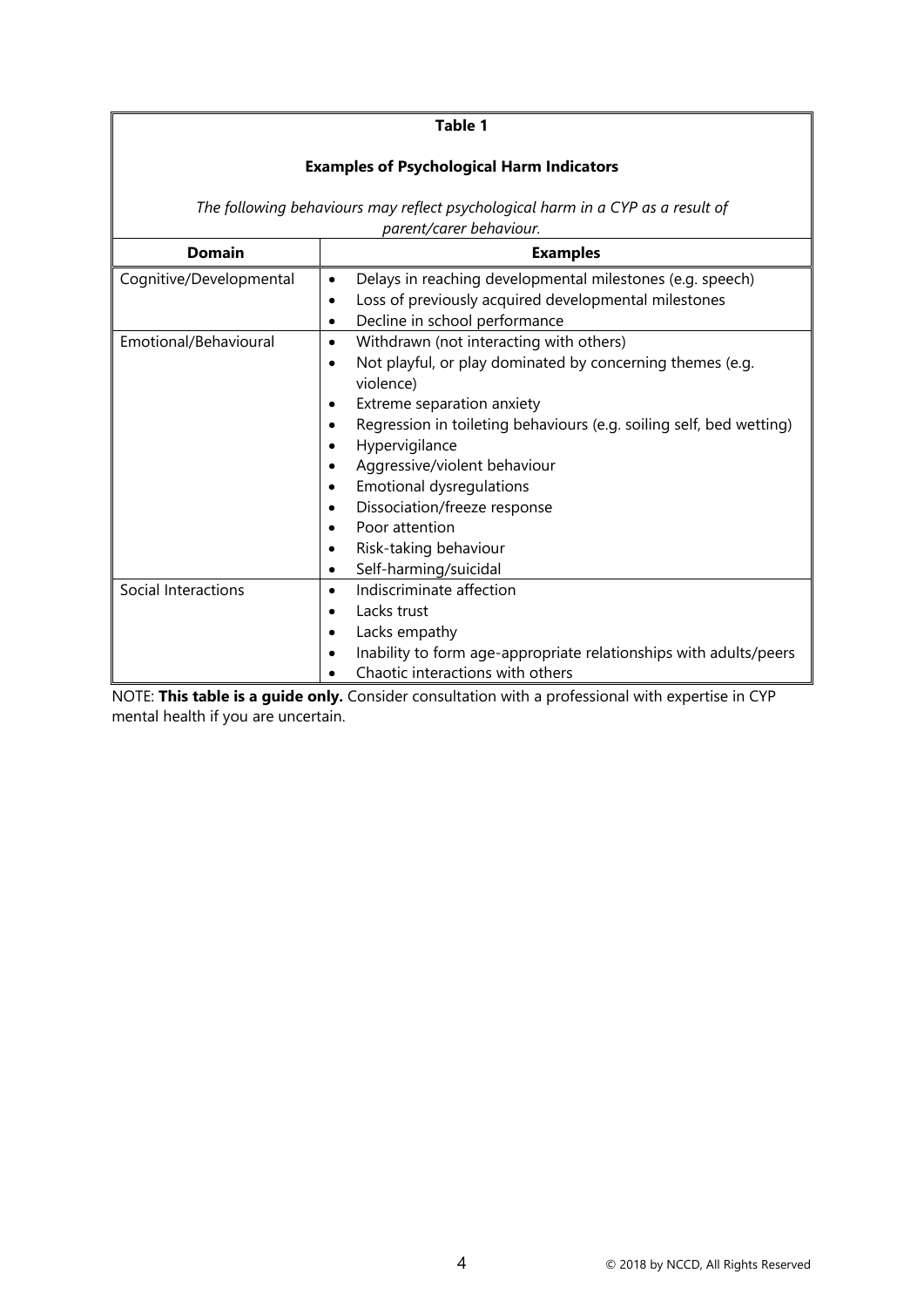# **PURPOSE OF THIS GUIDE**

<span id="page-9-0"></span>Section 31 of the *Children and Young People (Safety) Act 2017* ('the Act') states that various types of persons—teachers, social workers, prescribed health practitioners, police officers and other persons mentioned in Section 30 of the Act—must report that a child is, or may be, at risk if they have reasonable grounds to suspect this, and if they formed this suspicion during the course of their employment.

These persons have an obligation to report their suspicion. In this guide, they are referred to as mandatory reporters. **The report should be made to CARL. The identity of any person making a report to the Department for Child Protection ('the Department') via CARL is protected by the Act.**

This Mandatory Reporting Guide (MRG) is intended to assist mandatory reporters when they are concerned that a CYP is, or may be, at risk and must decide whether or not to report their concerns to the Department via CARL.

**This guide is intended to complement rather than replace critical thinking, and it does not prohibit mandatory reporters from any course of action they believe is appropriate. Mandatory reporters must always make their own decision about whether they have a reasonable suspicion.**

The decision about whether to report is not an easy one, and the consequences of the decision are considerable. The MRG aims to do the following.

- 1. Assist mandatory reporters in becoming familiar with the reporting threshold and the provision of detailed, high-quality reports.
- 2. Help eliminate time spent on reporting and responding to matters that do not meet the threshold for mandatory reporting.

Making a report does not exhaust any duty of care or responsibility that a mandated reporter may have for a CYP.

The guide incorporates design principles that will help a mandated reporter focus on the most critical pieces of information for the decision at hand. The guide reflects the contributions of multiple government departments and non-government agencies.

Finally, this guide is a dynamic document. Continuing evaluation and feedback will be used to refine this manual over time.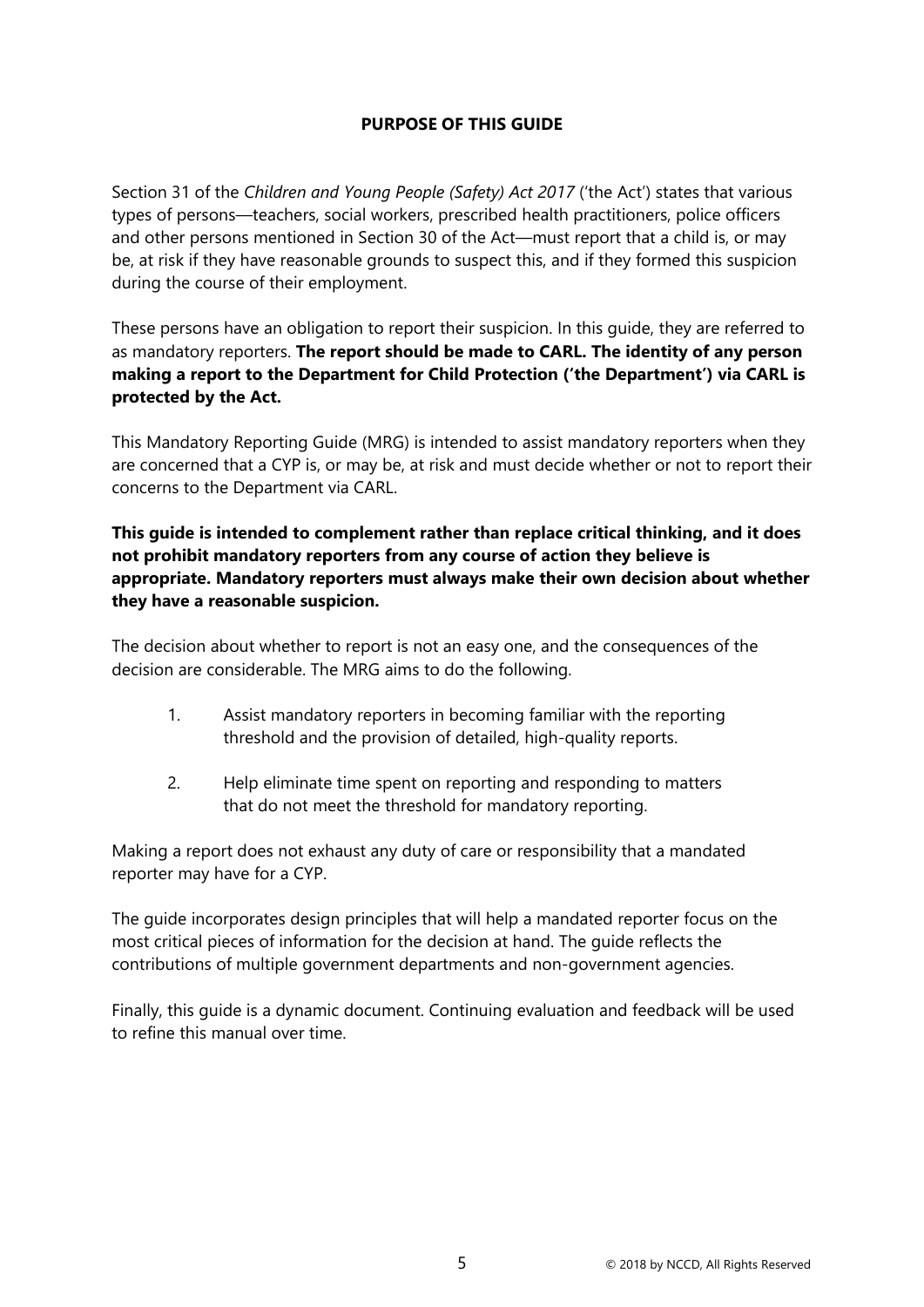# **REPORT OF RISK TO CYP CHECKLIST**

<span id="page-10-0"></span>*If you as a mandatory reporter have decided to report your suspicion of risk, you should provide as much of the following information as possible.*[2](#page-10-1)

#### **REPORT CHECKLIST**

*(Information you should have with you, if available, when you make a report)*

Was the information obtained in the course of your employment?

#### **Identification Details:**

- Full name
- O Including aka: 'also known as' by other surnames
- O Date of birth/age/year level of person and can compute the CYP
- O Current address and contact number siblings siblings
- O School or care setting parents/carers
- Aboriginal or Torres Strait Islander identity/kinship group
- O Non-English speaking/disability
- Alleged perpetrator's name, age, address, relationship to CYP, current whereabouts
- O Current whereabouts of CYP
- O Next contact with alleged perpetrator

#### **Mandatory Reporter Details:**

- Your full name and job title or role in the employment setting
- O Name, address and contact number of your employer/organisation
- Your relationship to CYP of concern
- Type of contact you have with the family/how frequent
- Capacity in which you are working with CYP/family

#### **Details of Concerns:**

- O If CYP disclosed: What did CYP say/What was the emotional presentation?
- Who saw/heard what and when
- O Size and location of injuries/description of any bruising
- O Has CYP been seen by a GP/if so, name and contact number
- Description of parent/carer behaviours of concern and frequency/severity
- Description of any of CYP's behaviours of concern and frequency/severity

<span id="page-10-1"></span><sup>&</sup>lt;sup>2</sup> Adapted from Department for Education and Child Development. (2012–14). Responding to abuse and neglect—Education and care training 2012–2014.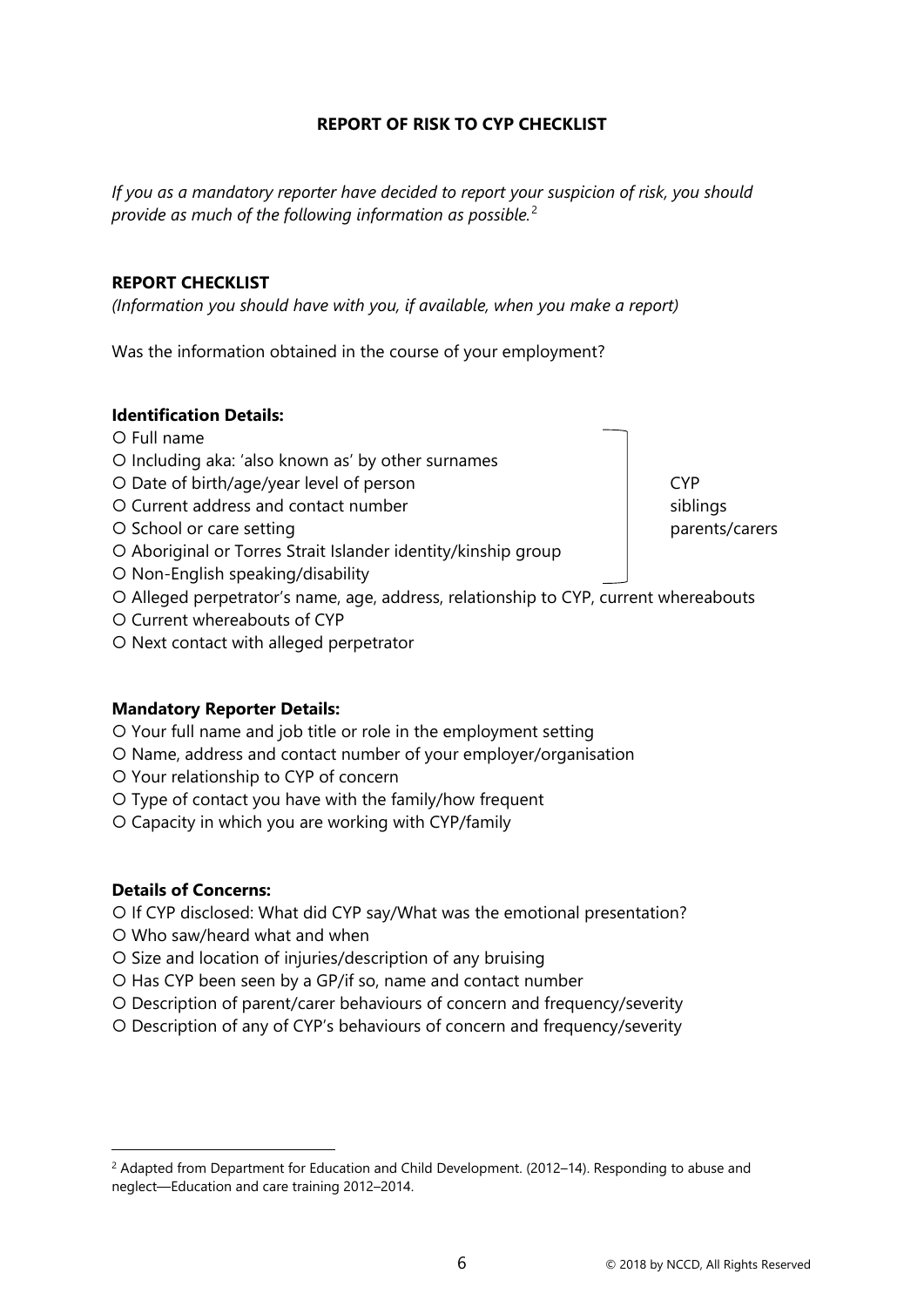# **Other Family Details:**

- Are parents separated/any Family Court orders
- Does custodial/noncustodial parent have a partner/partner's name
- $O$  Knowledge about the functioning of the family:
	- $\Box$  Family violence/animal cruelty/violence to people outside of the family
	- $\square$  Drug/alcohol abuse/mental health problems
	- $\square$  Extended family or other support networks
	- $\Box$  Child care arrangements
	- $\square$  Nature of involvement with any agencies/services
	- $\square$  Any relevant health factors

# **History of Education/Care Actions:**

- O Response from parents/carers when concerns have been raised with them
- 'Take-up' from parents/carers of referrals facilitated for them
- O Special supports for CYP (SSO support/breakfast program/transport/uniform laundering/modified learning program/counselling/mentoring/overnight care)
- O Referrals and involvement of regional support services with CYP
- O Involvement of other government or non-government services
- O Files/documents available for transfer to child protection staff
- Your discussion with principal/director or delegate about this notification
- Your record of this notification on the official form in your site leader's office

# **If you become aware that the CYP lives with, or is about to live with a person who has committed one of the following offences, include this in your report.**

- O Murder
- O Manslaughter
- Criminal neglect
- Causing serious harm
- O Acts endangering life or creating risk of serious harm
- O An attempt to commit one of the preceding offences where the victim was a CYP and the offender was their parent/carer

*Give consideration to the possibility that other CYPs in the family or the community may also be at risk and raise this in the report*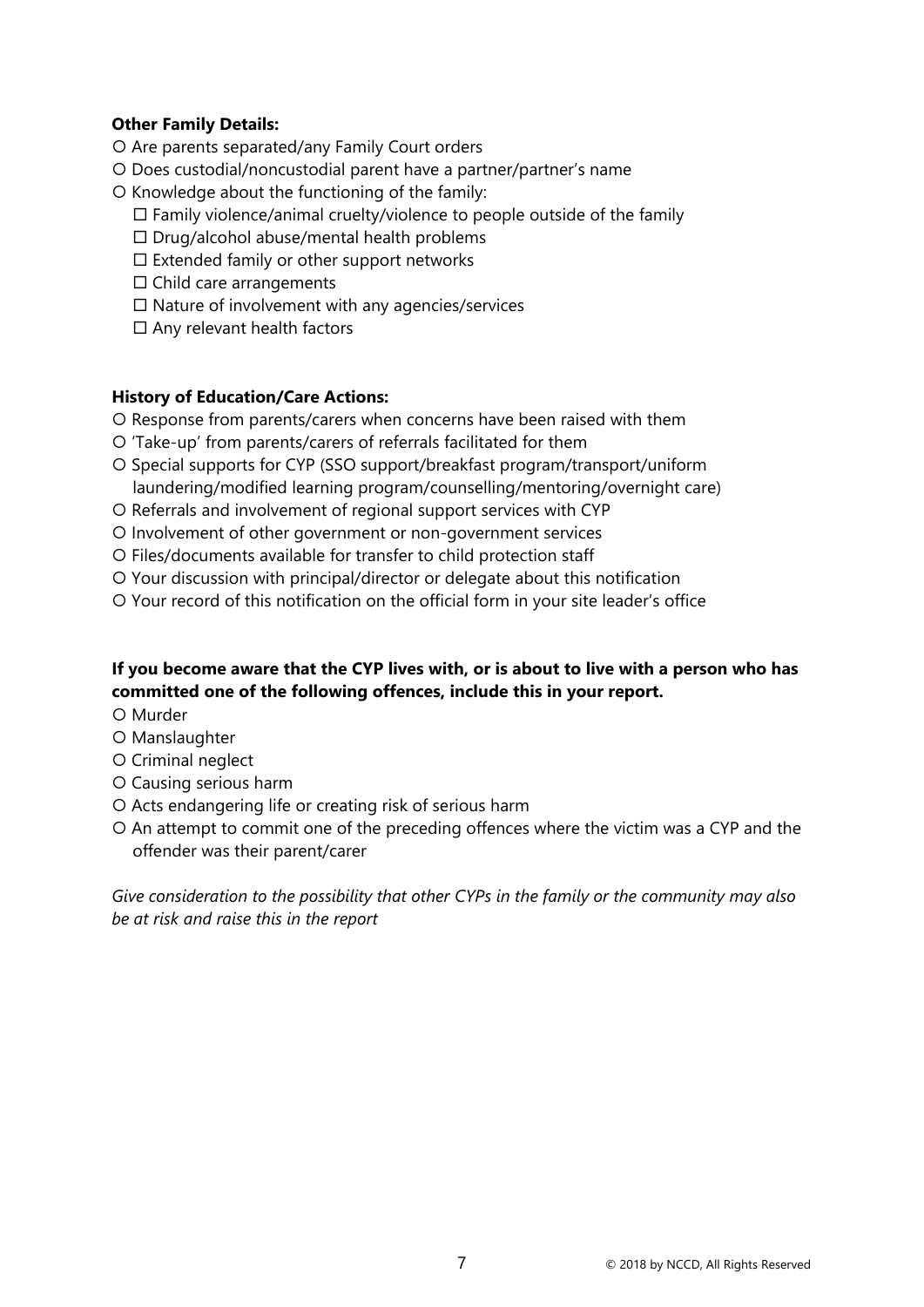# **CULTURAL NOTES**

## <span id="page-12-0"></span>**Working With Culturally and Linguistically Diverse Communities**

Culture and experience do influence parenting and caregiving practices; however, it is critical that reporters maintain a focus on these practices' *impact on the CYP*. Where a person's behaviour leads a reporter to suspect on reasonable grounds that a CYP is, or may be, at risk, this must be reported.

A mandatory reporter should consider that some child-rearing practices may be unfamiliar, but this does not necessarily mean that they cause risk to the CYP.

Behaviours suspected of creating risk should not be minimised or dismissed on cultural grounds.

Mandatory reporters who have information about the possible bearing of culture, language and the need for an interpreter on the matter must provide this information as part of their report. This information can assist in subsequent case assessment.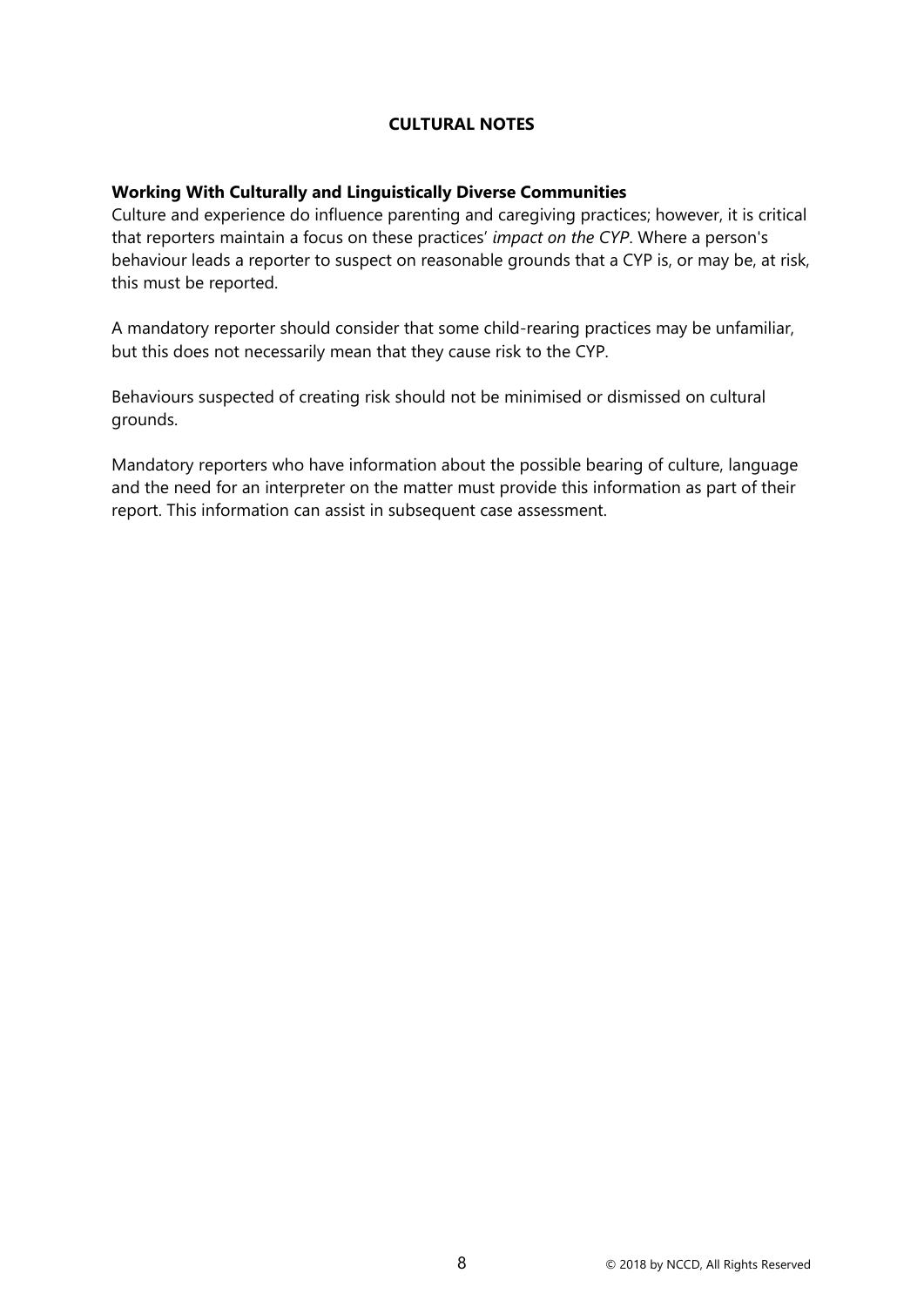## **PROCEDURES**

#### <span id="page-13-0"></span>**How to Use This Guide**

The guide is structured with references to the *Children and Young Persons (Safety) Act 2017,* glossary, decision trees and definitions.

The guide is arranged by topic areas to help reporters determine which decision tree may be most relevant. A decision tree is then presented, followed by definitions and explanations of each question or step in the decision tree to help reporters navigate the tree.

Reporters are not required to use all the decision trees, just the one that most closely reflects the area of concern for each individual case.

#### **Selecting a Decision Tree**

Select the decision tree that most closely matches the concern(s) you have. Refer to 'Tips for Selecting a Decision Tree'.

#### **Completing a Decision Tree**

After selecting the applicable decision tree, read the questions and accompanying definitions and select a 'yes' or 'no' answer for each. Each path through a decision tree leads to a decision point, as described below.

- Unless otherwise specified (i.e. mention of a pattern or multiple incidents), a single incident that meets the definition is sufficient.
- Unless otherwise specified, 'yes' should be selected only if the condition or circumstance described in the definition is *current* or *recent*.
	- » For injuries to a CYP and actions by a parent/carer that narrowly avoided injury to a CYP, also include any *past* events that do not appear to have been reported previously to CARL.
	- » For sexual acts, also include any *past* events that do not appear to have been reported previously to CARL.

#### **Decision Points**

After completing the MRG, print the final decision report and/or save it for your own records. Specific instructions will vary according to whether your concerns about the CYP are reportable.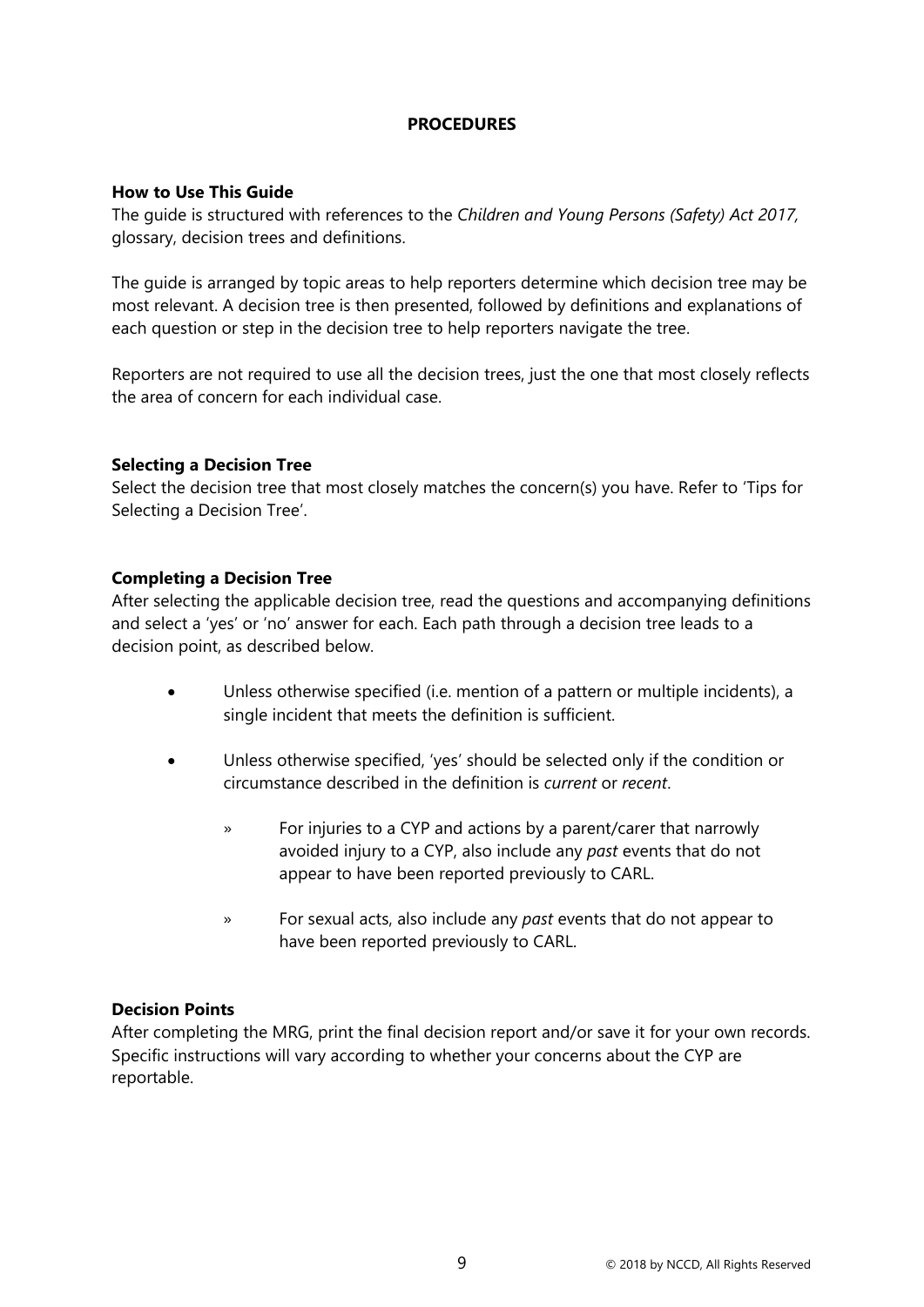Report to CARL *CARL: 13 14 78 E-CARL <https://www.childprotection.sa.gov.au/>*

Make a report to the Department as soon as possible.

# **When a CYP requires immediate medical or police intervention, call emergency services on 000. For other reports to police call 131444.**

Document and Continue Relationship

When the decision point of 'document and continue relationship' is reached, you are not required to report. You should document your concerns in your records, as you may gain further information later that changes your assessment of the situation. You may consider it appropriate to continue your relationship with the family, including referring the family for services, documenting that you did so and reviewing the situation later if warranted.

## *Document*

Based on your agency's policies, document relevant information about your concerns, and print and file the decision report issued after completion of the MRG.

# *Continue Relationship*

- If your professional role includes an ongoing relationship with the CYP and/or parent/carer, it is expected that such a relationship will continue regardless of the reporting decision. It is important to maintain a connection to the family so that if conditions worsen, you will be available to report to the Department if need be. This relationship may include monitoring, creating or maintaining a safe space where the CYP or parent/carer may further disclose concerns that already exist but which he/she has been reluctant to disclose, or disclose new incidents. The relationship also may include supporting the CYP or parent/carer, who may be experiencing other difficulties that are not reportable as abuse or neglect.
- If your professional role **does not** include an ongoing relationship with the CYP and/or parent/carer, *you are not required to maintain contact*.

Some circumstances are not reportable because they do not meet the threshold in Section 31 of the Act, and yet the CYP may experience emotional or physical stress. You may be able to assist the CYP in learning coping strategies or accessing suitable services, or fostering trust so that CYP will alert you if conditions change.

Regardless of a report to the Department, consider whether your concerns should be shared with other agencies connected with the CYP, such as school, health, mental health, justice or housing. Certain agencies can share information regarding the safety, welfare and wellbeing of CYPs without their consent; however, where possible, client consent should be sought when information about a client is being disclosed to another agency. *Refer to the Information Sharing Guidelines for detailed guidance*.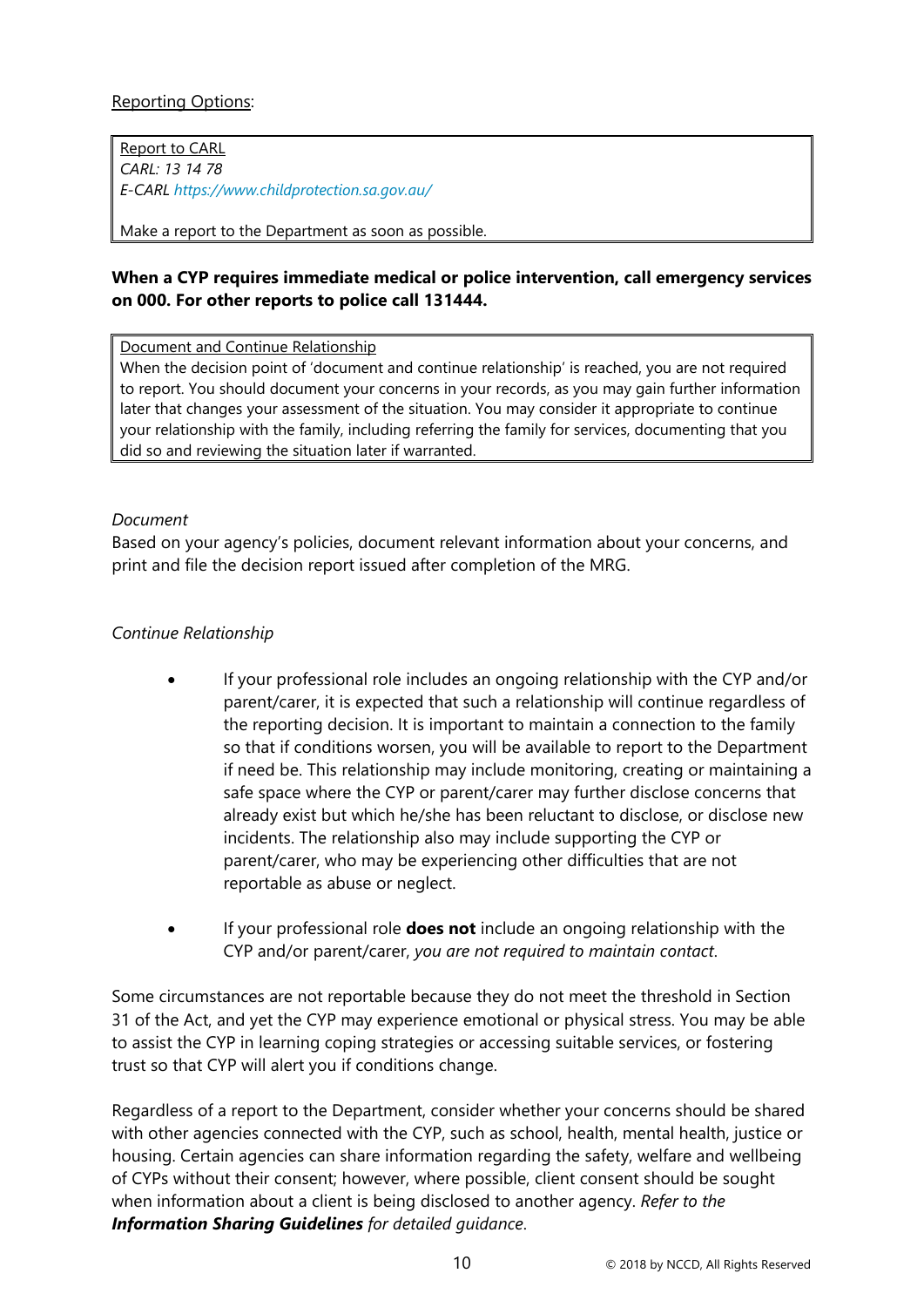# **TIPS FOR SELECTING A DECISION TREE**

<span id="page-15-0"></span>*If the available facts make clear which decision tree to use, you may go directly to that tree. Generally, if more than one decision tree could fit, take the following steps*.

- First, start with a decision tree that directly relates to the concerns that you have about the CYP. If a decision tree does not fit concerns that directly affect the CYP, find a tree that best relates to the circumstances of the parent/carer.
- Second, start with the decision tree which reflects the most serious concern. For example, if a parent caused a serious injury to a CYP by striking the CYP, and a lack of food in the home may also be indicated, select Physical Abuse/Harm.
- Third, start with a decision tree connected to your strongest information. For example, if a CYP made a clear disclosure of sexual abuse, and you have innuendo that there may be extreme physical discipline, select Sexual Abuse of CYP Aged 0–17.

*If more than one decision tree fits and the result of the first one is to report to CARL, you do not need to complete additional decision trees. Inform CARL of all of your concerns when making a report. If the first decision tree you used did NOT result in a report to CARL and one or more additional trees are applicable, complete the additional trees. If none of the trees suggest making a report, a report is not indicated. You may consult with CARL if you wish.* 

# **Further Guidance**

#### Relinquishing of Care

If parent/carer is stating he/she can no longer provide day-to-day care AND no other respite or support is available, make an immediate report to CARL.

#### Adolescent at Risk

If you are concerned about an adolescent at risk, select the most appropriate tree for the young person's specific concerning behaviours.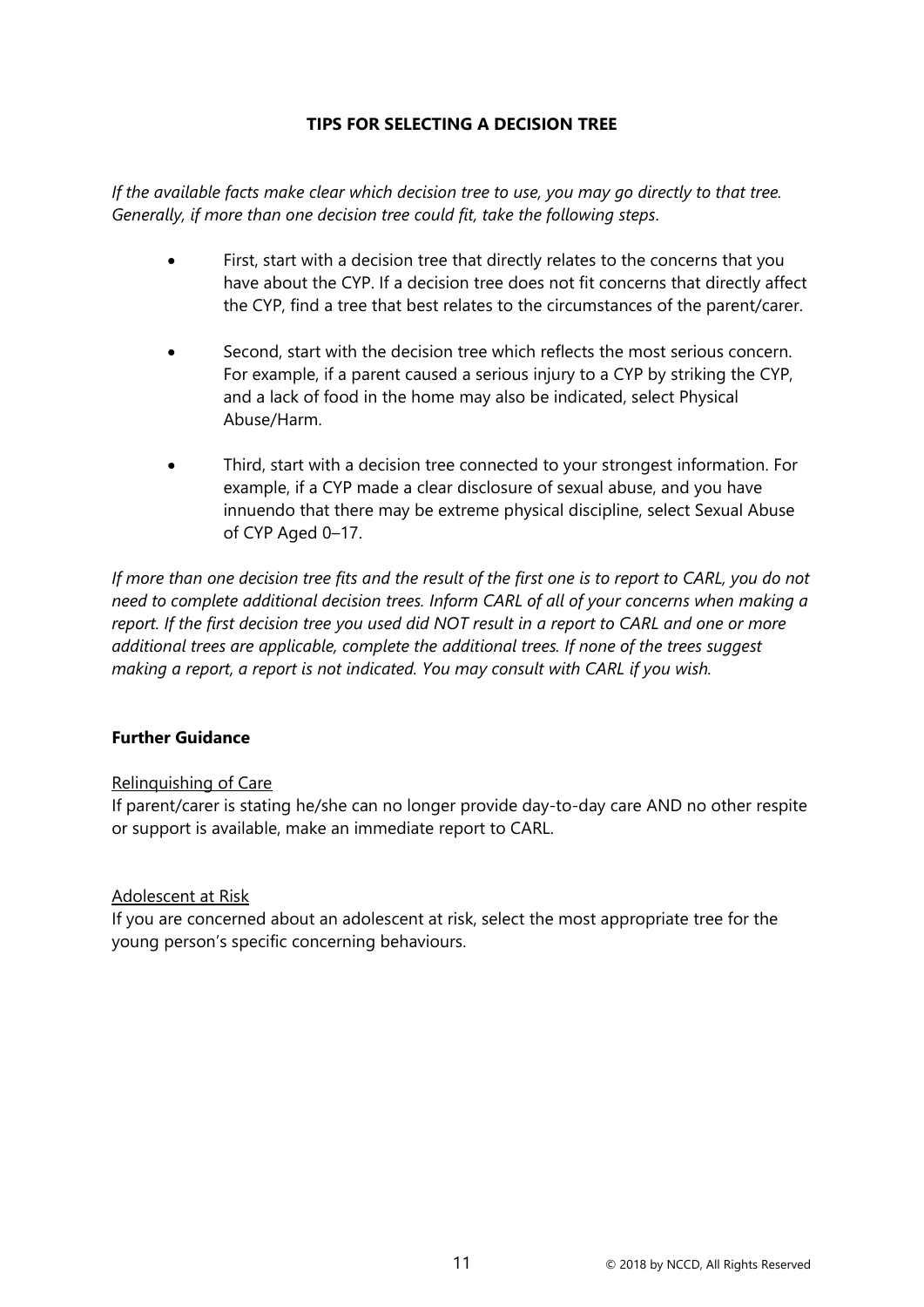#### **DECISION TREES**

#### **PHYSICAL ABUSE/HARM**

<span id="page-16-1"></span><span id="page-16-0"></span>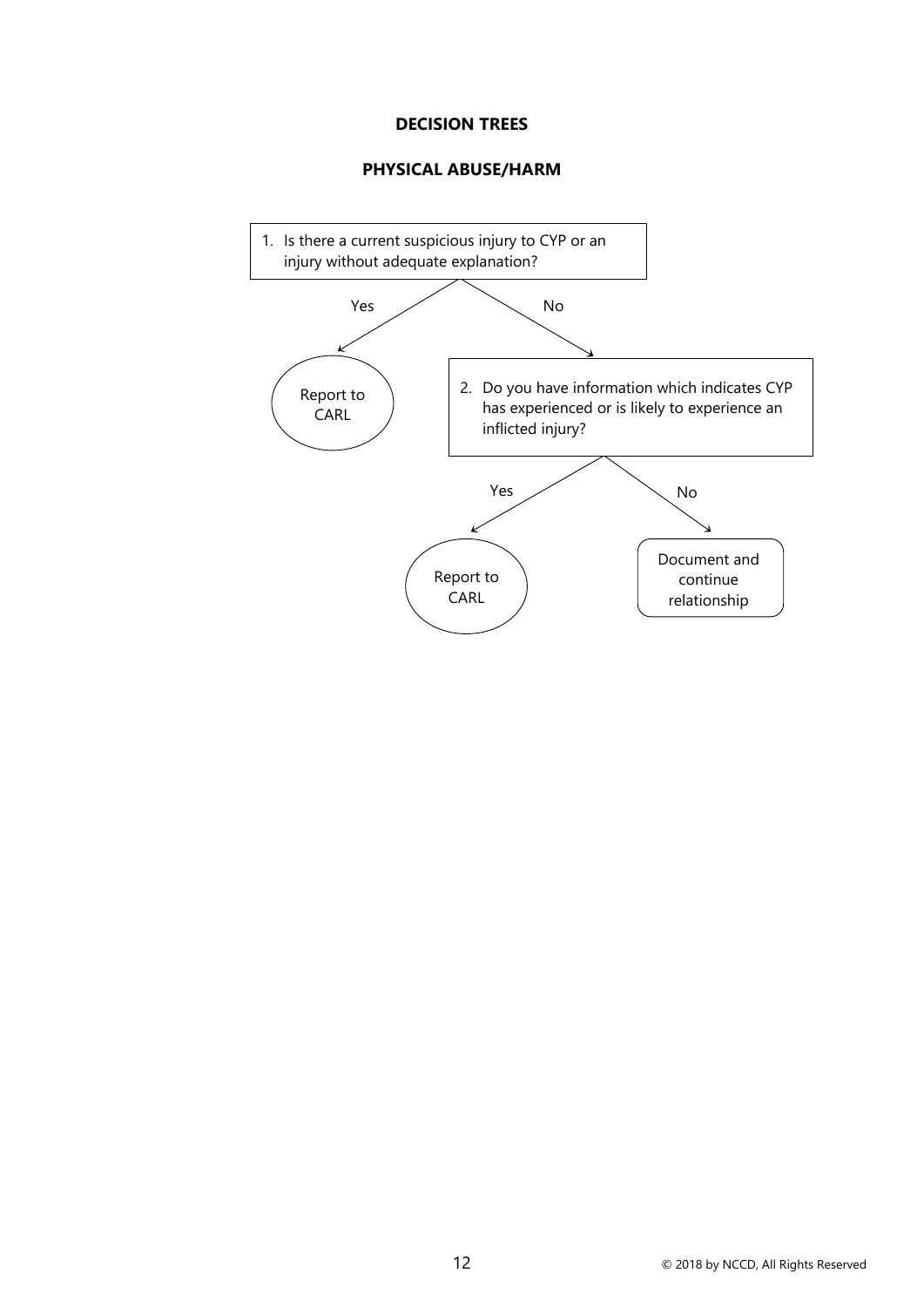# **PHYSICAL ABUSE/HARM DEFINITIONS**

#### **Practice Guidance**

<span id="page-17-0"></span>Caution needs to be exercised where there are concerns about a CYP's injuries. If there is concern that the CYP's situation does not clearly fit the tree and he/she has an injury, a report should be made.

## **1. Is there a current suspicious injury to CYP or an injury without adequate explanation?**

ANSWER YES IF:

- Non-mobile CYP has an unexplained injury. (Any unexplained injury to a nonmobile CYP is suspicious.)
- Injured CYP is not yet walking or cruising around furniture and therefore cannot cause injuries to him/herself.
- Injured CYP is older but cannot move without assistance due to disability.
- Parent/carer does not provide an explanation for the injury, gives conflicting explanations or provides an implausible explanation.

Indicators of suspicious injuries in CYPs include the following.

- » Injuries that would not ordinarily be sustained during the course of childhood activity (e.g. injuries on multiple surfaces, bruises to the ears, etc.).
- » Injuries CYP states were caused by another person (except in the context of minor altercations between peer-age CYPs outside of family home).
- » No explanation for injury is given.
- » The explanation is implausible or inadequate; for example:
	- **There is a disparity with CYP's development (e.g. 4-week-old** rolling off bed and sustaining head injury, 2-year-old reported to have woken up with a broken leg).
	- **•** CYP has multiple injuries to multiple body parts, which are attributed to a single incident of trauma.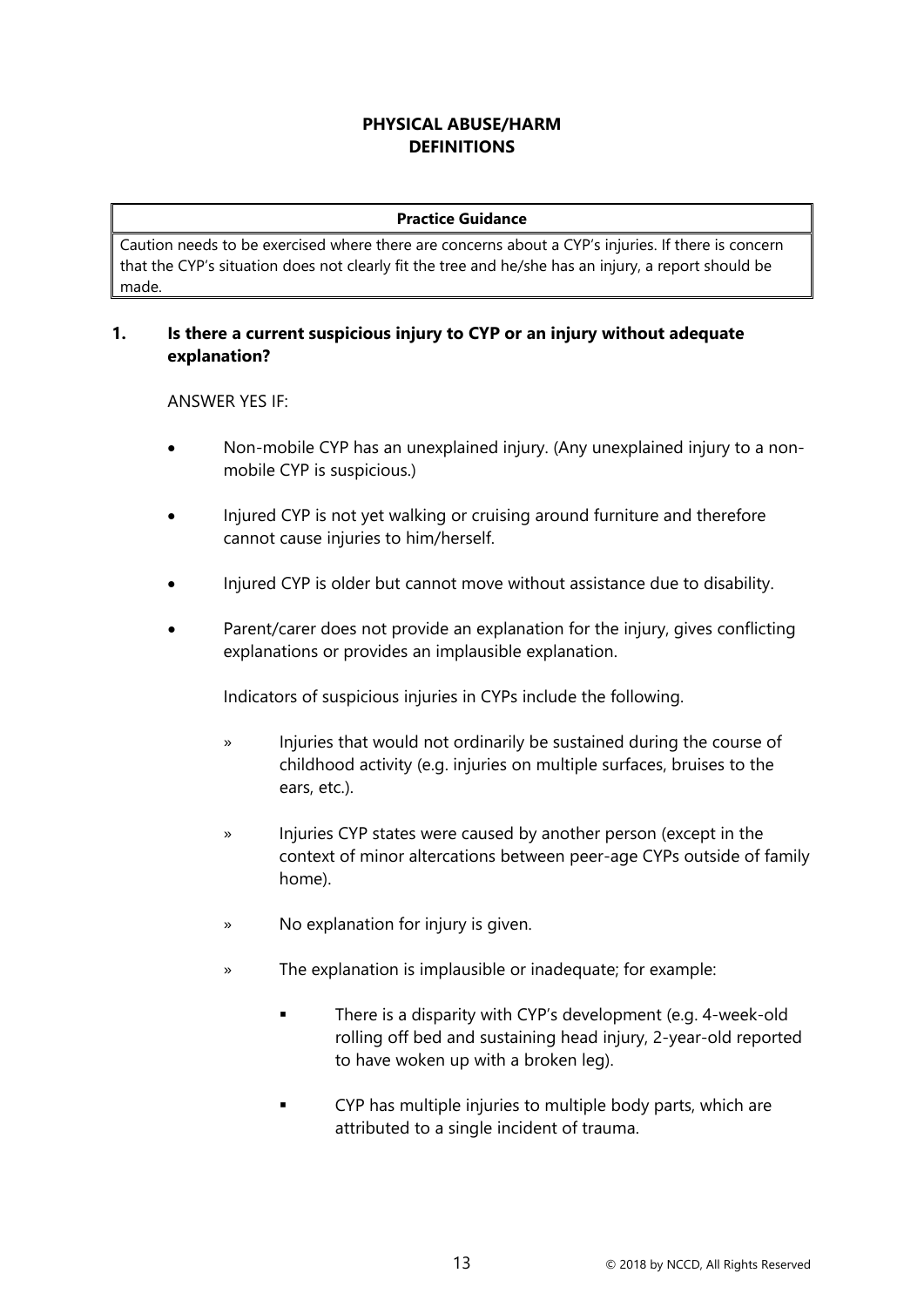- » Bruising:
	- **Bruising that has a pattern and/or involves soft tissue or a** protected area of the body (e.g. ear, neck, chest wall, groin, buttocks, abdomen, thighs, upper arms).
	- **Cluster of bruises.**
	- Symmetrical/bilateral bruising (e.g. bruising to both ears, both buttocks).
- » Scalds/heat injuries:
	- Scalds from tap water, particularly to genital/buttocks areas.
	- **Multiple contact burns.**
	- Scalds with an immersion pattern—stocking or glove distribution (i.e. appearance of having a limb such as a foot or hand submerged in hot water).
- » Oral injuries:
	- Bleeding from the mouth with no history of trauma (particularly in infants).
	- **Filter Frenulum injury (small band of connective tissue between the** lip and gum, or between the tongue and base of the mouth).
	- **Cal burns.**
- » Fractures:
	- Spiral fractures to the humerus (upper arm) and femur (thigh bone) in non-mobile CYPs.
	- Rib fractures (particularly when close to the spine).
	- Fractures to the vertebrae, scapulae or pelvis (these fractures require high force and are therefore rare for CYPs to cause to themselves).
	- **Metaphyseal fractures (i.e. injuries to end of long bones) in** young children.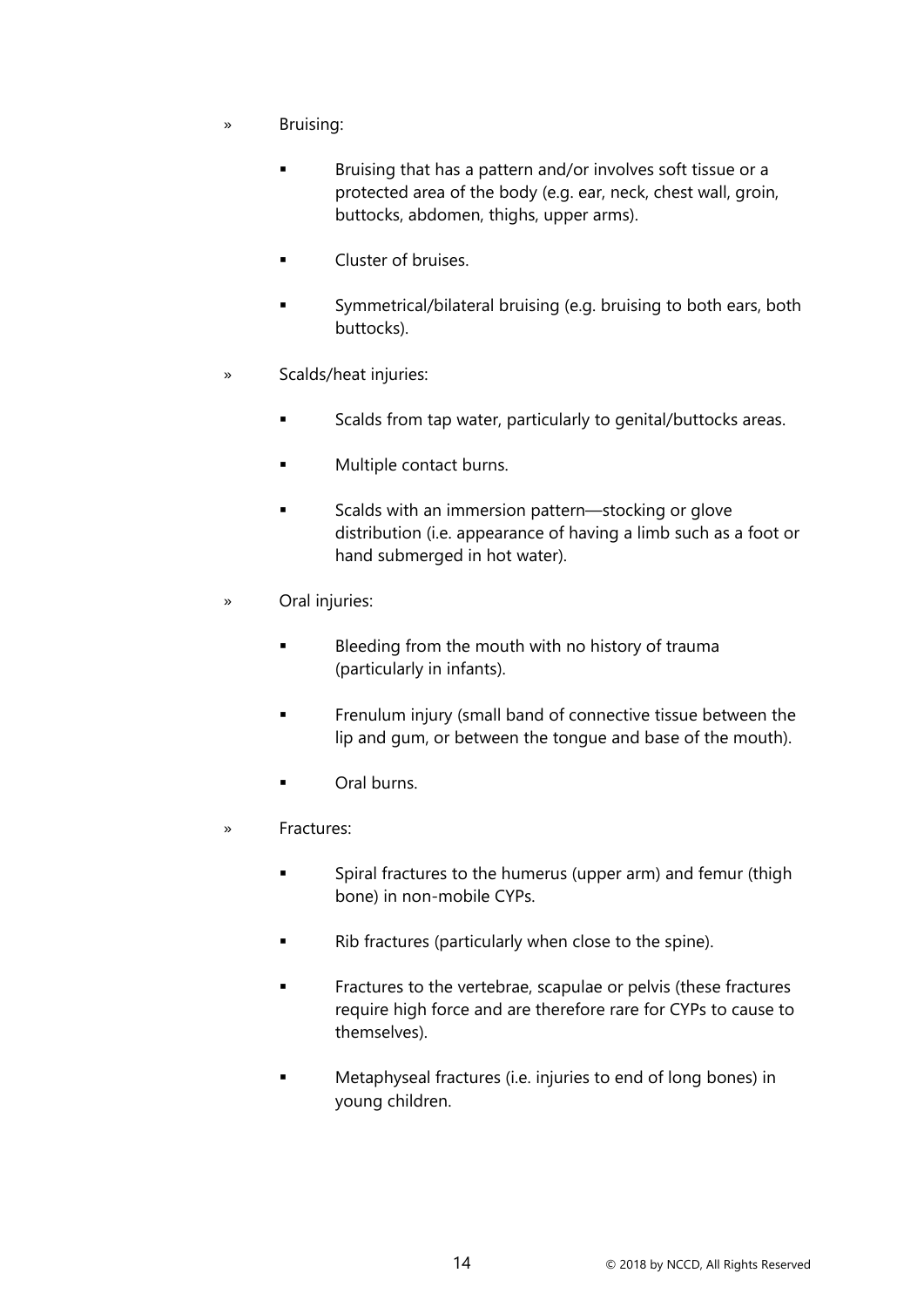- » Abdominal injury:
	- Liver/spleen/pancreas/kidney lacerations or haematomas.
	- Small bone haematomas/transections (these injuries require high impact or acceleration forces and are therefore rare for CYPs to cause to themselves).
- » Head injury:
	- CYP has a head injury (intracranial bleeding and/or brain damage), and there is no trauma history or the history is of only a minor, low-force incident (e.g. CYP fell from own height and lost consciousness).
	- **Multiple impact sites.**
	- Infants with head injuries can have nonspecific symptoms, such as poor feeding, immobility, being less responsive to interactions, increased sleep, seizures, vomiting.
		- o These symptoms should be considered highly concerning where other concerns or information exist that suggest physical harm (e.g. bruises).
- » Drug ingestion:
	- Toxicology reports or witness indicates CYP has ingested/inhaled/was exposed to illicit substances.
- » Fabricated or induced illness:
	- Parent/carer reports exaggerated or fabricated symptoms in the CYP to create a false belief of illness (e.g. parent/carer puts blood in CYP's nappy).
- » Genital mutilation.
- » Medical history shows pattern of injuries not previously considered individually suspicious, but which, in combination, may lead to suspicion about the cause of the injuries.

# ANSWER NO IF:

- You know the CYP is uninjured despite a concerning incident;
- You know of a concerning incident but do not know whether CYP was injured;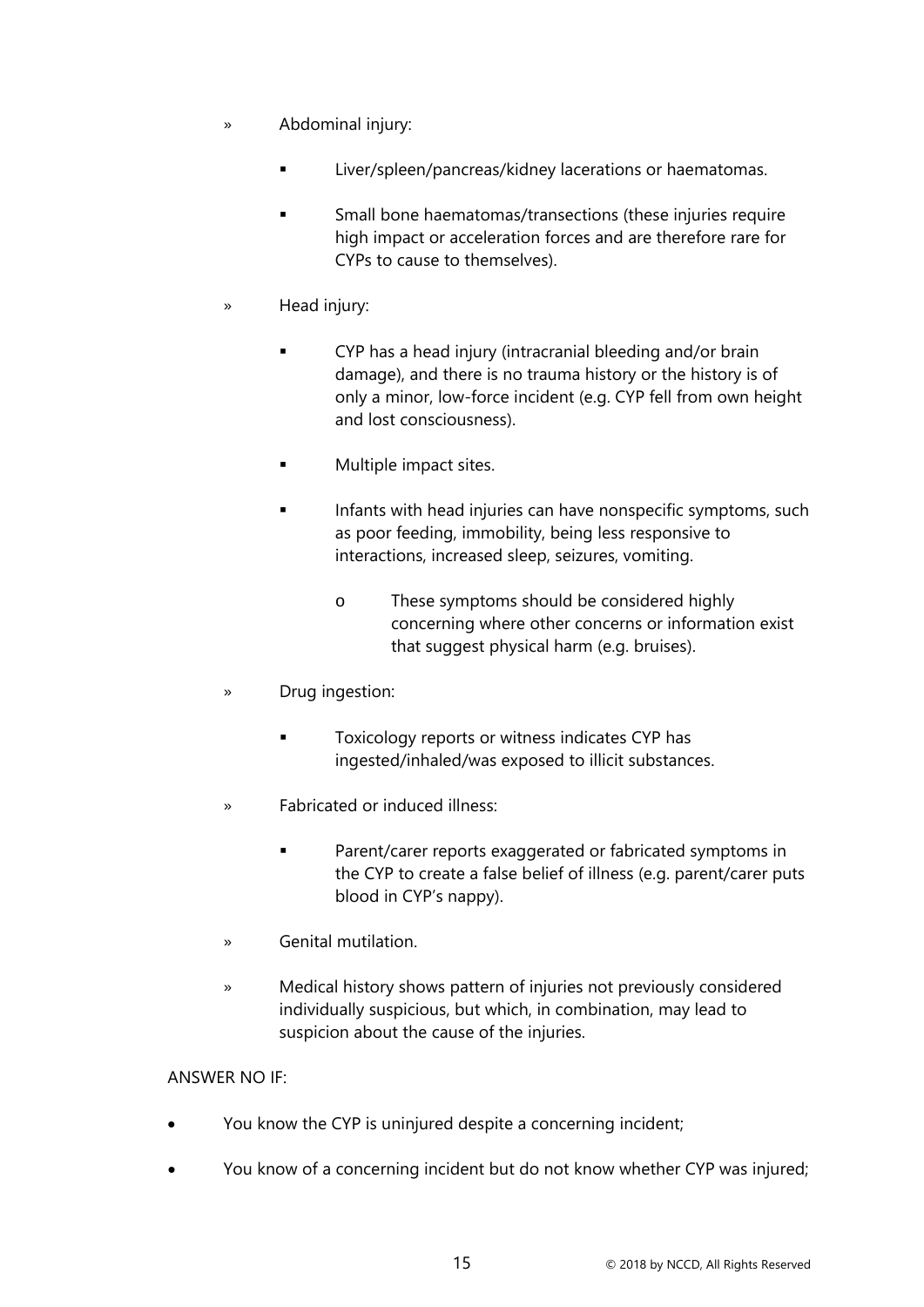OR

• You are just learning of a prior injury.

# **2. Do you have information which indicates CYP has experienced or is likely to experience an inflicted injury?**

Inflicted injury to the CYP refers to an injury that is reasonable to expect a parent/carer to prevent or protect a CYP from.

ANSWER YES IF:

- CYP has made a disclosure of physical harm of a kind that is something reasonable to expect a parent/carer to protect a CYP from.
- You are aware of past experience of harm or a pattern of caregiver behaviour which makes you suspect there is a likelihood that CYP will experience an inflicted injury.
- Parent/carer used a form of discipline that can result in harm. Based on what CYP disclosed, or what you or another person saw happen, parent/carer's action was likely to cause an injury. Examples include the following.
	- » Parent/carer used a *disproportionate degree of force* relative to CYP's age/physical size/physical vulnerability (with or without use of an object). For example, the force used was sufficient to cause CYP to fall.
	- » Parent/carer exposed CYP to extreme heat/cold for sufficient duration to result in serious harm.
	- » CYP was injured, but the injury has healed, including where CYP has scarring bearing the shape of objects.
	- » You know of a concerning incident, but you do not know whether CYP was injured.
	- » CYP escaped injury through evasive or self-protective actions, thirdparty intervention or chance.
- Parent/carer or other adult household member acted in a dangerous way towards, or in the presence of, a CYP which has resulted, or is likely to result, in an injury. This includes family violence. While parent/carer or other adult household member did not intend to harm CYP, his/her dangerous behaviour towards or in the presence of CYP showed reckless disregard for CYP's safety, and it was only due to CYP's protective/evasive behaviour, third-party intervention or chance that CYP was not injured. Examples include the following.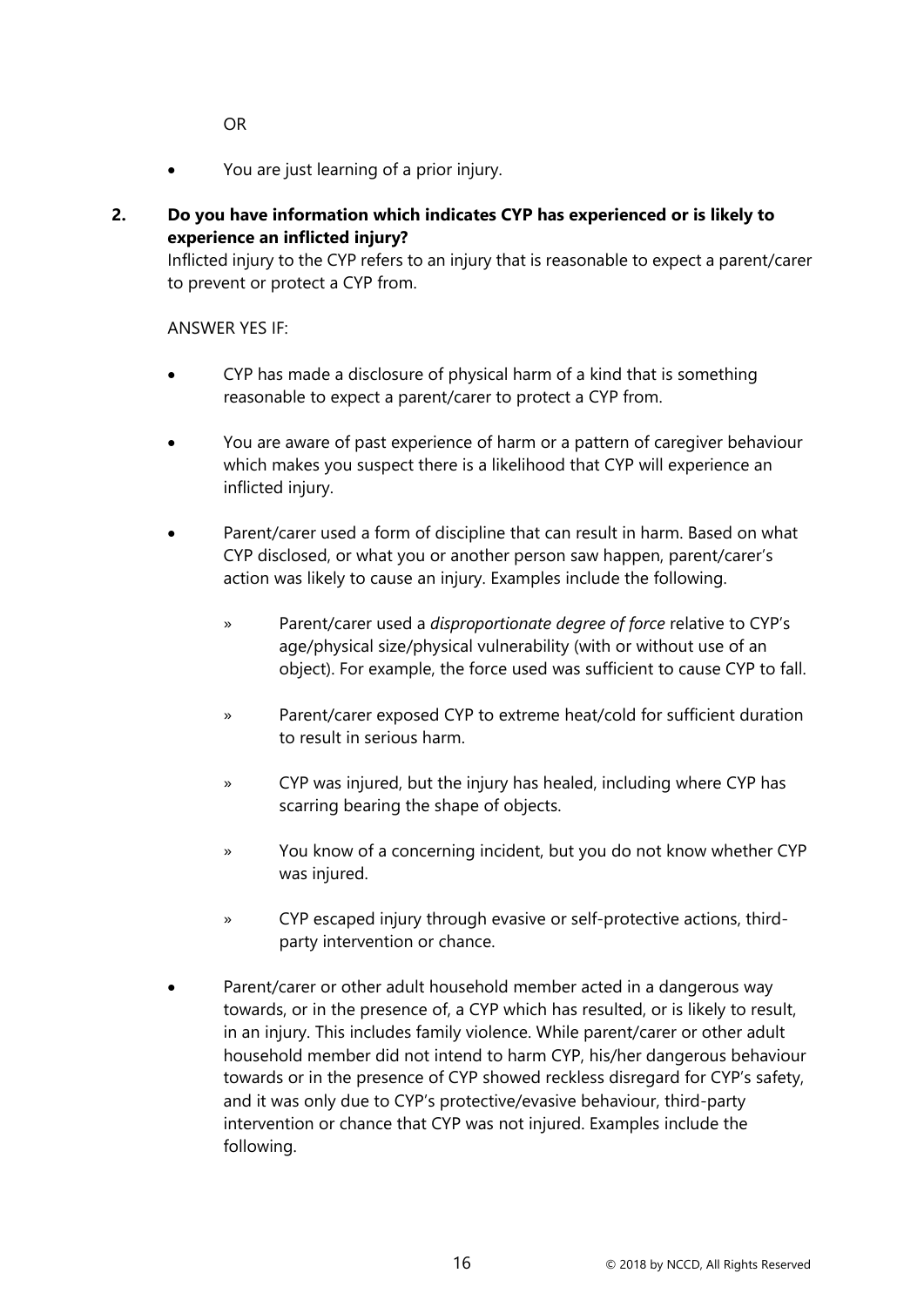- » Domestic/family violence incidents involving at least one parent/carer in which CYP attempts to intervene, is being held by one parent/carer or is close enough to be accidentally injured. Consider the range of potential harm created by parent/carer/other adult household member's actions. For example, use of dangerous objects means that a CYP anywhere in the home could have been injured; throwing objects means that a CYP anywhere in the room could have been injured; and a single slap means that a CYP within arm's reach could have been injured. Keeping unsecured dangerous objects increases danger.
- » Parent/carer driving under the influence of alcohol or other drugs caused or nearly caused an accident with CYP in the car.
- » Parent/carer administering drugs carelessly to CYP, whether prescribed or not, including deliberate, excessive administration of drugs to manage behaviour.
- Parent/carer threatened to kill or cause injury to CYP. Parent/carer has stated an intent to kill or cause injury to CYP, and you have a reasonable belief that without intervention, CYP will be harmed. Reasonable belief may be based on any of the following.
	- » A history of confirmed or reported abuse by parent/carer or other adult household member.
	- » You personally know, or have been informed, that parent/carer or other adult household member has a history of violent behaviour, substance abuse or mental illness.
	- » CYP exhibits fear of parent/carer and/or reports prior instances of being injured by parent/carer.

AND

» The threat is to cause an injury and/or use a form of discipline that often results in harm.

# ANSWER NO IF:

• No information exists that the parent/carer uses discipline methods that are likely to cause harm;

AND

- No information exists that parent/carer acts dangerously in presence of CYP; AND
- Parent/carer is not known to have made threats to kill or seriously injure CYP.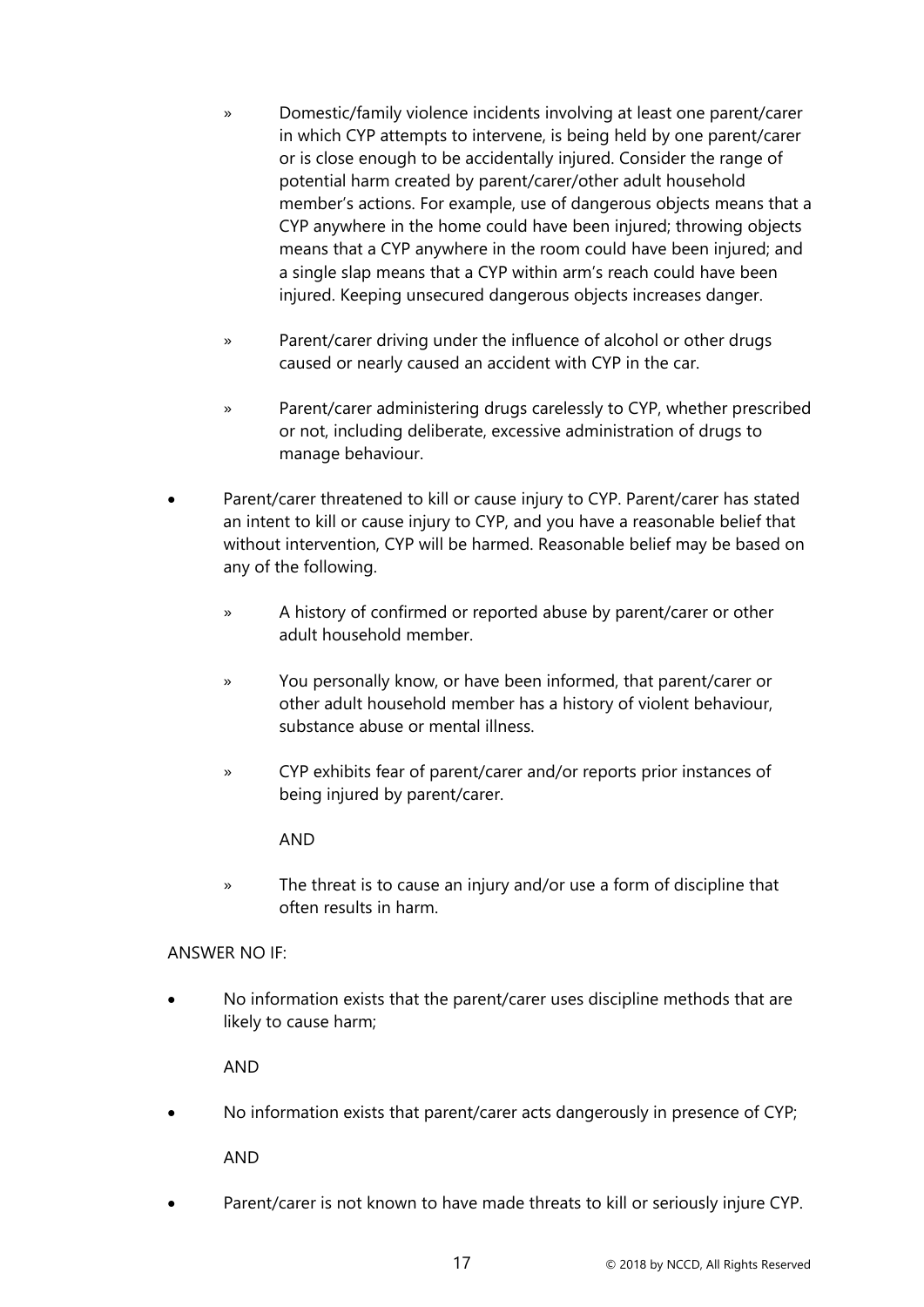# **CYP LIKELY TO BE REMOVED FROM THE STATE TO BE HARMED**

<span id="page-22-0"></span>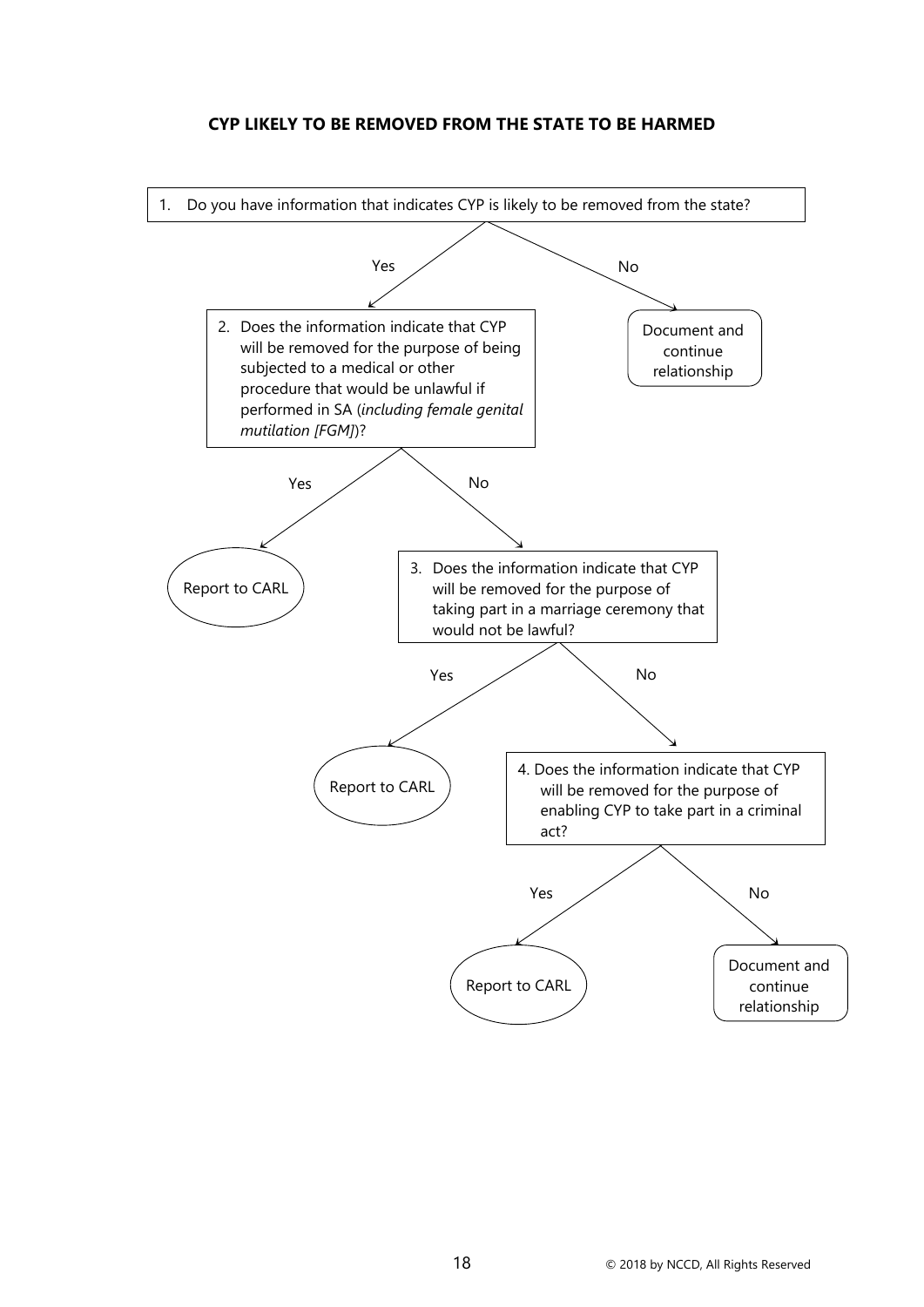# **CYP LIKELY TO BE REMOVED FROM THE STATE TO BE HARMED DEFINITIONS**

## <span id="page-23-0"></span>**1. Do you have information that indicates CYP is likely to be removed from the state?**

#### ANSWER YES IF:

You have information that indicates someone in CYP's family or community is planning to make or has made interstate or international travel arrangements for CYP.

## ANSWER NO IF:

Family has provided a plausible explanation for their travel arrangements;

AND

• CYP does not raise any concern about the travel arrangements;

AND

• You do not suspect or have information that indicates someone in CYP's family or community is planning to make or has made interstate or international travel arrangements for CYP.

# **2. Does the information indicate that CYP will be removed for the purpose of being subjected to a medical or other procedure that would be unlawful if performed in SA (***including female genital mutilation [FGM]***)?**

#### ANSWER YES IF:

- CYP discloses concerns that he/she may be subject to a medical or other procedure, and the procedure is unnecessary or unlawful in SA.
- CYP discloses concerns that they may be subject to genital mutilation.
- CYP has other family members or siblings who have been subjected to a medical or other procedure that would be considered unlawful in SA.

ANSWER NO IF: None of the above apply.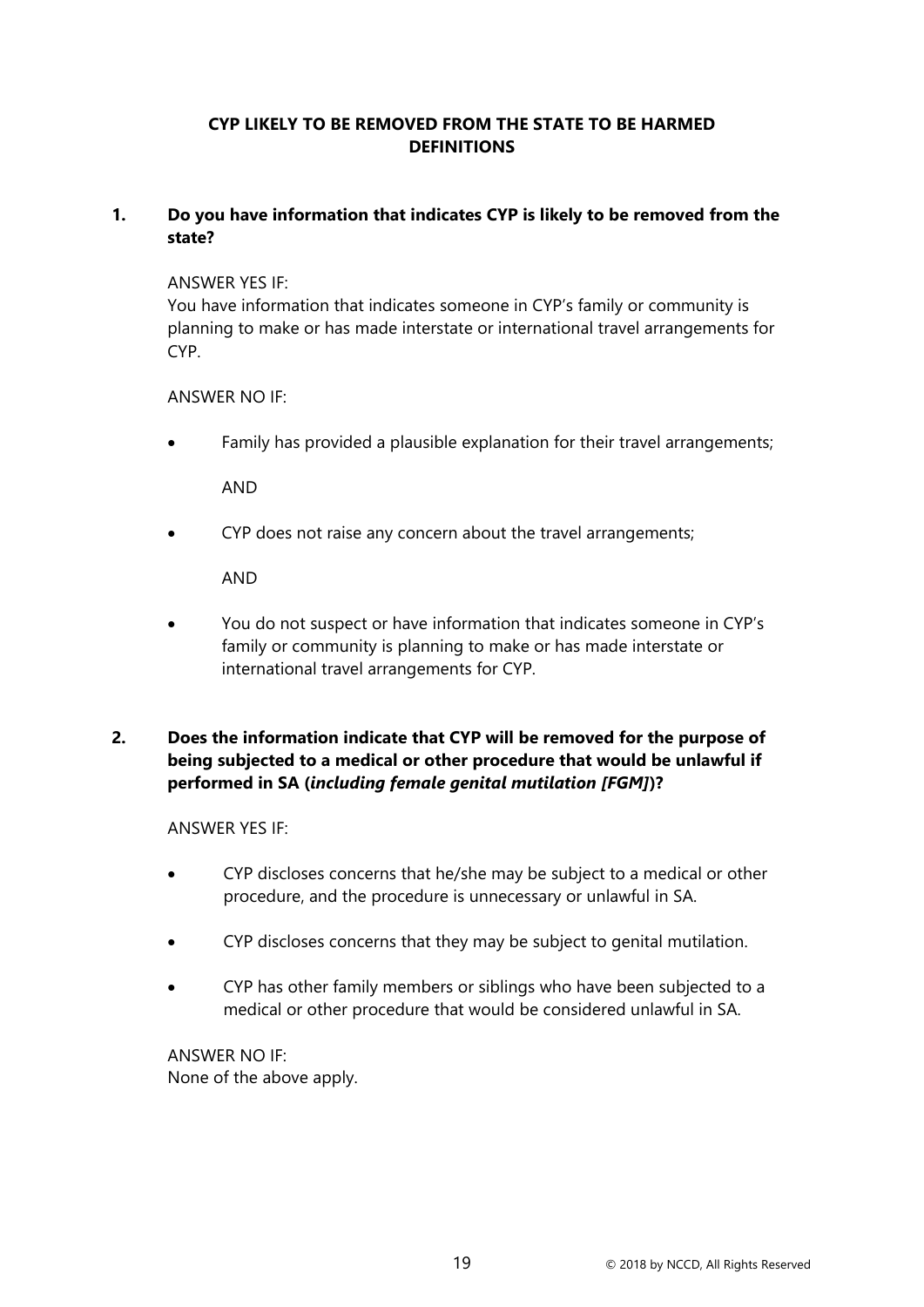# **3. Does the information indicate that CYP will be removed for the purpose of taking part in a marriage ceremony that would not be lawful?**

ANSWER YES IF:

• CYP discloses concerns that he/she may be subject to a marriage ceremony that would not be lawful.

AND

• CYP is from a cultural group in which this ceremony is sometimes performed, and you have information that this is likely to be performed on this CYP.

ANSWER NO IF: None of the above apply.

# **4. Does the information indicate that CYP will be removed for the purpose of enabling CYP to take part in a criminal act?**

ANSWER YES IF:

- CYP discloses concerns that he/she may be required to participate in criminal activity (for example, drug trafficking, robbery, assault, engaging a CYP in underage sexual activity).
- You have information that indicates the CYP has previously been required to engage in criminal activity.

ANSWER NO IF: Neither of the above applies.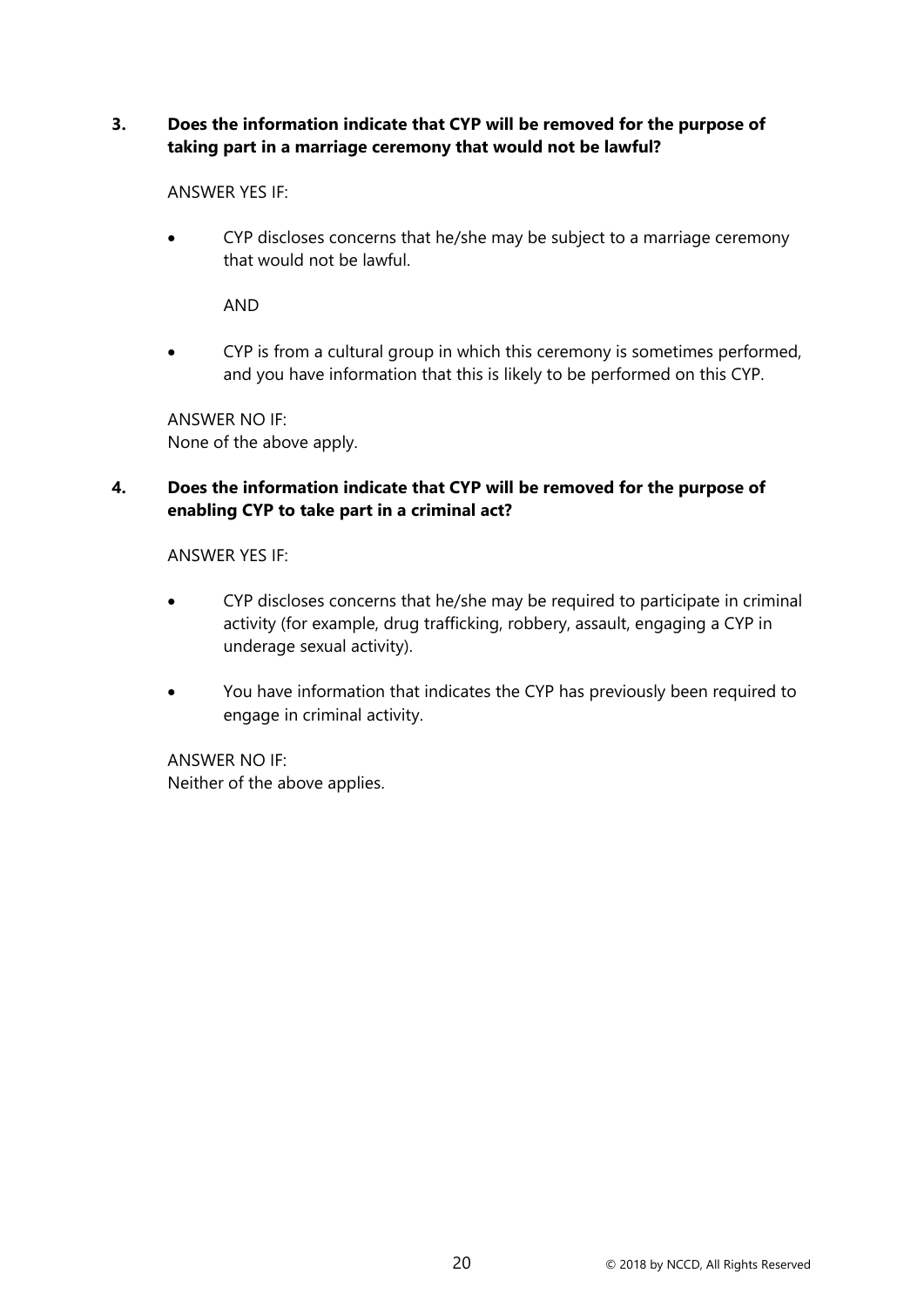## **NEGLECT: SUPERVISION**

<span id="page-25-0"></span>

CULTURAL NOTE: For Aboriginal and Torres Strait Islander peoples and all others who are culturally and linguistically diverse, ensure that:

There is relevant and appropriate consultation with the family and/or cultural group to understand the cultural practices relating to child rearing.

**This decision tree does not cover relinquishment of care by parent/carer.**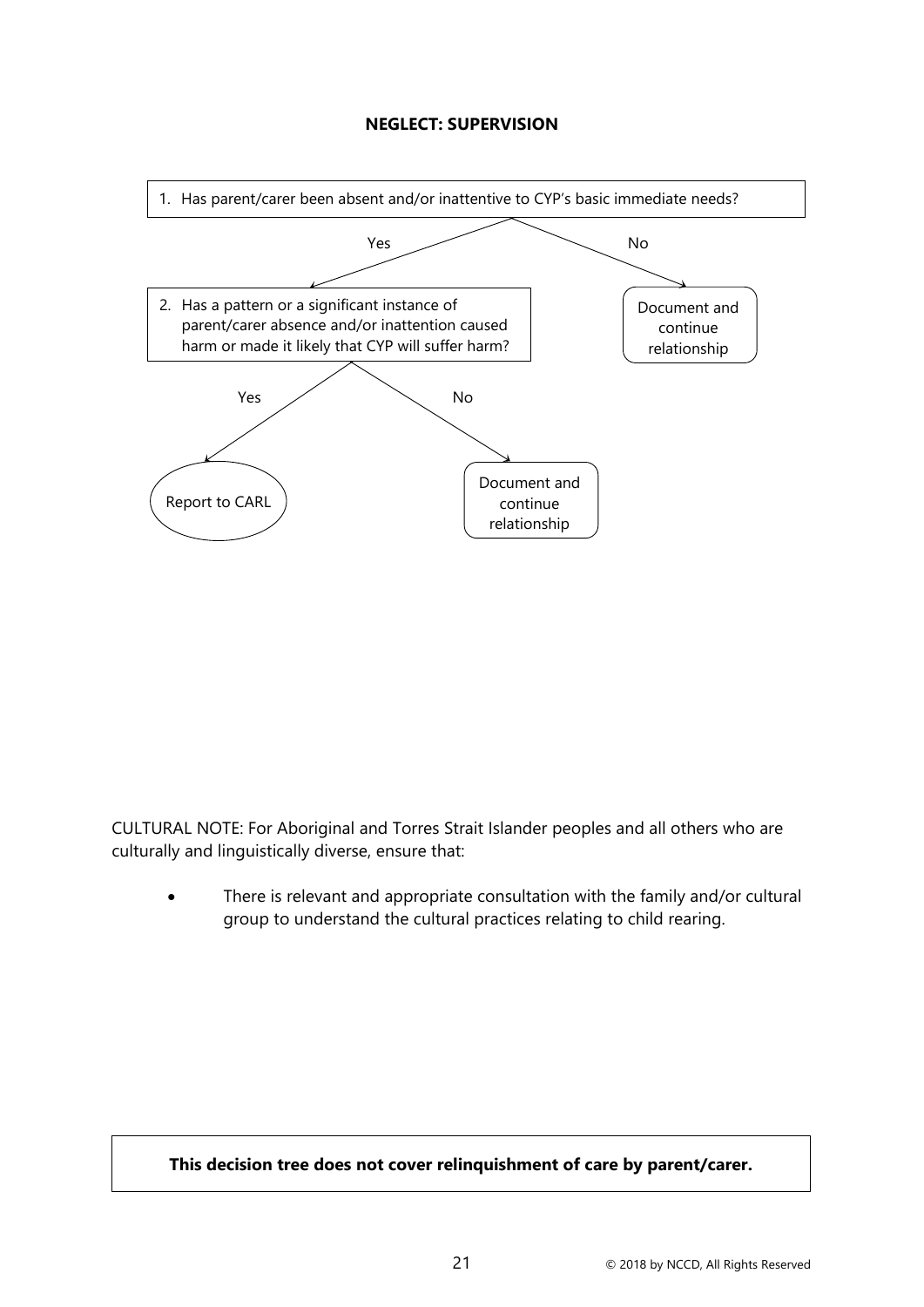# **NEGLECT: SUPERVISION DEFINITIONS**

<span id="page-26-0"></span>Section 17 of the Act defines 'harm' as including harm caused by neglect. 'Neglect' is not defined in the Act.

# **1. Has parent/carer been absent and/or inattentive to CYP's basic immediate needs?**

ANSWER YES IF:

• Based on CYP's age/developmental level, CYP was alone for length of time/conditions exceeding guidelines.

OR

Parent/carer was present but did not pay direct attention to CYP, meaning parent/carer did not look at, interact with or have contact with CYP for a period of time that is unreasonable for CYP's age/development and the conditions. There are no SA legislative guidelines as to age/hours acceptable for CYP to be left unsupervised.

Table 2 shows recommended community guidelines for leaving CYP inadequately supervised.

Key factors for consideration include the following.

- » The times indicated serve as a guide only.
- » The times are dependent on environmental context and individual CYP characteristics. The greater the environmental risk, the shorter the time a CYP should be unattended.
- » Consider the intellectual or physical capacity of an individual CYP when making an assessment.
- » Consider the circumstances and that sometimes accidents may happen despite attentiveness of parent/carers.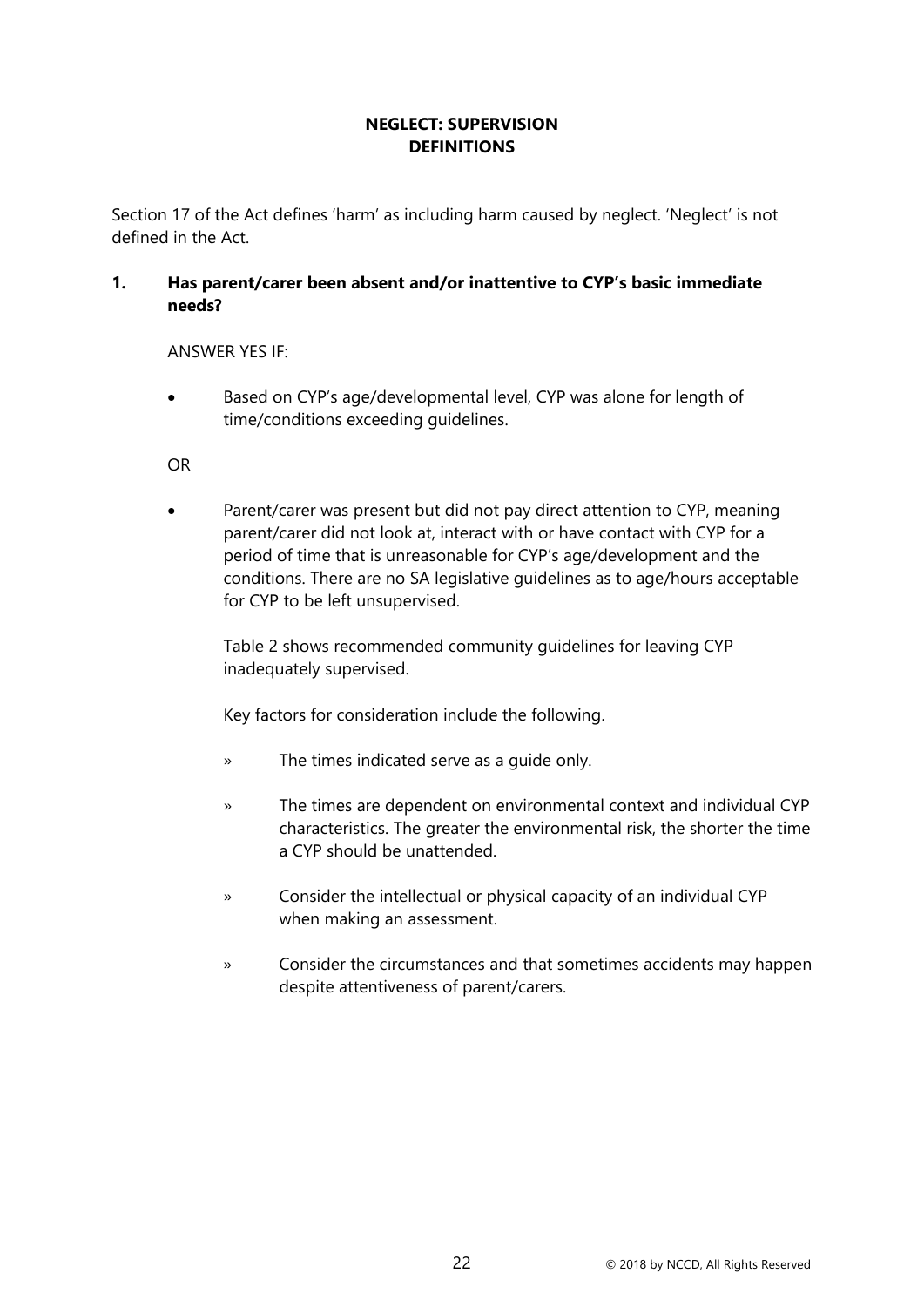| <b>Table 2</b>                                |                                                                                                                                                                                 |                                                                                                                                                                                                                                                                                                                                                                 |  |  |
|-----------------------------------------------|---------------------------------------------------------------------------------------------------------------------------------------------------------------------------------|-----------------------------------------------------------------------------------------------------------------------------------------------------------------------------------------------------------------------------------------------------------------------------------------------------------------------------------------------------------------|--|--|
|                                               | Recommended Community Guidelines for Leaving CYP Inadequately Supervised                                                                                                        |                                                                                                                                                                                                                                                                                                                                                                 |  |  |
| Age/Developmental<br><b>Age of Oldest CYP</b> | <b>Time Inadequately Supervised</b>                                                                                                                                             | <b>Protective Factors</b>                                                                                                                                                                                                                                                                                                                                       |  |  |
| Infant/Toddler                                | May be unattended for under five<br>minutes with parent/carer in<br>another room<br><b>EXCEPT</b> in circumstances that<br>would pose an immediate risk<br>(e.g. bath, hot car) | Another responsible adult is<br>$\bullet$<br>present<br>CYP is asleep or in a safe setting<br>$\bullet$<br>(e.g. play pen, child seat, protected<br>area, cot) whilst parent/carer sleeps<br>or attends to other responsibilities,<br>including self-care                                                                                                       |  |  |
| Preschool                                     | Five to 15 minutes and<br>parent/carer within hearing of<br><b>CYP</b><br><b>EXCEPT</b> in circumstances that<br>would pose an immediate risk<br>(e.g. bath, hot car)           | CYP is asleep, quietly playing or in safe<br>circumstances and has been given                                                                                                                                                                                                                                                                                   |  |  |
| Ages 5 to 7                                   | 15 to 60 minutes and<br>parent/carer within hearing of<br><b>CYP</b><br><b>EXCEPT</b> in circumstances that<br>would pose an immediate risk                                     | instructions that CYP is capable of<br>following for remaining in place                                                                                                                                                                                                                                                                                         |  |  |
| Ages 8 to 9                                   | One to four hours                                                                                                                                                               | CYP is in safe circumstances and<br>$\bullet$<br>has been given instructions he/she<br>has previously demonstrated the<br>capability to follow<br>Back-up adult is accessible to CYP,<br>٠<br>on call and able to give assistance<br>CYP knows how to leave the house<br>and/or contact help in case of<br>emergency (e.g. fire outbreak,<br>illness or injury) |  |  |
| Ages 10 to 13                                 | Four to 12 hours                                                                                                                                                                | Back-up adult is accessible to CYP,<br>$\bullet$<br>on call and able to give assistance<br>CYP is responsible for supervision<br>٠<br>of only one or two other CYPs<br>CYP knows how to leave the house<br>and/or contact help in case of<br>emergency (e.g. fire outbreak,<br>illness or injury)                                                               |  |  |
| Ages 14 to 16                                 | 12 to 24 hours                                                                                                                                                                  | Back-up adult is available to CYP<br>٠<br>CYP has demonstrated the ability<br>$\bullet$<br>to self-supervise<br>CYP is responsible for supervision<br>$\bullet$<br>of only one or two other CYPs                                                                                                                                                                |  |  |
| Ages 16 to 17                                 | More than 24 hours                                                                                                                                                              | CYP has demonstrated an ability to<br>$\bullet$<br>stay safe and meet his/her basic<br>needs for extended periods of time                                                                                                                                                                                                                                       |  |  |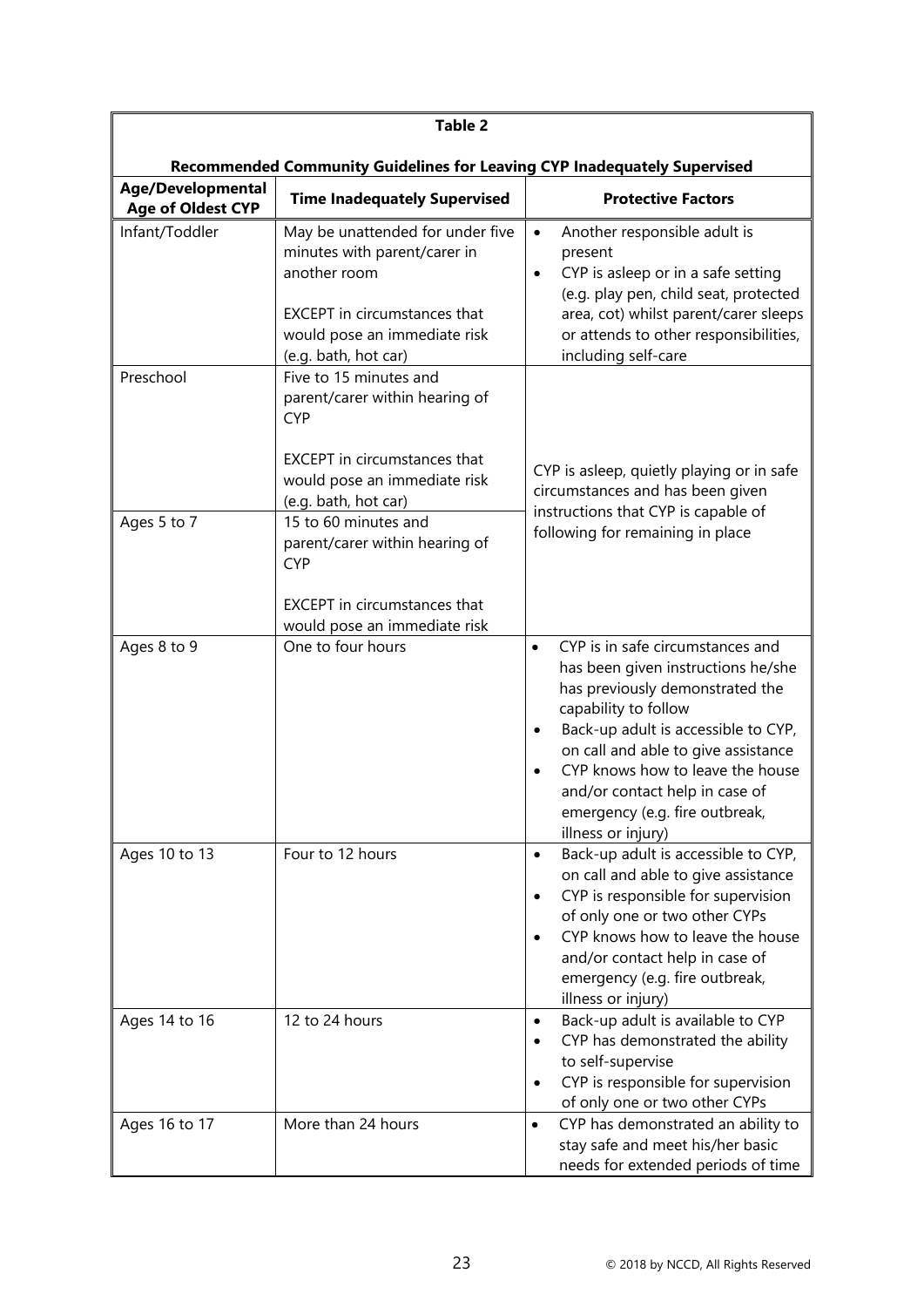ANSWER NO IF:

• CYP is currently with a parent/carer who is providing sufficient attentiveness for the CYP's safety;

OR

• CYP is alone or parent/carer is inattentive; however, based on CYP's age/development, the CYP can be safe in the current circumstances, as reflected in the above table.

# **2. Has a pattern or a significant instance of parent/carer absence and/or inattention caused harm or made it likely that CYP will suffer harm?**

ANSWER YES IF:

• There is a pattern of parent/carer being persistently inattentive or leaving CYP alone or a single, significant egregious event (e.g. leaving a child in a car for multiple hours).

AND

• CYP shows or is likely to show significant adverse effects, such as those listed in Table 3.

| Table 3                            |                                                                                                                                                                                                                                                                                                       |  |  |  |
|------------------------------------|-------------------------------------------------------------------------------------------------------------------------------------------------------------------------------------------------------------------------------------------------------------------------------------------------------|--|--|--|
| <b>Significant Adverse Effects</b> |                                                                                                                                                                                                                                                                                                       |  |  |  |
| <b>CYP's Age/Developmental Age</b> | <b>Examples</b>                                                                                                                                                                                                                                                                                       |  |  |  |
| All Ages                           | Recurrent episodes of serious, unintentional injury in<br>circumstances where supervision has been an issue                                                                                                                                                                                           |  |  |  |
| Infant/Toddler                     | Symptoms of non-organic failure to thrive<br>Delay reaching developmental milestone with no medical<br>reason for delay identified<br>Unattached to parent/carer or any other known adult<br>$\bullet$                                                                                                |  |  |  |
| Preschool                          | Language delays with no explanation<br>$\bullet$<br>Delay reaching developmental milestone with no medical<br>reason for delay identified<br>Not learning age-appropriate self-care, such as brushing<br>teeth; cannot assist in dressing self<br>Unattached to parent/carer or any other known adult |  |  |  |
| Ages 5-9                           | Not developing social skills<br>٠<br>Frequently out of control<br>Extremely clingy with other adults                                                                                                                                                                                                  |  |  |  |
| Ages 10-18                         | Involvement in dangerous, risky and/or illegal behaviours, such<br>as delinquency, sexual promiscuity, alcohol/drugs or substance<br>abuse                                                                                                                                                            |  |  |  |

# ANSWER NO IF:

CYP is alone or unattended on an infrequent basis OR does not show adverse impact.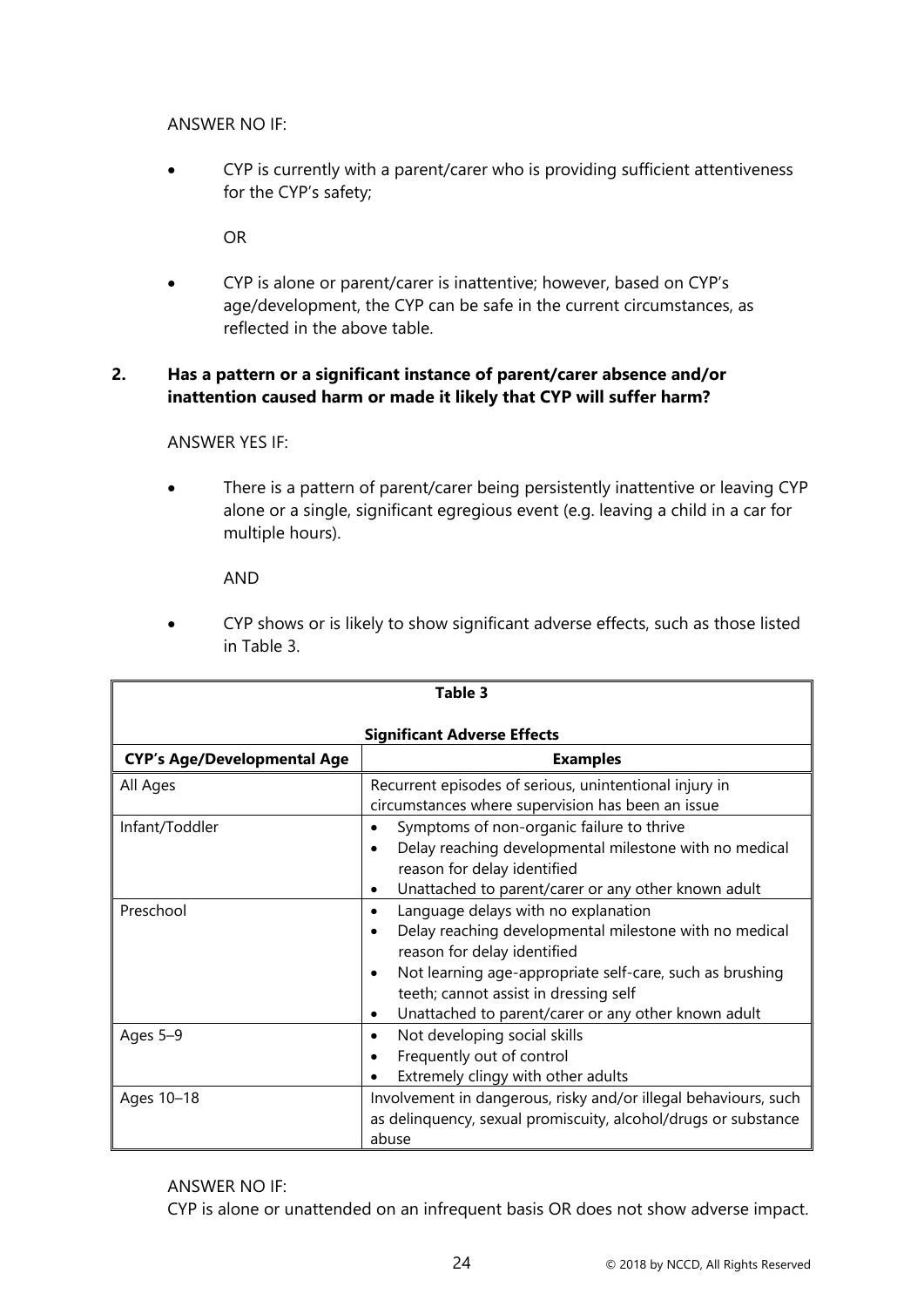#### **NEGLECT: PHYSICAL SHELTER/ENVIRONMENT**

<span id="page-29-0"></span>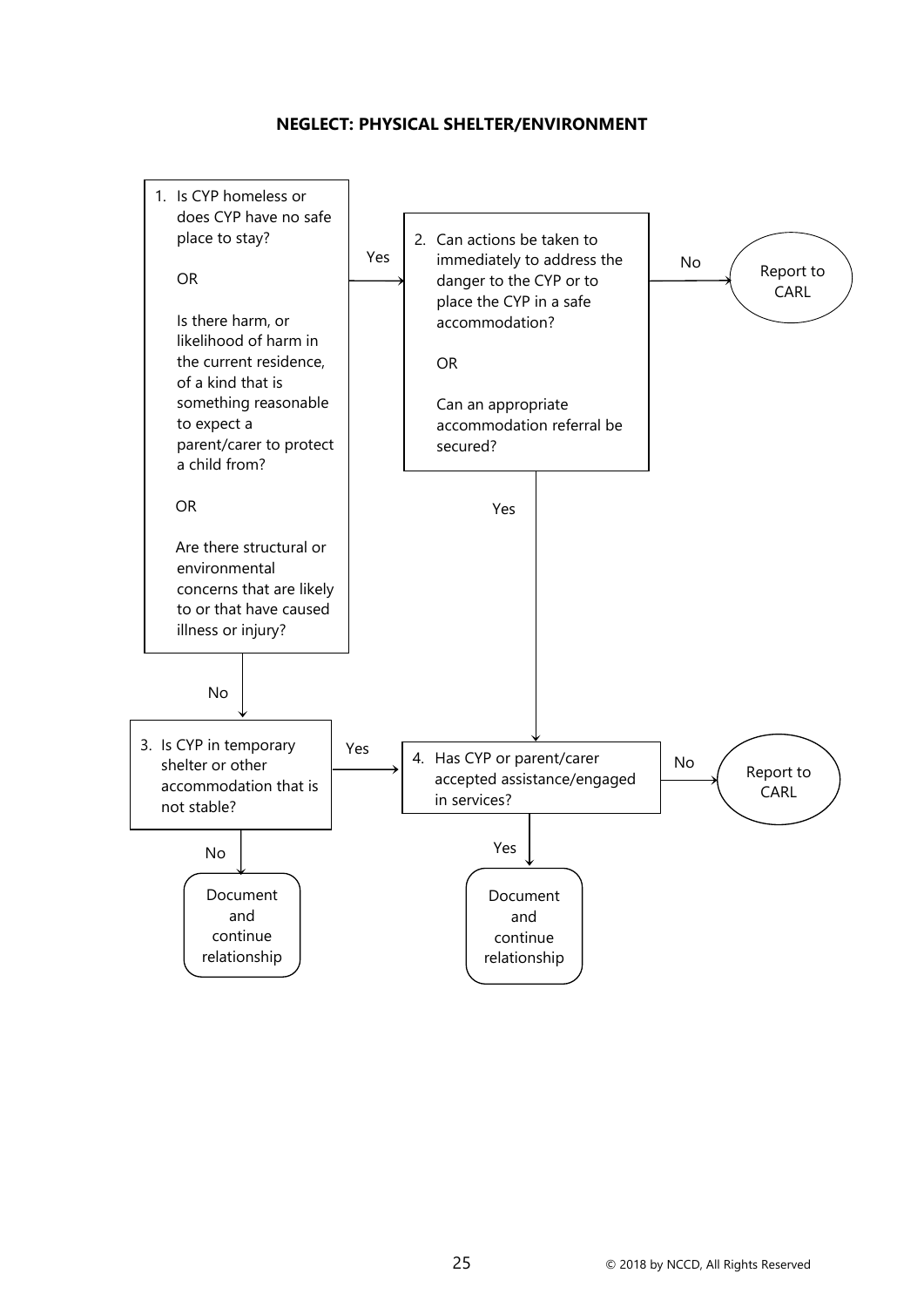# **NEGLECT: PHYSICAL SHELTER/ENVIRONMENT DEFINITIONS**

<span id="page-30-0"></span>Section 17 of the Act defines 'harm' as including harm caused by neglect. 'Neglect' is not defined in the Act.

**1. Is CYP homeless or does CYP have no safe place to stay?** 

**OR**

**Is there harm, or likelihood of harm in the current residence, of a kind that is something reasonable to expect a parent/carer to protect a CYP from?**

**OR**

# **Are there structural or environmental concerns that are likely to or that have caused illness or injury?**

## ANSWER YES IF:

- CYP is homeless and does not have a permanent residence indicated by either of the following.
	- » The only accommodation the CYP has is temporary and not sustainable, including 'couch surfing', being kicked out of parent/carer's home or running away from parent/carer's home;

OR

- » The only accommodation the CYP has is one that places him/her in circumstances that are likely to damage his/her physical/psychological health or threaten their safety. Consider:
	- Vulnerability of CYP (age, developmental status, medical needs);
	- **EXECO** Capability of parent/carer to access resources and protect CYP; and
	- **Environmental safety (physical hazards, exposure to violent** and/or sexual crime, climate extremes).

OR

• CYP has no safe place to stay.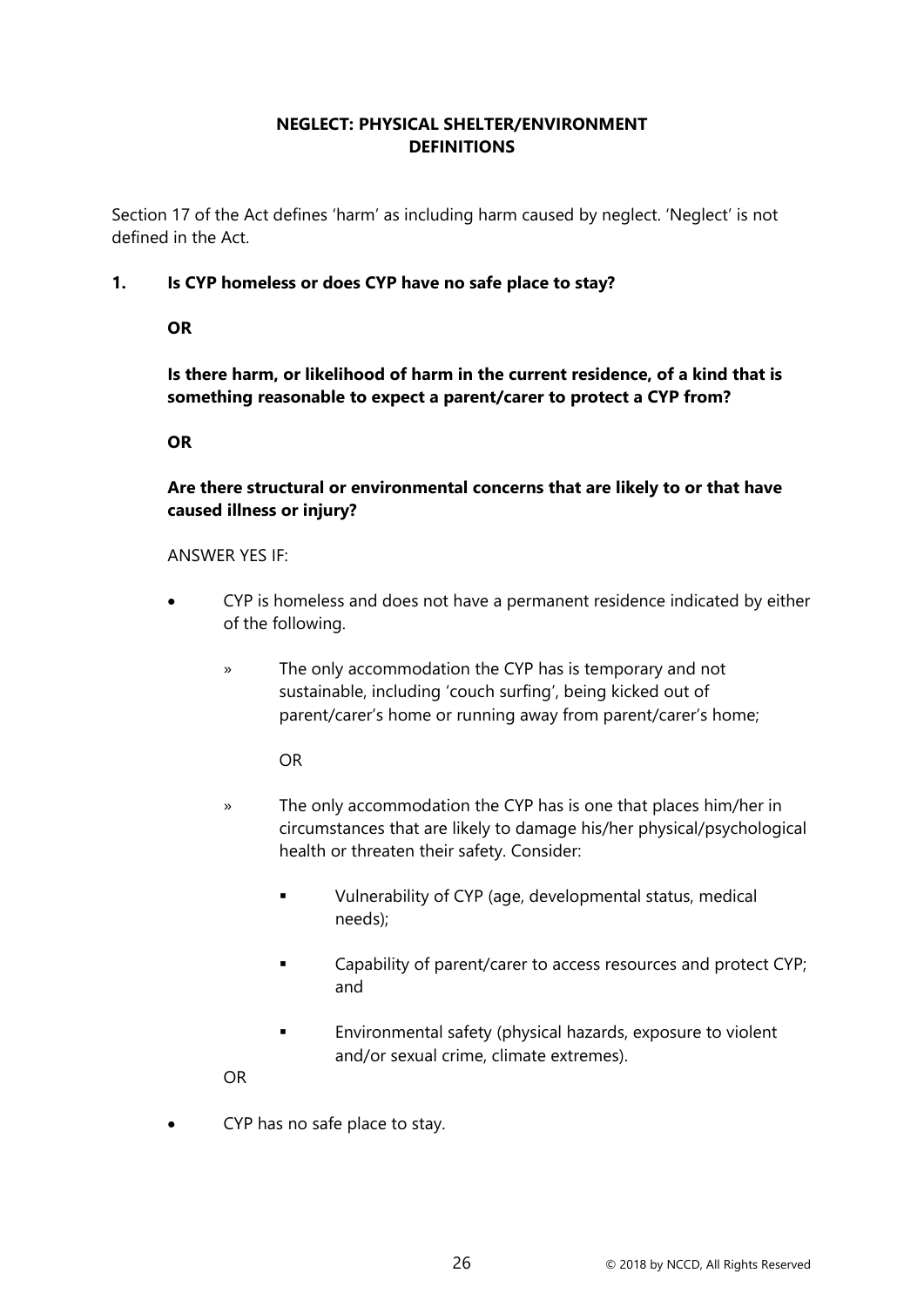- » CYP/family is living or will have to live on the street and cannot protect CYP from danger. A CYP who *has access* to a safe place to stay but refuses to stay there is considered to have no safe place to stay.
- » CYP is staying in temporary shelter or housing that exposes him/her to danger.

OR

- There is likelihood of harm if, based on CYP's age/development, the physical conditions are likely to result in an injury of a kind that is something reasonable to expect a parent/carer to protect a CYP from. For example:
	- » Extremely dangerous objects (e.g. chemicals, power equipment, unlocked guns, knives, electrical wiring, needles, medication) are in reach of CYP, who is likely to touch/use them;
	- » House where a CYP resides is structurally unsafe;
	- » Animal/human faeces litter the premises;
	- » CYP needs medical devices or refrigerated medicine and has no access to electricity; or
	- » Your organisation has access to the severe domestic squalor score and you get a score of 'high'.

NOTE: Families may stay in residences such as caravan parks, shelters, hotels or other atypical environments. Answer 'yes' only if these residences create a likelihood of harm according to the definition above.

#### OR

• Structural or environmental concerns are likely to or have caused illness or injury.

CYP lives in a house/apartment which is likely to cause illness or injury to CYP because of any of the following.

» *Hygiene is compromised*. For example, human or animal faeces/urine is not routinely disposed of, insects/rodents infest the home, the home has no access to bathing facilities, the home has no access to laundry facilities.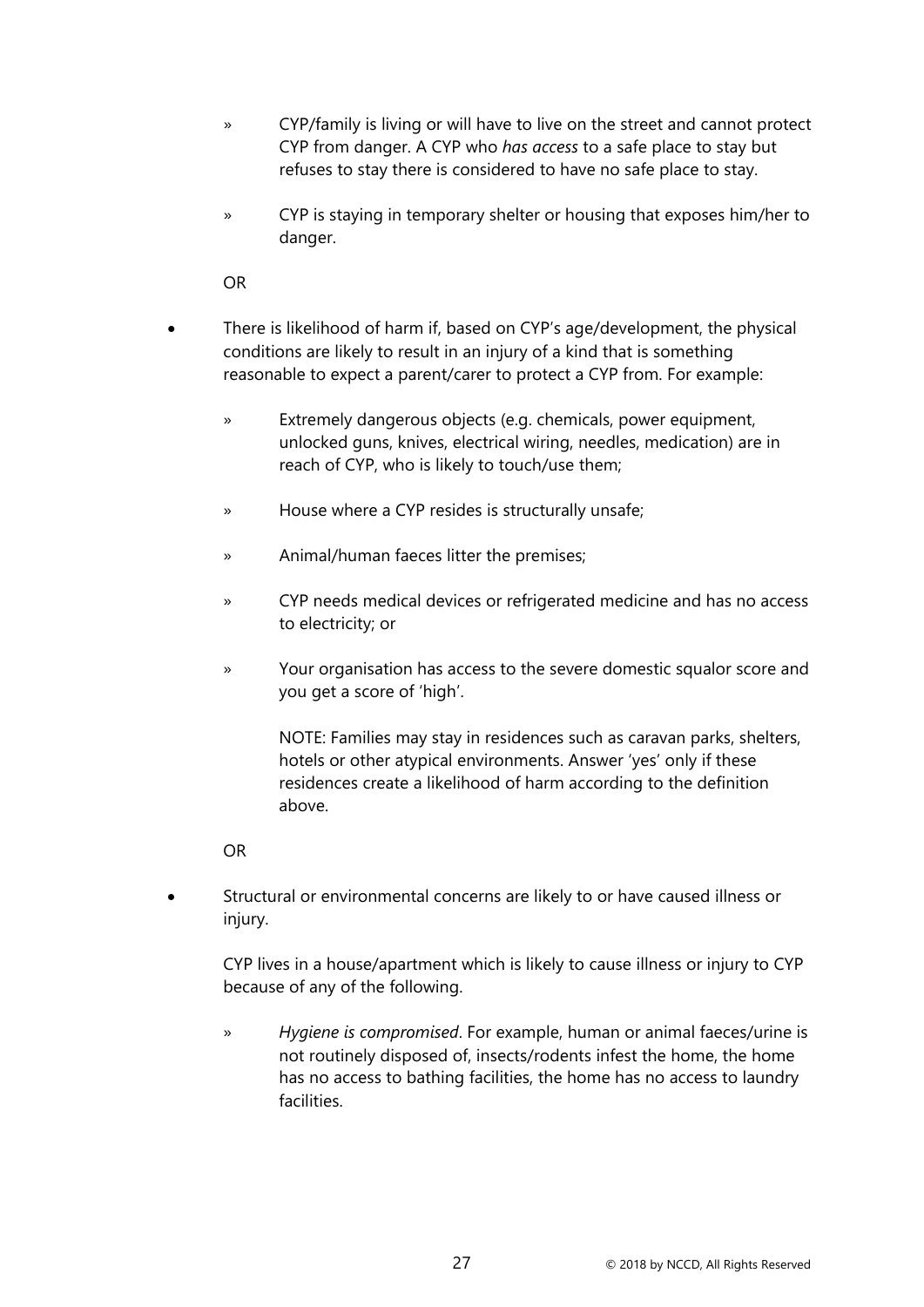- » *Fire hazard exists*. Amount of debris in household is so substantial that it creates danger of fuelling fire (both by amount of fuel available and proximity to sources of ignition); CYP's sleeping space does not provide an exit in case of fire.
- » *Objects/clutter create a likelihood of harm to a CYP of a kind that is something reasonable to expect a parent/carer to protect a CYP from*. For example, CYP has easy access to dangerous objects such as medications, poisons, spoiled food, unlocked guns, drugs/alcohol or matches/lighters.
- » *Sleeping arrangements create a likelihood of harm to a CYP of a kind that is something reasonable to expect a parent/carer to protect a CYP from.* For example, an infant sleeps with many blankets or small objects, on cushions where infant could wedge between them, or with an adult who may roll onto the infant and be unaware due to substance use or other reasons for deep sleep.
- » *Home environment has been a factor in illness or injury.* For example:
	- A medical professional treats CYP for an illness or injury that was caused by conditions in the home, such as exposure to faecal material, rotting food, insect infestation or dangerous objects (e.g. poisons, medications, electricity).
	- A medical professional treats an adult for any of the above and knows that a CYP in the household is being exposed to the same conditions.
	- A service provider contacted by a health provider because a physician identified an illness or injury due to environmental conditions, and whose response of 'yes' is based on the physician's prior assessment.

Base answer on direct observations of the residence or credible statements by CYP or another person who has seen the residence; or in some instances, base answers on observations of the RESULTS of exposure to the above. Consider CYP's vulnerability (age, developmental status, medical issues). For example, older CYPs can make decisions to avoid isolated dangers; infants are not expected to crawl or walk; mobile toddlers are exploratory and not aware of danger; CYPs with asthma are more vulnerable to air quality issues.

#### ANSWER NO IF:

• CYP is not homeless and has a safe place to stay.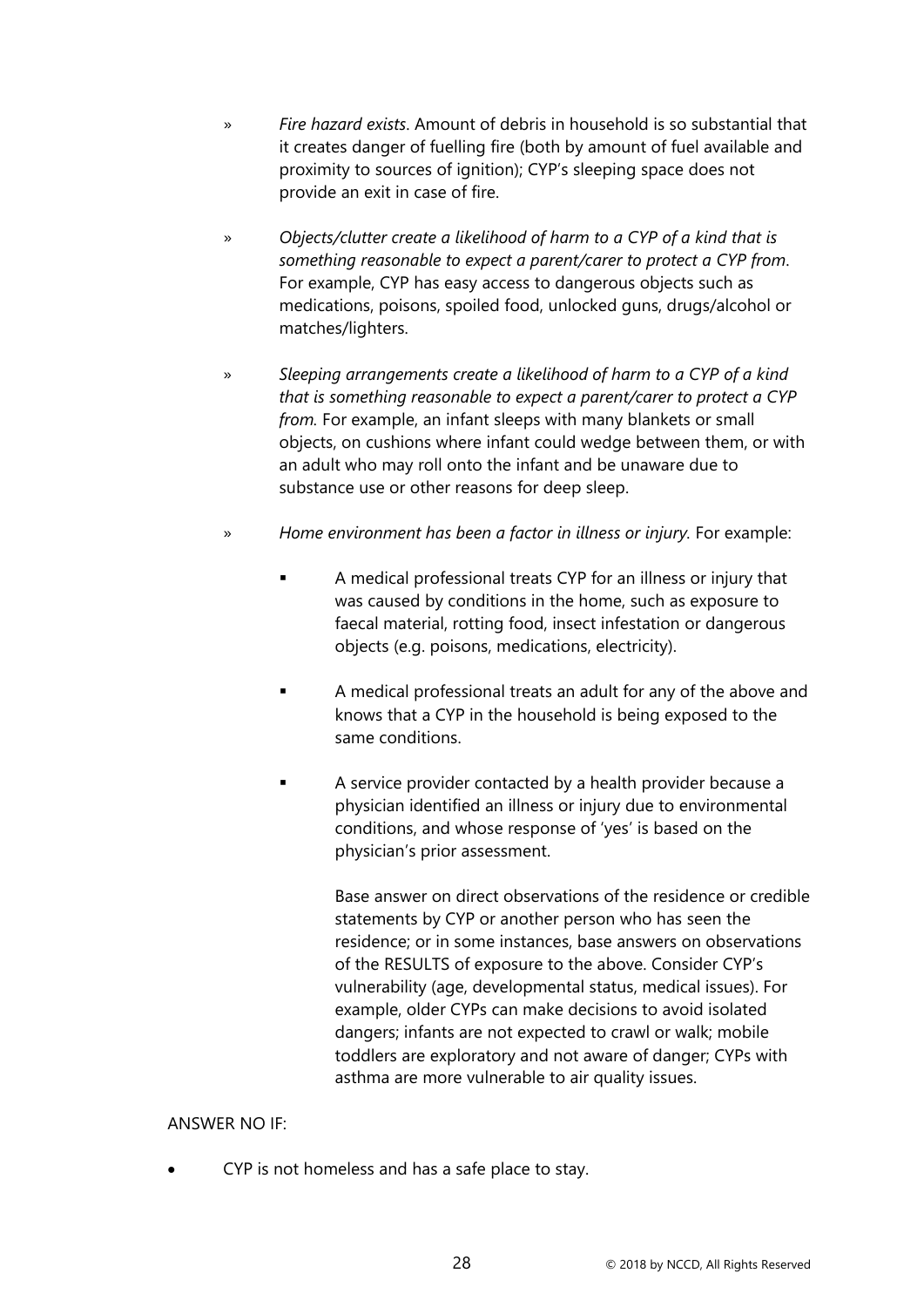- CYP or family is sharing a residence with others by mutual agreement, and this arrangement is stable for the short term.
- Family's current residence does not create a likelihood of harm.

# **2. Can actions be taken to immediately to address the danger to the CYP or to place the CYP in a safe accommodation?**

**OR**

## **Can an appropriate accommodation referral be secured?**

#### ANSWER YES IF:

Actions can be taken to immediately address danger to the CYP;

OR

• You are able to secure immediate resources for shelter that will keep the CYP/family safe for at least the next several days whilst longer-term solutions can be found.

#### ANSWER NO IF:

Safety threats cannot be mitigated;

AND

• You are not able to secure immediate resources for shelter.

#### **3. Is CYP in temporary shelter or other accommodation that is not stable?**

ANSWER YES IF:

- CYP/family is staying in emergency accommodations such as hotels or shelters that are not stable in the short term. This includes the Domestic Violence and Aboriginal Family Violence Gateway services, Youth Gateway services, Trace-A-Place and other temporary accommodations.
- CYP/family is staying with a friend or family member on a very limited shortterm/emergency basis until housing services can be engaged to assist.

ANSWER NO IF: None of the above apply.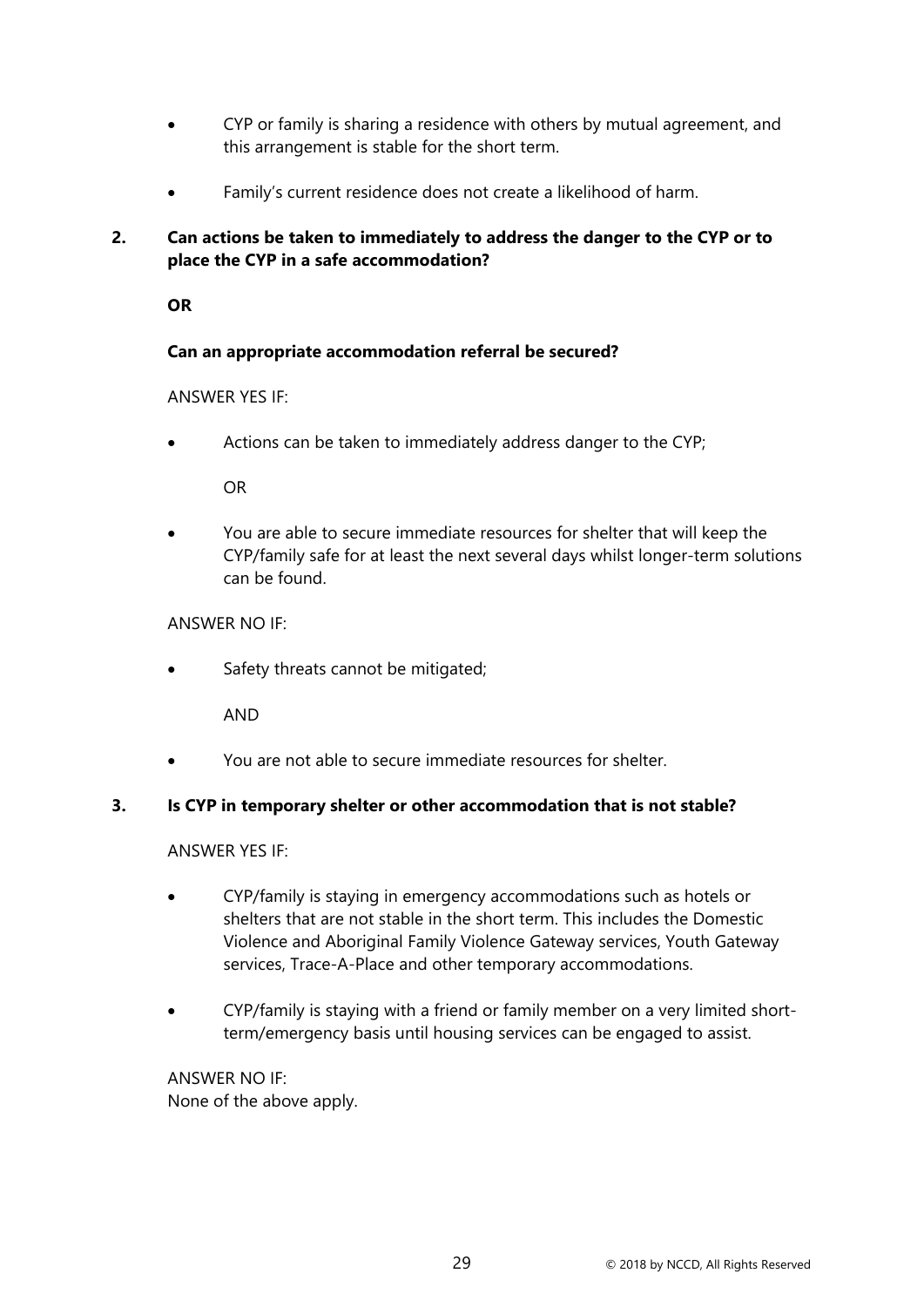## **4. Has CYP or parent/carer accepted assistance/engaged in services?**

ANSWER YES IF:

• You are the service provider attempting to assist CYP or parent/carer to secure safe housing, and family has engaged in services;

OR

• You are not a housing resource and have attempted to refer CYP or parent/carer to a housing resource, and CYP/family accepted referral, or you have information that they have followed through with referral.

ANSWER NO IF:

CYP or family has declined service involvement or has not followed through with service referral.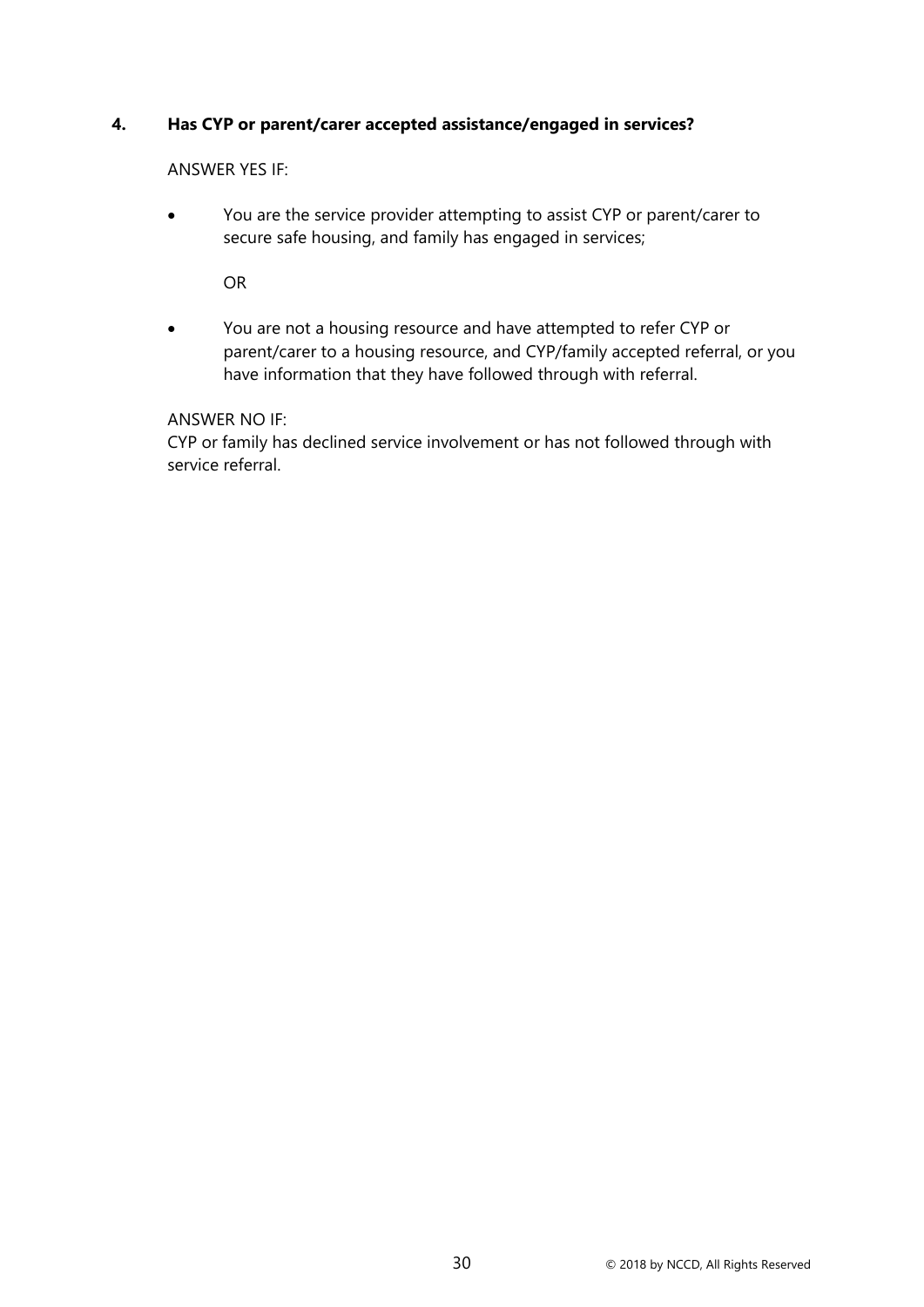## **NEGLECT: FOOD**

<span id="page-35-0"></span>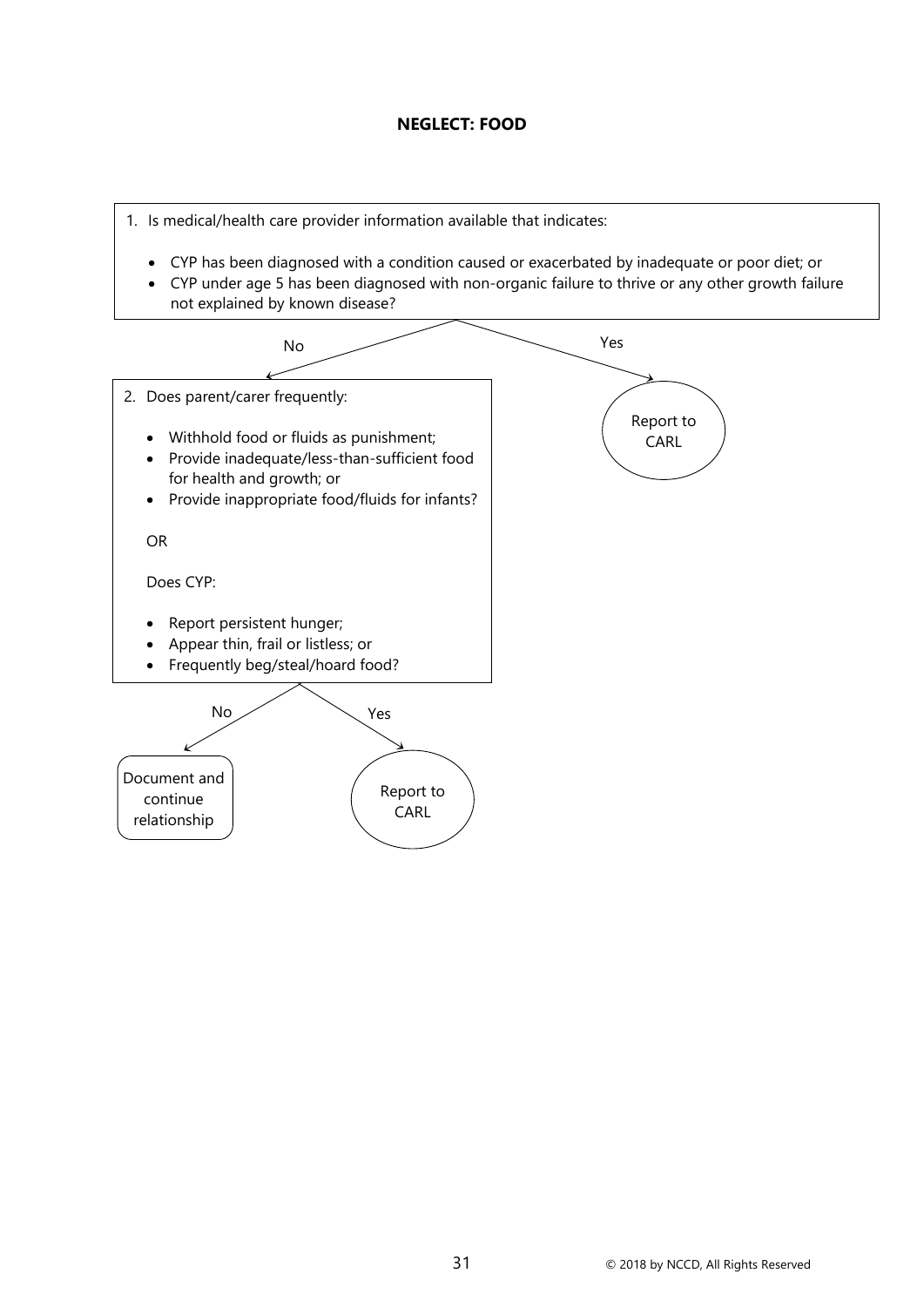# **NEGLECT: FOOD DEFINITIONS**

Section 17 of the Act defines 'harm' as including harm caused by neglect. 'Neglect' is not defined in the Act.

- **1. Is medical/health care provider information available that indicates:**
	- **CYP has been diagnosed with a condition caused or exacerbated by inadequate or poor diet; or**
	- **CYP under age 5 has been diagnosed with non-organic failure to thrive or any other growth failure not explained by known disease?**

## ANSWER YES IF:

- CYP has been diagnosed by a medical professional with a condition caused or exacerbated by inadequate or poor diet. This includes, but is not limited to:
	- » Conditions related to inadequate nutrition, such as rickets, scurvy or anaemia;
	- » Conditions that may have resulted from eating too much food, such as morbid obesity;
	- » Conditions that may have resulted from severe dehydration;
	- » Hyponatremia (abnormally low concentration of sodium in the blood); or
	- » Repeated episodes of ketoacidosis or prolonged escalation of blood sugar due to improper meal planning in a CYP with type I diabetes.
- OR
- CYP under age 5 is failing to keep pace with expected growth. Based on standard growth charts, CYP who has not reached his/her fifth birthday is currently at a percentile for weight that is below his/her birth percentile AND no organic causes are known. This includes diagnosed non-organic failure to thrive or any other growth failure that is not explained by known disease.

## ANSWER NO IF:

No nutrition-related condition has been diagnosed.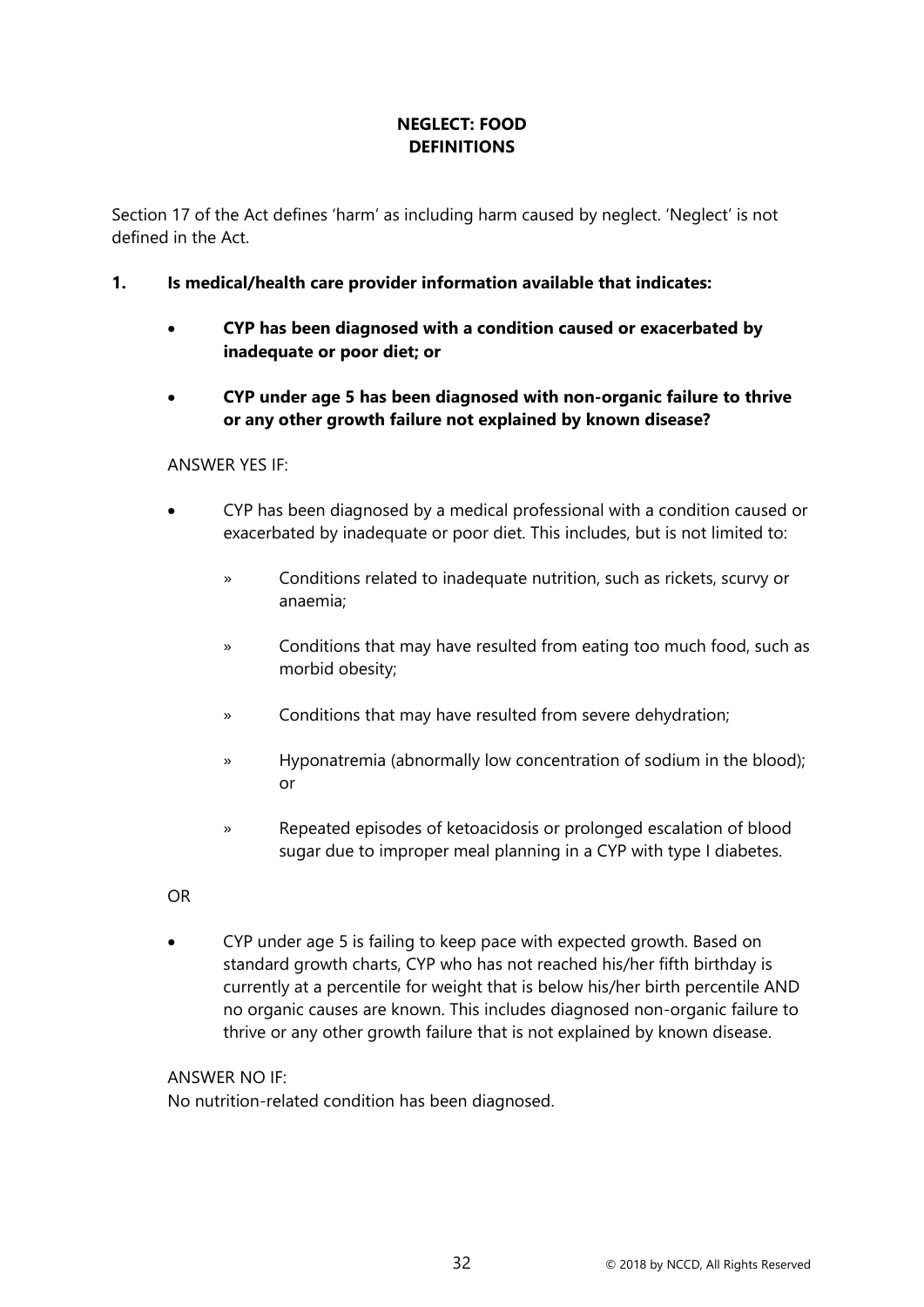- **2. Does parent/carer frequently:**
	- **Withhold food or fluids as punishment;**
	- **Provide inadequate/less than sufficient food for health and growth; or**
	- **Provide inappropriate food/fluids for infants?**

**OR**

**Does CYP:**

- **Report persistent hunger;**
- **Appear thin, frail or listless; or**
- **Frequently beg/steal/hoard food?**

ANSWER YES IF:

- Parent/carer frequently withholds full meals or limits meals to nutritionally inadequate amounts/types of food, such as only bread and water, or limits fluid intake. 'Frequently' suggests this form of discipline has been used more than once or twice or is a standard form of discipline in the household.
- The food/fluids the parent/carer provides for CYP are not enough to maintain health or growth.
- Parent/carer is providing food or fluids that are dangerous, harmful or inappropriate for the developmental age of the CYP.

OR

- CYP frequently mentions hunger, appears hungry or describes routinely inadequate food intake. For nonverbal CYPs, hunger can be expressed through crying. Be aware that severe dehydration and malnutrition can inhibit crying.
- CYP appears to be unusually thin; less energetic than is typical; or shows other symptoms of malnutrition, including but not limited to thinning hair, bloating abdomen or bleeding gums, and you are not aware of any known medical condition that could be causing this.
- CYP engages in unusual food-seeking behaviours that may include frequently begging others for food, stealing food from classmates or stores and/or creating caches of food that he/she may eat later or may forget.

NOTE: If your concern is related to a CYP who is extremely overweight, answer no, but recommend a medical evaluation. Medical staff will determine whether a report is indicated.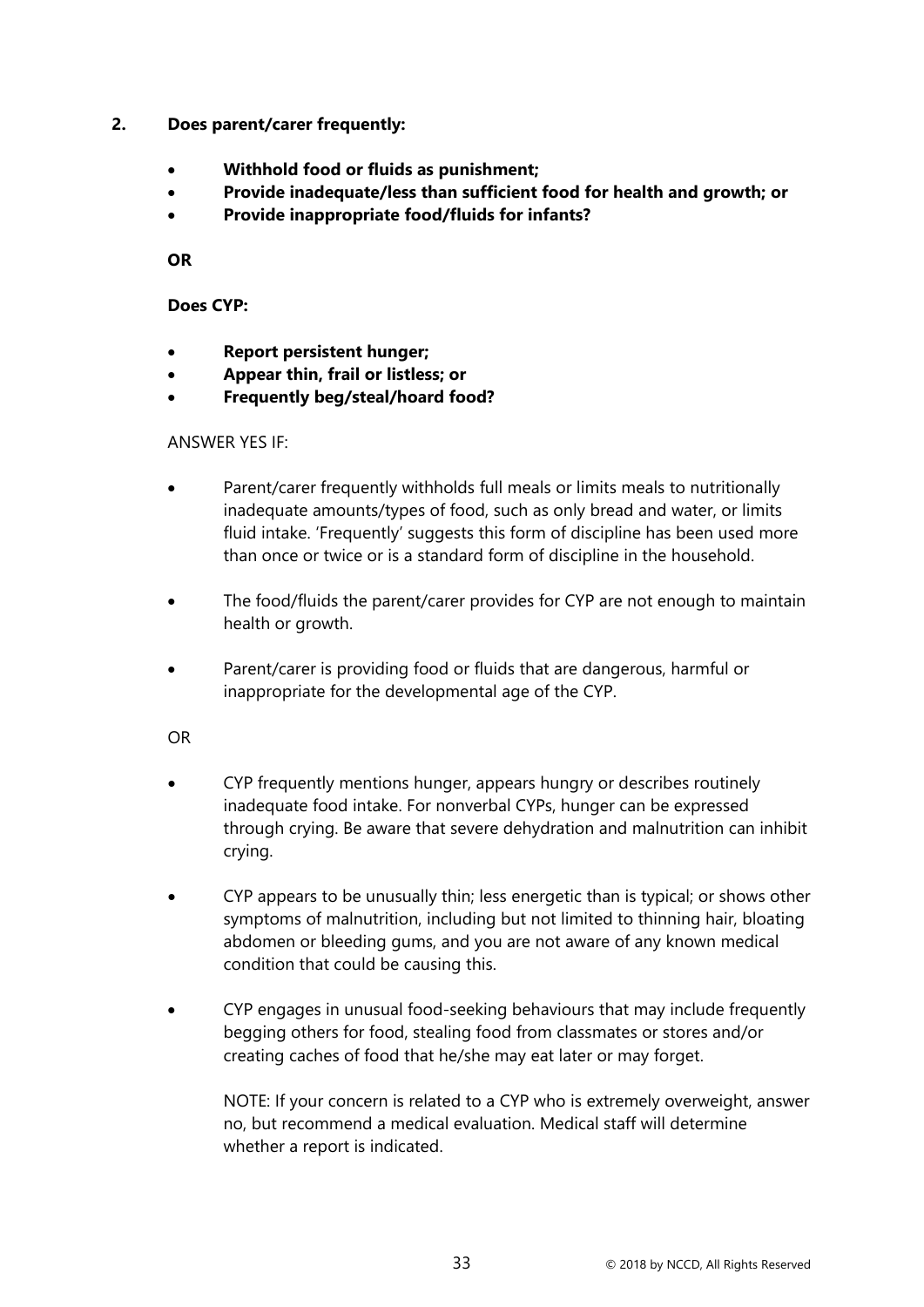## ANSWER NO IF:

- CYP is receiving sufficient food for health and growth.
- CYP reports feeling hungry between adequate meals or mentions being hungry, but shows no signs or effects of inadequate diet.
- CYP appears thin but has always been so and there are no other signs of malnutrition, OR CYP has symptoms related to a known medical condition.
- Snacks, sweets or desserts were withheld as a form of discipline, or there was a one-off decision to withhold a meal from a CYP over the age of 5 who is otherwise healthy.
- CYP is asking for or stealing food when the purpose appears to be unrelated to alleviating unremitting hunger, and/or CYP is keeping secret snacks or treats.
- CYP is in the care of the Department of Child Protection and the issue has been discussed with the Care Team. If not, contact the Care Team.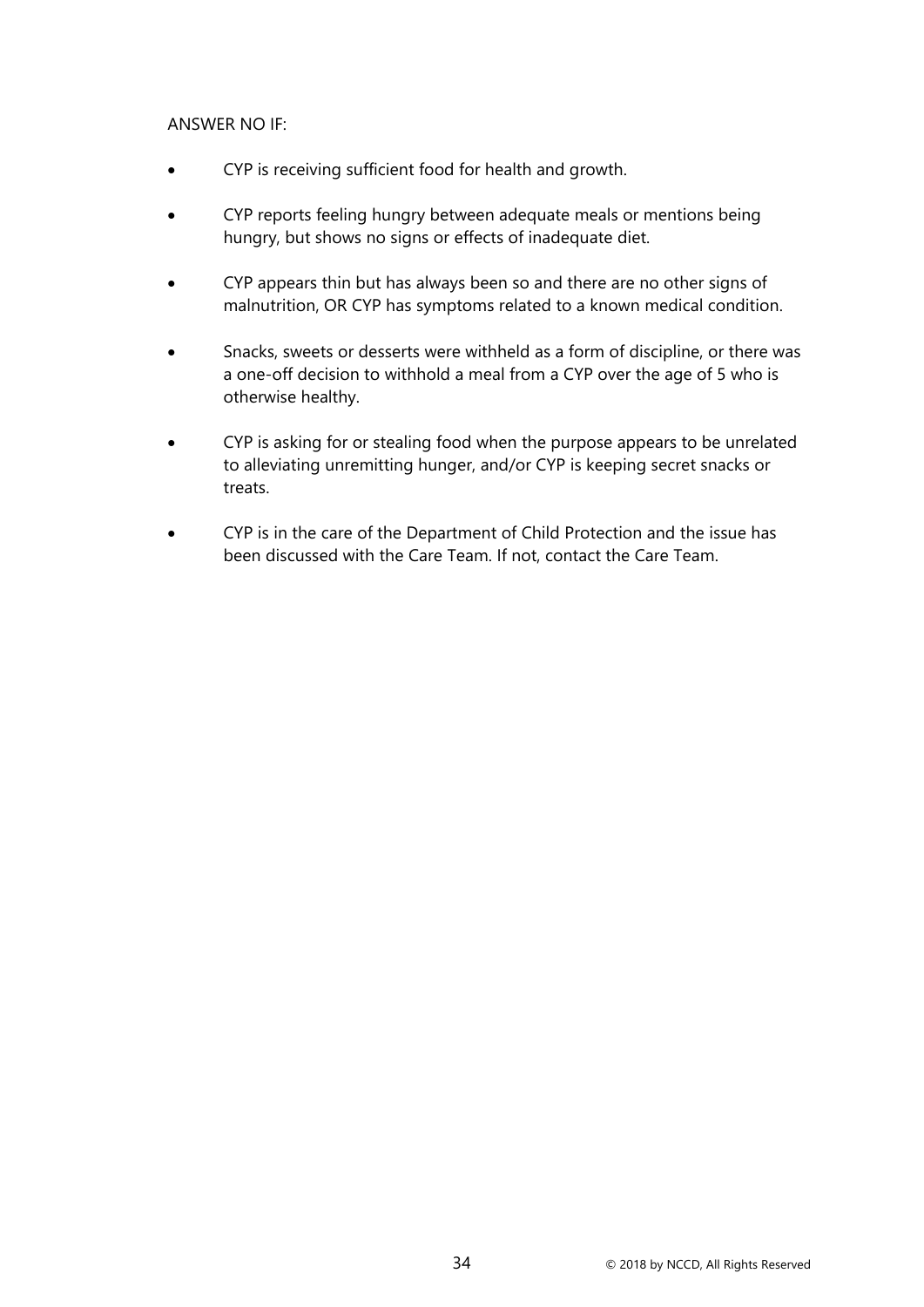## **NEGLECT: HYGIENE/CLOTHING**

1. Is there a pattern or has there been a significant incident of the CYP being extremely dirty/unhygienic or inadequately clothed; AND have attempts to address these concerns with the parent/carer within your professional capacity been unsuccessful?

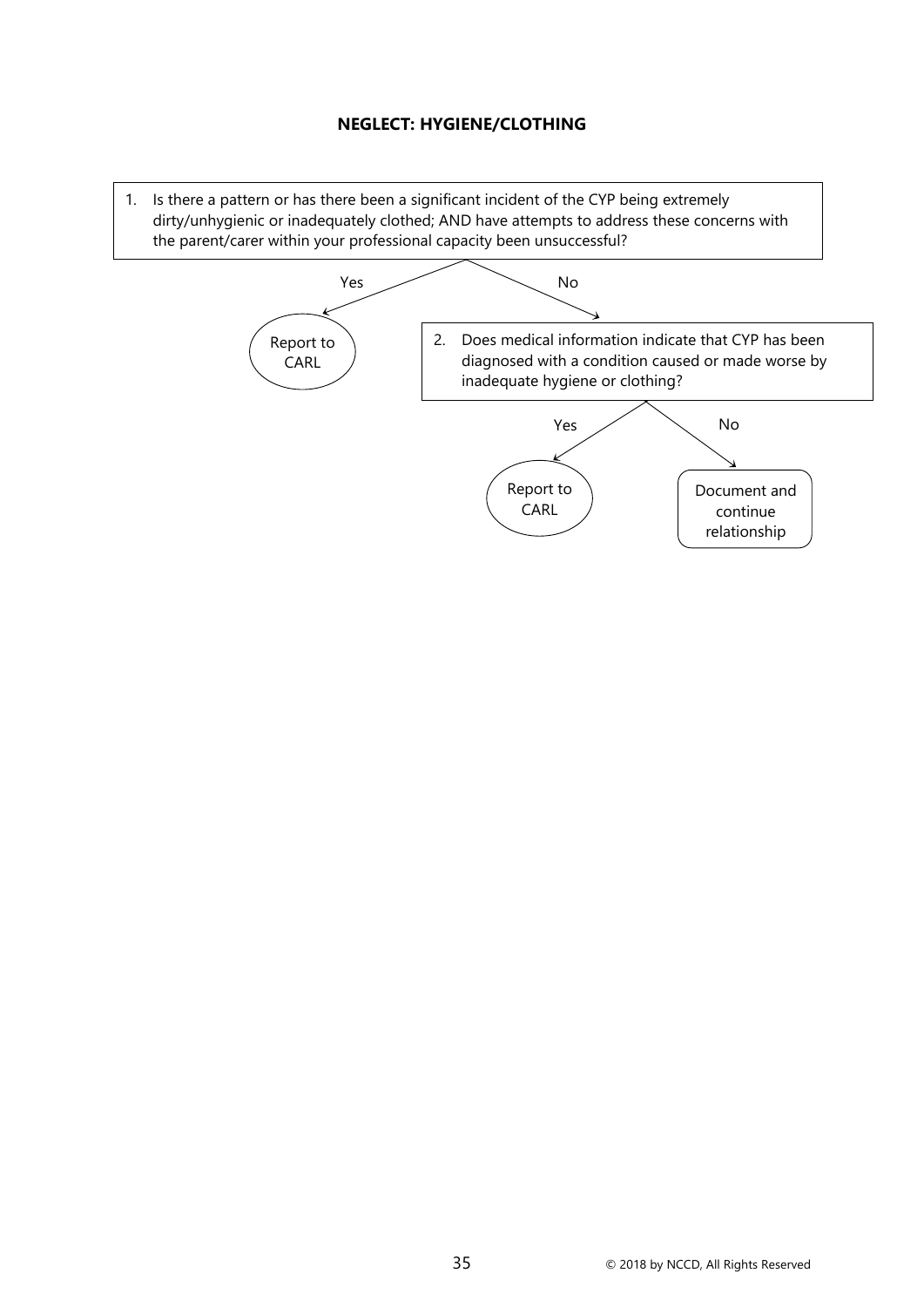# **NEGLECT: HYGIENE/CLOTHING DEFINITIONS**

Section 17 of the Act defines 'harm' as including harm caused by neglect. 'Neglect' is not defined in the Act.

**1. Is there a pattern or has there been a significant incident of the CYP being extremely dirty/unhygienic or inadequately clothed; AND have attempts to address these concerns with the parent/carer within your professional capacity been unsuccessful?**

### ANSWER YES IF:

• Over an extended period of time, CYP is extremely dirty or unhygienic or has worn inappropriate clothing on numerous occasions; OR, if CYP has been sighted on only one occasion, observations suggest that the condition has been present on regular occasions and/or is ongoing.

## AND

• Within your professional capacity, attempts to address these concerns with parent/carer have been unsuccessful.

Examples of extremely dirty or unhygienic conditions follow.

- CYP is dirty to a point where his/her skin has been stained—e.g. obvious discolouration has occurred due to the skin not being washed.
- Physical presentation of CYP affects how the CYP engages in social/educational settings.
- An infant has ingrained dirt in skin creases, such as inside the elbow, knees or folds of excess skin.
- CYP smells strongly of urine, faeces or menses.
- CYP has nappy rash that may be causing bleeding and/or red raw skin; and parent/carer is not changing the CYP adequately, so that the CYP is left in a soiled nappy for long periods of time.
- CYP has untreated medical conditions attributable to uncleanliness (e.g. impetigo or scabies).
- CYP has significantly matted hair (exclude age-appropriate fashion styles such as dreadlocks), clumps of hair falling out or hair that appears to be extremely unclean or smells bad regularly over time.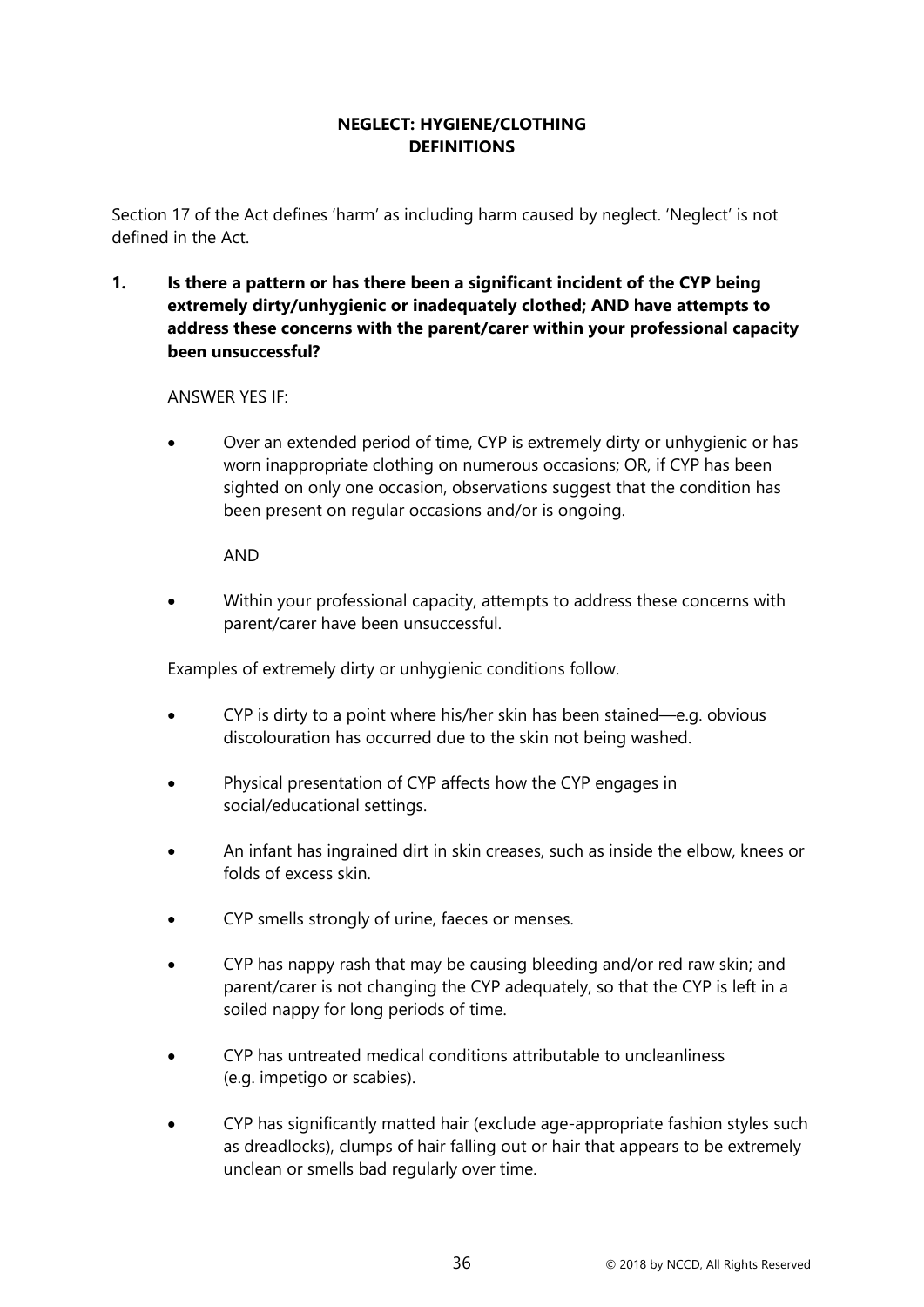ANSWER NO IF: Concerning conditions do not exist or are occasional.

# **2. Does medical information indicate that CYP has been diagnosed with a condition caused or made worse by inadequate hygiene or clothing?**

### ANSWER YES IF:

- CYP appears physically unwell and medication/medical consultation is deemed necessary to improve CYP's condition. For example, in connection with persistently poor hygiene, CYP appears to be suffering from infection or has skin so fragile that it is breaking down.
- CYP has been diagnosed with a condition directly resulting from, or made worse by, poor hygiene. For example, a minor injury is now infected due to being unclean, or lack of oral hygiene has led to dental issues (e.g. teeth missing/decayed/in pain).

### ANSWER NO IF:

The degree of hygiene or clothing has no known medical impact. Conditions do not require medical treatment; e.g. nappy rash that can be treated with over-the-counter remedies, one-off head-lice infestations treated routinely or CYP being cold due to minimal clothing in cool weather.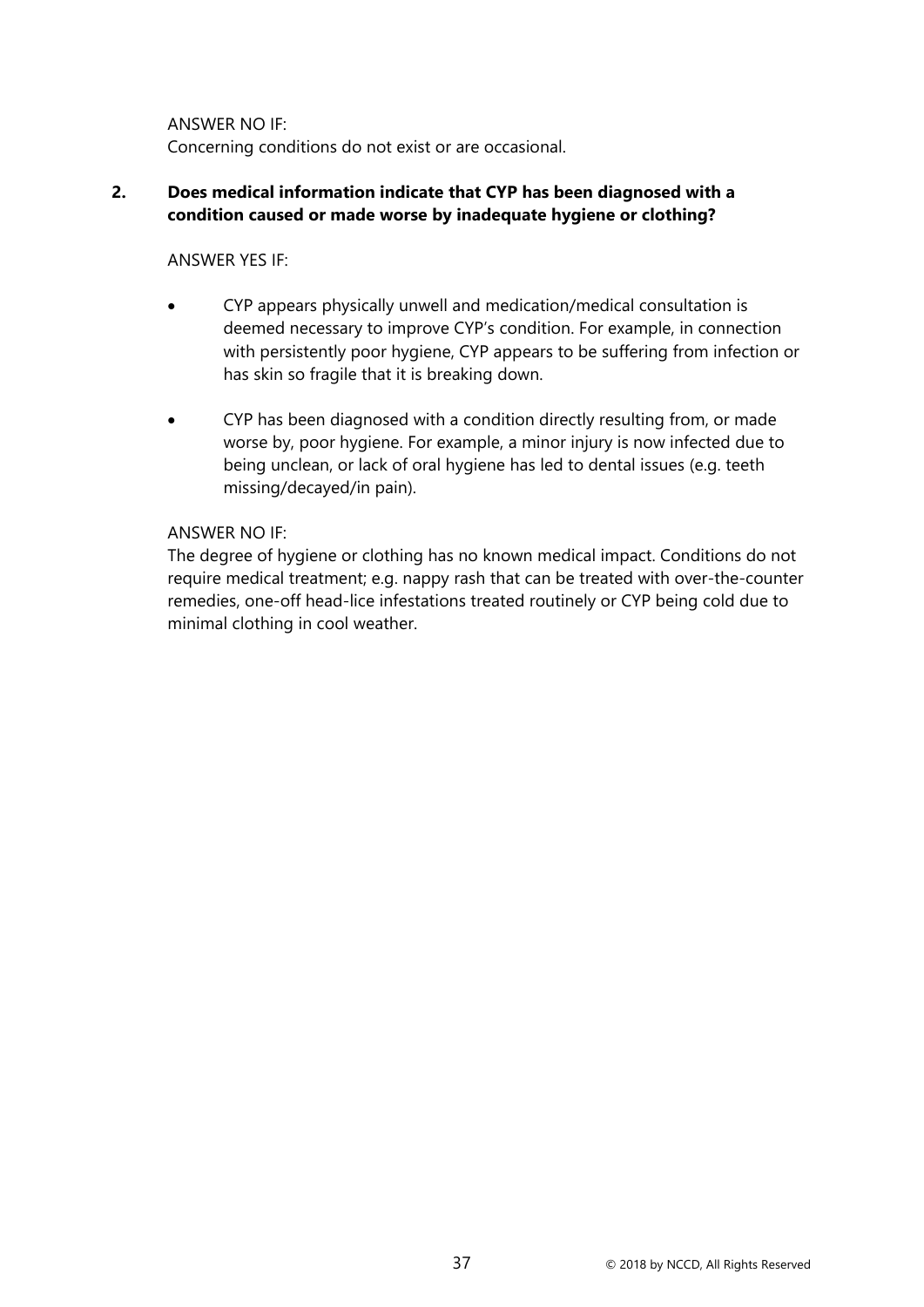## **NEGLECT: HEALTH ASSESSMENT AND CARE (INCLUDING MENTAL HEALTH AND DISABILITIES)**

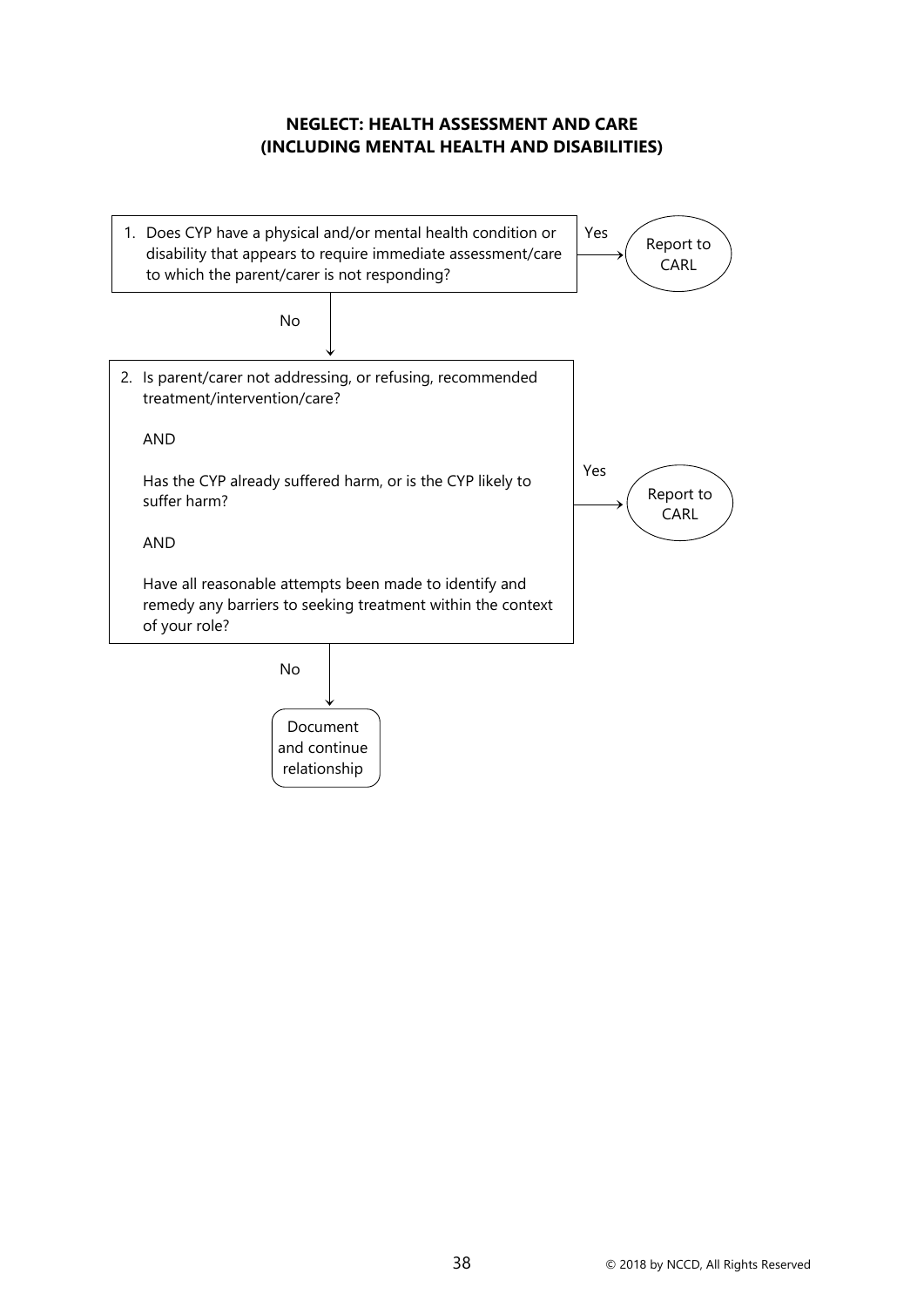# **NEGLECT: HEALTH ASSESSMENT AND CARE (INCLUDING MENTAL HEALTH AND DISABILITIES) DEFINITIONS**

Section 17 of the Act defines 'harm' as including harm caused by neglect. 'Neglect' is not defined in the Act.

# **1. Does CYP have a physical and/or mental health condition or disability that appears to require immediate assessment/care to which the parent/carer is not responding?**

# ANSWER YES IF:

CYP has an illness, disability, injury, or mental health condition that is likely to result in death, disfigurement, loss of bodily function or prolonged pain and suffering, AND the parent/carer is providing no care, insufficient care or inappropriate care; or, the parent/carer delayed medical care; or, the parent/carer is unavailable. Guidance is provided below.

- No care. Parent/carer may or may not be providing home care, but CYP's condition or disability requires immediate health care intervention. Consider whether most parents/carers would seek intervention for the same condition or disability and/or whether most physicians would recommend immediate intervention. An indicator that home care is inadequate would be a worsening of CYP's condition. For example, CYP is found to be self-harming or has made suicidal attempts and/or has suicidal ideation, and parent/carer minimises concerns and refuses to attend; or CYP is actively experiencing/presenting with psychosis/severe eating disorder and parent/carer is not responding.
- Insufficient care. Parent/carer has sought medical evaluation and care and a physician or other qualified medical professional has prescribed a recommended treatment, but the parent/carer is not following the plan to the extent that the CYP's recovery is compromised.
- Inappropriate care. Parent/carer may have sought medical evaluation and care but is adding or substituting alternative treatments that are having or are likely to have a and imminent adverse effect on CYP's health. Inappropriate health care–seeking behaviours may involve unnecessary, invasive medical procedures.
- Delayed care. Parent/carer ultimately sought medical evaluation and care, but delayed seeking medical intervention so long that the CYP's condition is worse than it would have been had timely care been sought, AND most adults would have recognised the need for medical attention.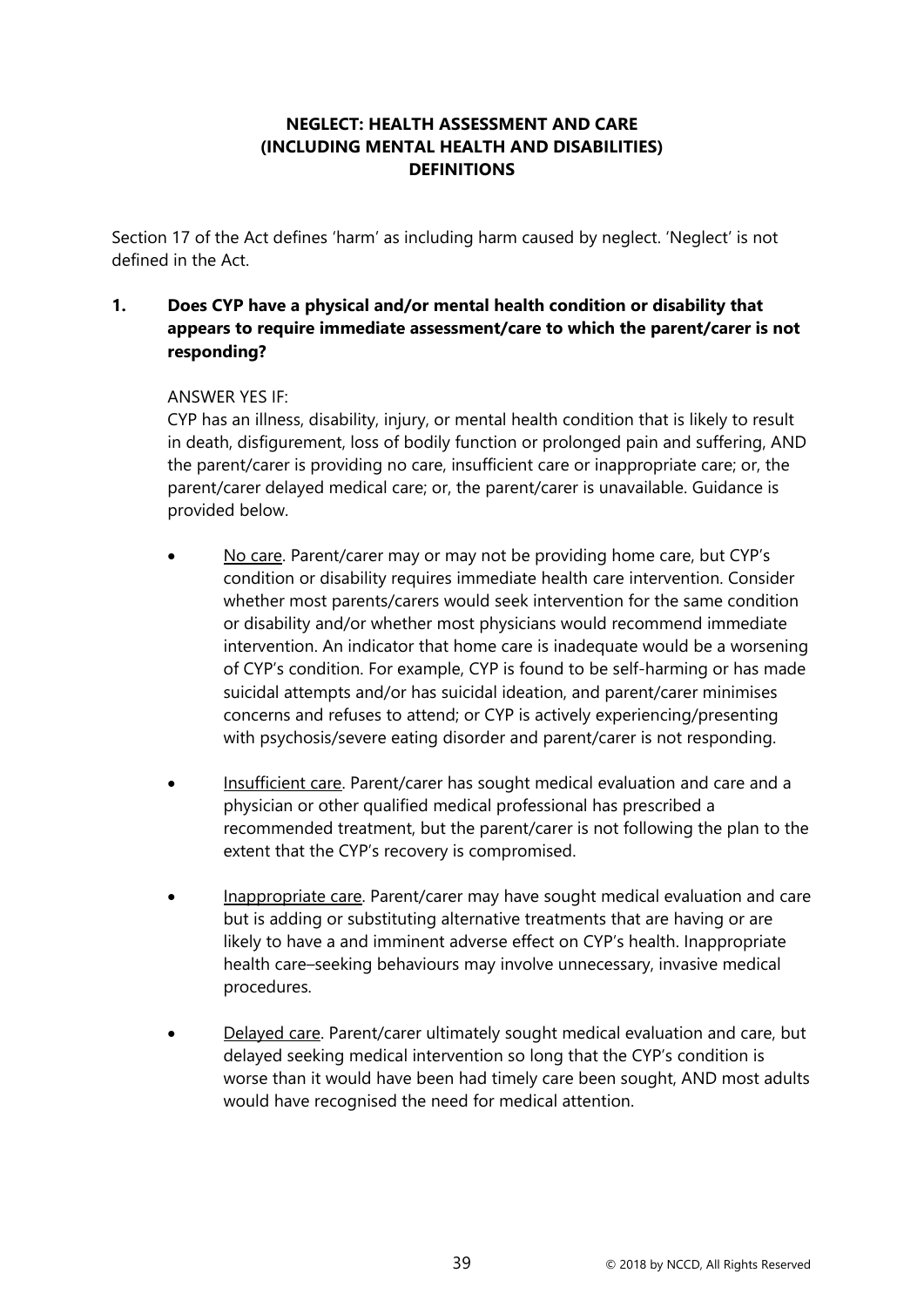• Unavailable. Parent/carer is unavailable and, as result, medical treatment is not occurring. Despite best efforts, parent/carer cannot be located/contacted to explain concerns and seek treatment.

### ANSWER NO IF:

CYP has a physical/mental health condition/disability that requires care, but the need is not immediate.

## **2. Is parent/carer not addressing, or refusing, recommended treatment/intervention/care?**

## **AND**

**Has the CYP already suffered harm, or is the CYP likely to suffer harm?**

## **AND**

# **Have all reasonable attempts been made to identify and remedy any barriers to seeking treatment within the context of your role?**

### ANSWER YES IF:

• The CYP's mental health/physical health/disability condition is interfering with his/her daily functioning, relationships or development;

AND

- As a result of not following recommended treatment, CYP is showing signs of ill effects. For example:
	- » As a result of lack of prescription medication, CYP is not recovering from illness.
	- » As a result of lack of prescription medication, CYP's symptoms of mental health conditions are causing serious disruption to CYP's emotional health, social interactions or school performance.
	- » As a result of lack of physical therapy, CYP is not recovering from injury.

OR

• Ill effects have not yet been noticed; however, a medical professional has been consulted and has reported that if the variation to the recommended treatment continues, the CYP is likely to develop ill effects.

AND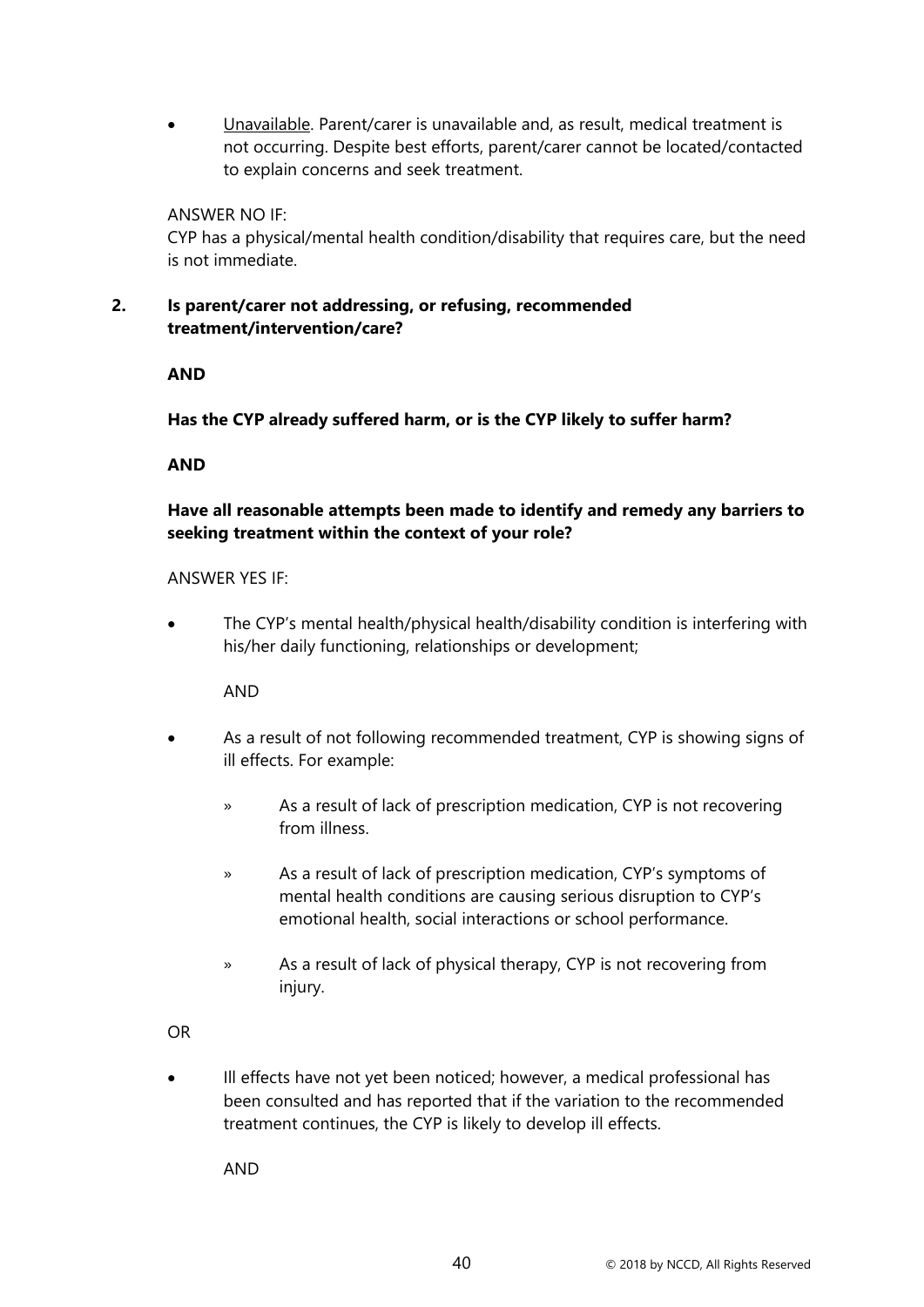- Barriers to assessment and treatment have been addressed, and parent/carer is still not complying with recommended treatment and intervention. Examples of some potential barriers follow.
	- » Transportation;
	- » Language;
	- » Cost;
	- » Cultural/religious concerns;
	- » Comprehension/understanding;
	- » Concerns about side effects of treatment;
	- » Contrary advice/opinion from family/other professionals.

# ANSWER NO IF:

Though parent/carer is deviating from recommended treatment to some extent, CYP is not showing signs of ill effects AND, in consultation with a medical professional, you have determined it is unlikely that the variation to the plan will have adverse consequences. For example:

- Parent/carer failed to provide one or a few doses of prescription medication, which will have no effect or only minor effect;
- Parent/carer is adding traditional interventions that may help and are unlikely to compromise CYP's healing; or
- Parent/carer does not consistently help CYP with physical therapy exercises that should be done at home; however, CYP is progressing reasonably well, according to a medical professional.

# AND

• CYP's condition or disability is such that with or without treatment, the outcomes will be similar; the proposed treatment is experimental or is not supported by the majority of health professionals; or while CYP may fare marginally better with treatment, the burden of treatment is substantial and many parents/carers would opt out of treatment in similar circumstances.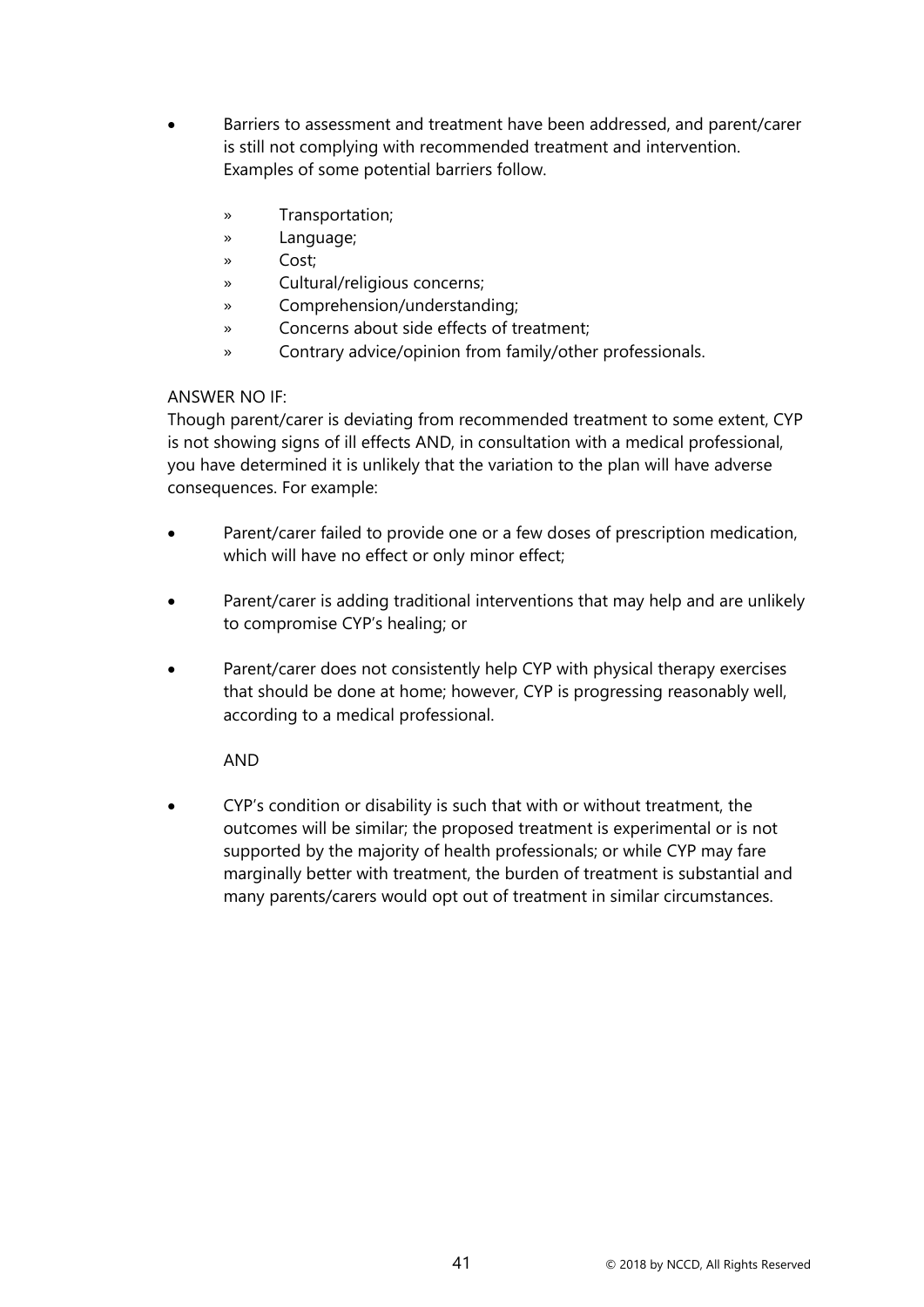## **NEGLECT: PERSISTENT ABSENTEEISM**

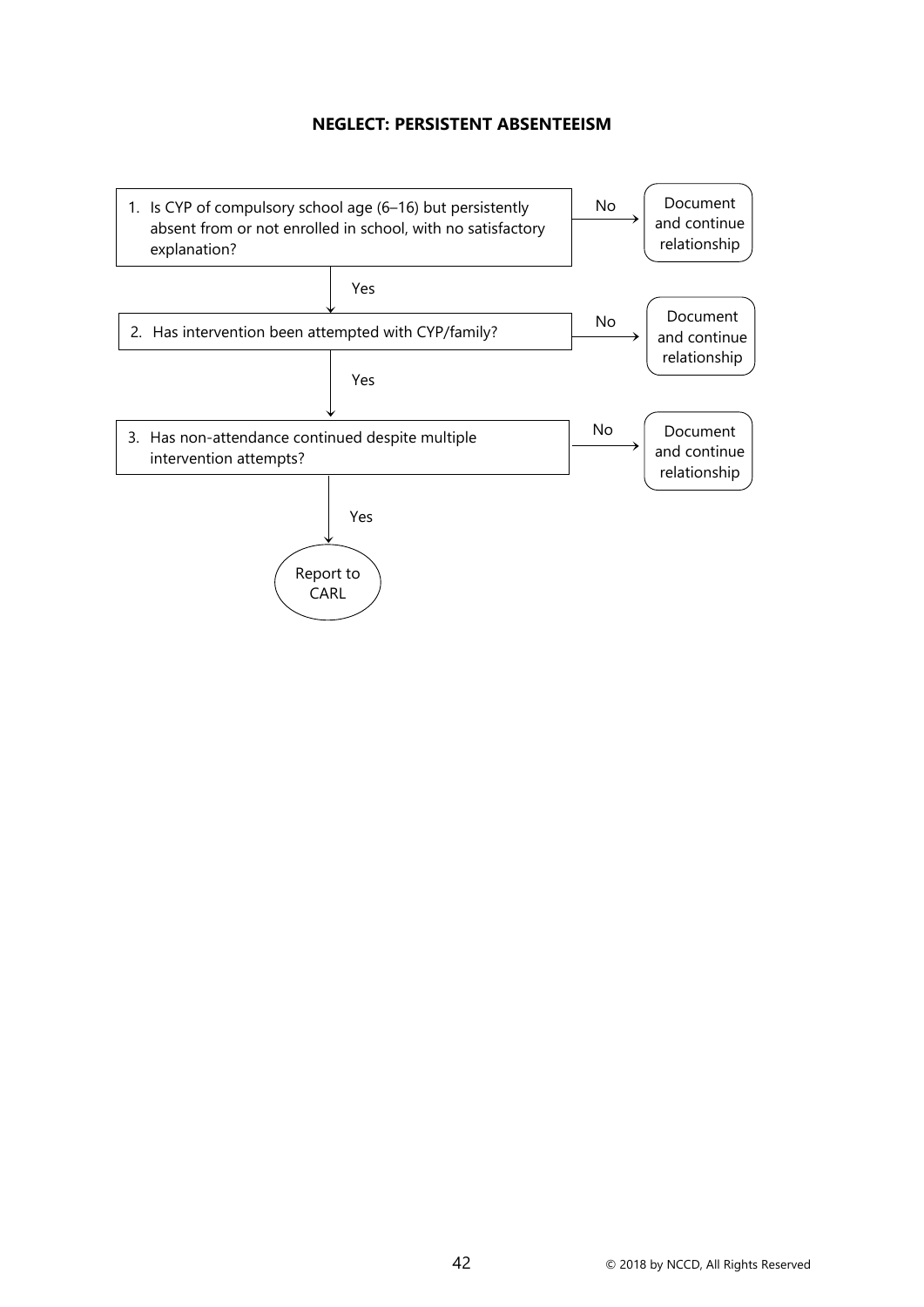## **NEGLECT: PERSISTENT ABSENTEEISM DEFINITIONS**

**1. Is CYP of compulsory school age (6–16) but persistently absent from or not enrolled in school, with no satisfactory explanation?** 

While the South Australia Education Act 1972 stipulates that school age is 6–16, if persistent absenteeism concerns are present for a CYP aged 4 or 5 years old, consider whether other factors related to neglect are present and use the respective decision tree that best matches the concern.

## ANSWER YES IF:

- CYP is of compulsory school age (6–16) and is not enrolled in a government school, registered non-government school or registered non-government school (including distance education or Flexible Learning Option (FLO) education program), or registered for home schooling, or you have doubts about CYP's enrolment in any of the aforementioned; or
- CYP is of compulsory school age and is persistently absent. Persistently absent means that there is a pattern of absenteeism that is enduring or ongoing in nature; an enduring pattern does not require extended consecutive absence.

### ANSWER NO IF:

• Contact has been made with parent/carer and the issue of enrolment discussed and information and assistance to facilitate enrolment has been provided, and the family is engaging.

OR

- Parent/carer has provided a satisfactory explanation for persistent absenteeism. Satisfactory explanations may include:
	- » Planned holiday;
	- » Illness;
	- » Family obligation; includes attendance at family events such as weddings and funerals; or
	- » Cultural events; includes participation in such events as Sorry Business.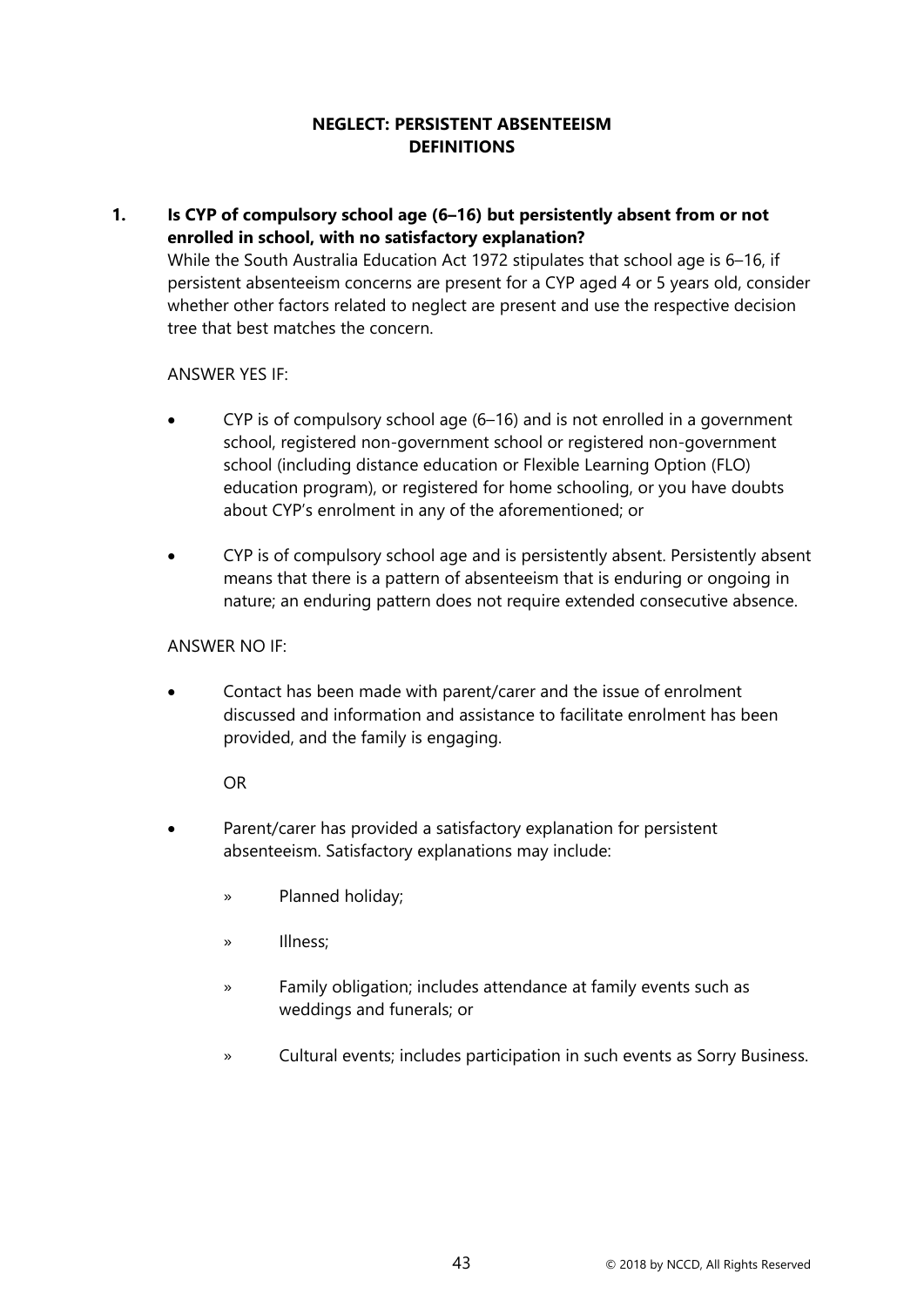## **2. Has intervention been attempted with CYP/family?**

### ANSWER YES IF:

There has been an attempt to contact parents/carers or family via phone, text, email, letters or home visits to offer support or intervention to the family and/or CYP. Support includes invitations to meetings with the school or other care providers, resources for the family and/or CYP to address any concerns present, or other efforts to address school non-attendance.

ANSWER NO IF:

No intervention has been attempted to address the concern.

## **3. Has non-attendance continued despite intervention attempts?**

### ANSWER YES IF:

Documented attempts have been made to engage with family, intervene and/or offer support to address non-attendance, and these attempts have been unsuccessful in addressing non-attendance.

## ANSWER NO IF:

Non-attendance has been successfully addressed through interventions with the family.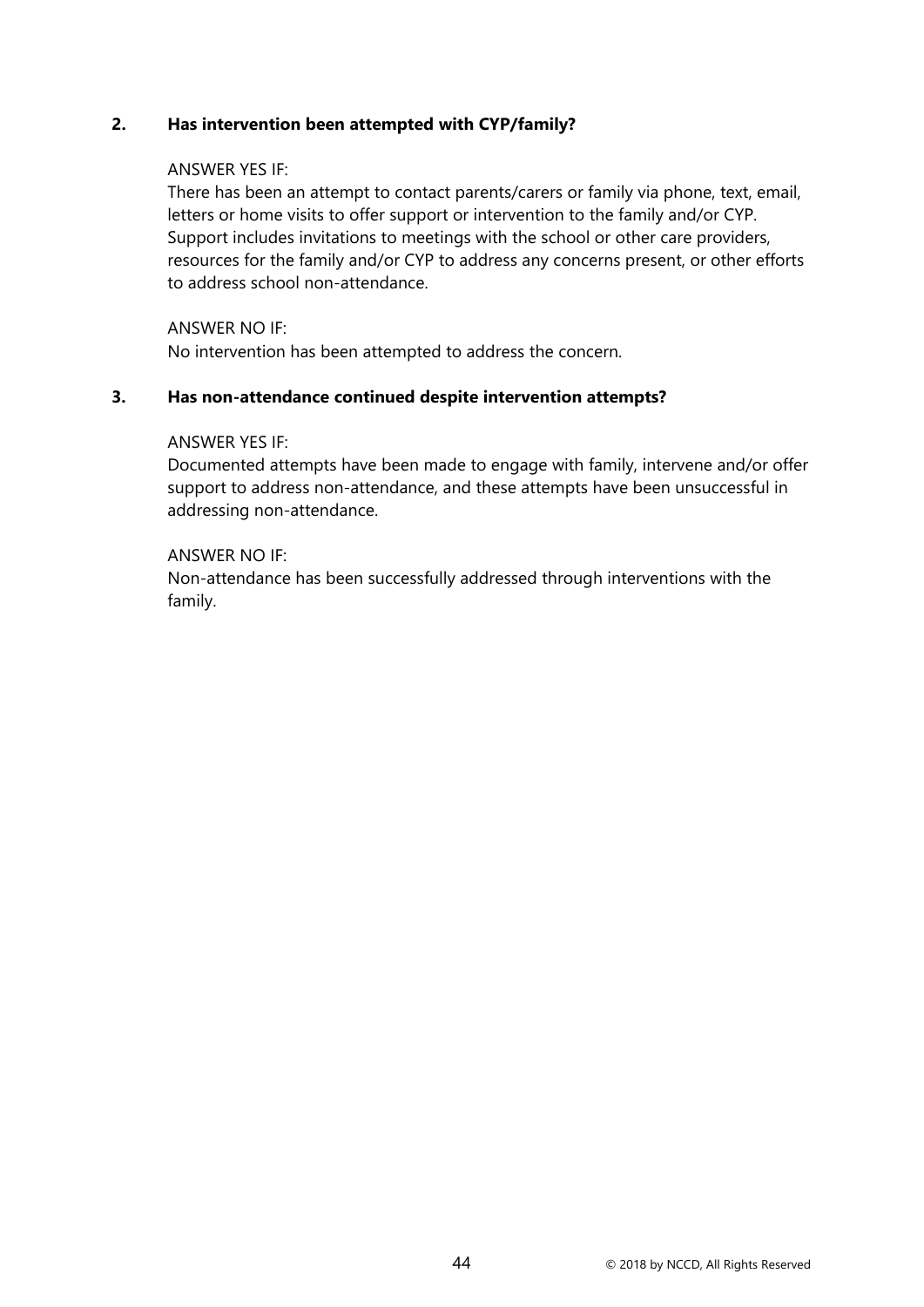# **SEXUAL ABUSE OF CYP AGED 0–17**[3](#page-49-0)



<span id="page-49-0"></span><sup>&</sup>lt;sup>3</sup> If the alleged perpetrator is a person of authority, CYP's legal age of consent is 18 years old.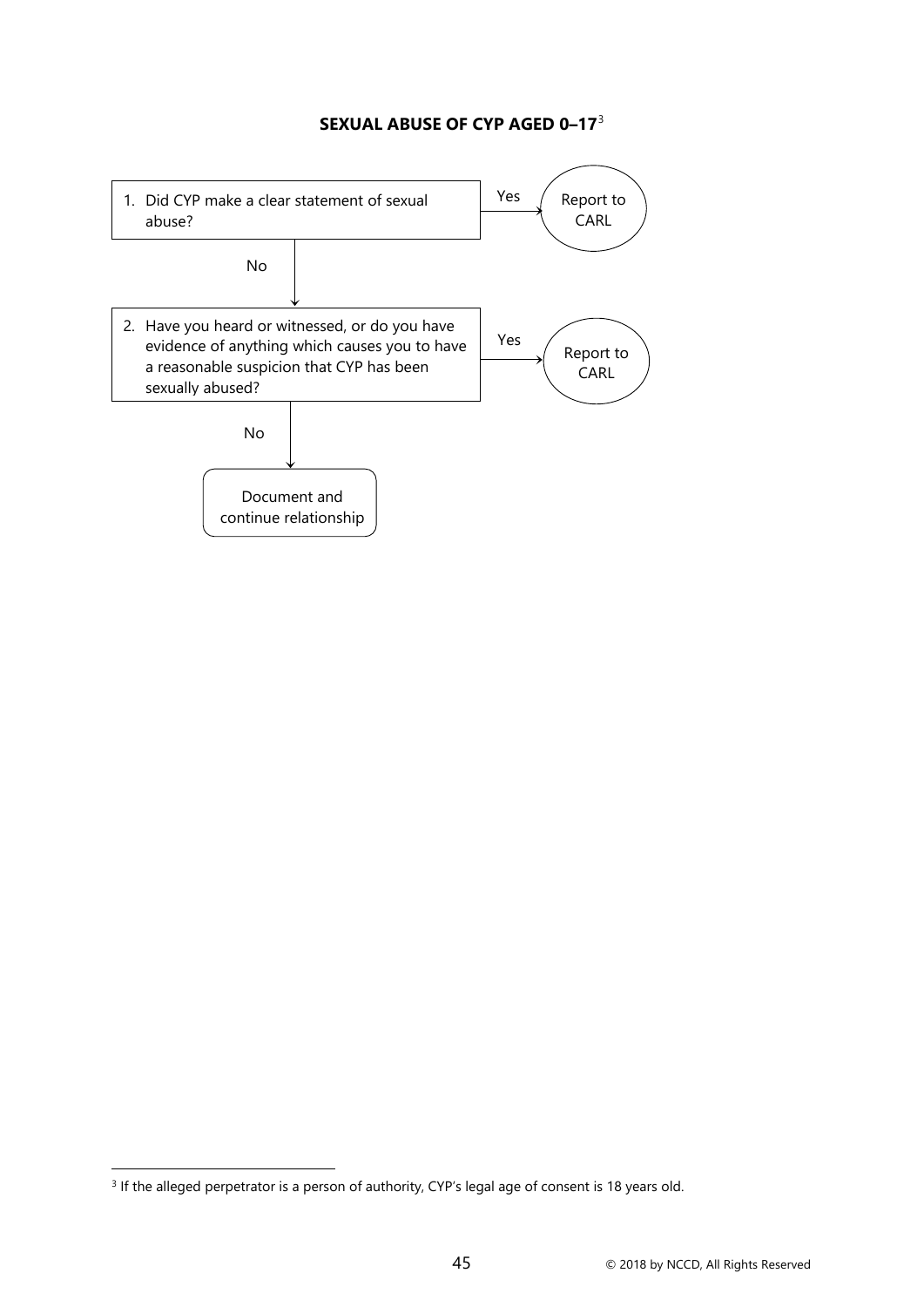## **SEXUAL ABUSE OF CYP AGED 0–17 DEFINITIONS**

### **Sexual Abuse**

Sexual abuse is the intentional touching, or a having a CYP touch an adult, either directly or indirectly (i.e. through the clothing), of the genitalia, anus, groin, breast, inner thigh or buttocks of any person with an intent to abuse, humiliate, harass, degrade, arouse or gratify the sexual desire of any person.

Sexual abuse includes exposing a CYP to forms of sexual acts or pornography, or any involvement in child exploitation (i.e. photographing, filming or spying on a CYP; or dissemination of child exploitation material).

### **Practice Guidance**

If CYP begins to disclose sexual abuse, it is entirely appropriate to demonstrate concern. However, it is important to avoid appearing shocked or distressed and to avoid asking questions, especially questions that contain possible answers (e.g. did your father do that?). It is best to simply listen, allowing CYP to tell you as much or as little as he/she wishes. In response to an ambiguous statement that may or may not be disclosing sexual abuse, a simple 'Can you say more?' or 'I'll listen if you want to talk more about that' may help you avoid reporting something that was never intended as a disclosure. When in doubt, calmly conclude your conversation, make sure CYP is in a safe place and report to CARL.

For nonverbal CYPs who cannot provide a statement, be mindful of nonverbal indicators of possible sexual abuse, such as:

- Inappropriate boundaries by parent/carer/other household member;
- Irrational fear of parent/carer/other household member;
- Unexplained anxiety in CYP related to a specific person; and/or
- Any injuries or marks to the genital area of a CYP.

# **1. Did CYP make a clear statement of sexual abuse?**

### ANSWER YES IF:

CYP clearly indicated to any person that he/she was touched in the genital area, or CYP disclosed involvement in sexual acts. The statement leaves no doubt that CYP is communicating a sexual act. This statement may be verbal, written or behavioural.

### ANSWER NO IF:

CYP makes verbal or written statement that is ambiguous, and no other evidence suggests sexual abuse.

# **2. Have you heard or witnessed, or do you have evidence of anything which causes you to have reasonable suspicion that CYP has been sexually abused?**

ANSWER YES IF: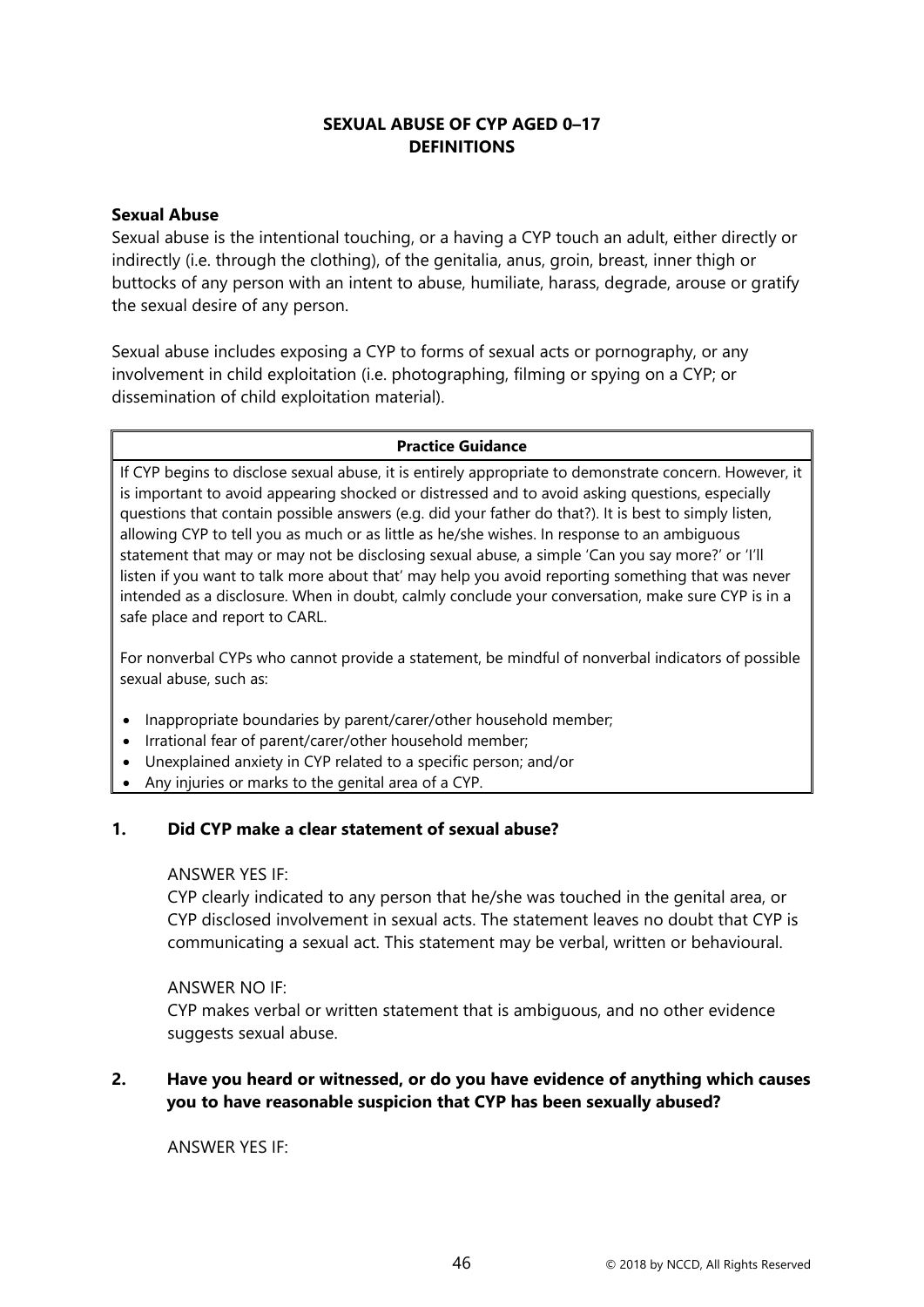- Evidence exists that CYP was sexually abused. Examples of such evidence include the following.
	- » You or others have witnessed a sexual act upon CYP.
	- » Photographic or video evidence of a sexual act.
	- » Statement by person who had sexual contact with CYP.
	- » Email, text or other documentation of coerced sexual contact between CYP and adult, older CYP or peer.
- You are aware of an underage marriage (whether being planned or having already occurred) or similar commitment ceremony.
- You are aware of planning for or previous genital mutilation.
- You are aware of or have a reasonable suspicion that CYP is pregnant and that it is likely the result of sexual abuse.
- You are aware of or you have a reasonable suspicion that a medical professional has diagnosed CYP with physical or psychological harm as a likely result of sexual abuse.
- You are aware of or you have a reasonable suspicion that a medical professional diagnosed the CYP with an STI as a likely result of sexual abuse.
- You aware of or you have a reasonable suspicion that CYP willingly or unwillingly engaged in prostitution or pornography.
- CYP has made indirect statements to any person that strongly suggests he/she is a victim of sexual abuse. For example, CYP depicts explicit, sophisticated sexual acts; CYP makes a verbal statement that does not specifically describe a sexual act but conveys the meaning that an adult or older/more powerful CYP has touched CYP, and discomfort, secrecy or other behaviours suggest sexual abuse.
- You are aware or there is reasonable suspicion that the CYP is being lured via the Internet/social media platforms for sexual purposes.
- CYP displays behaviour that causes you to have significant concern (for staff in education and care settings, refer to 'Responding to Problem Sexual Behaviour in Children and Young People Guidelines'). This includes:
	- » CYP exhibits sexualised behaviour; and/or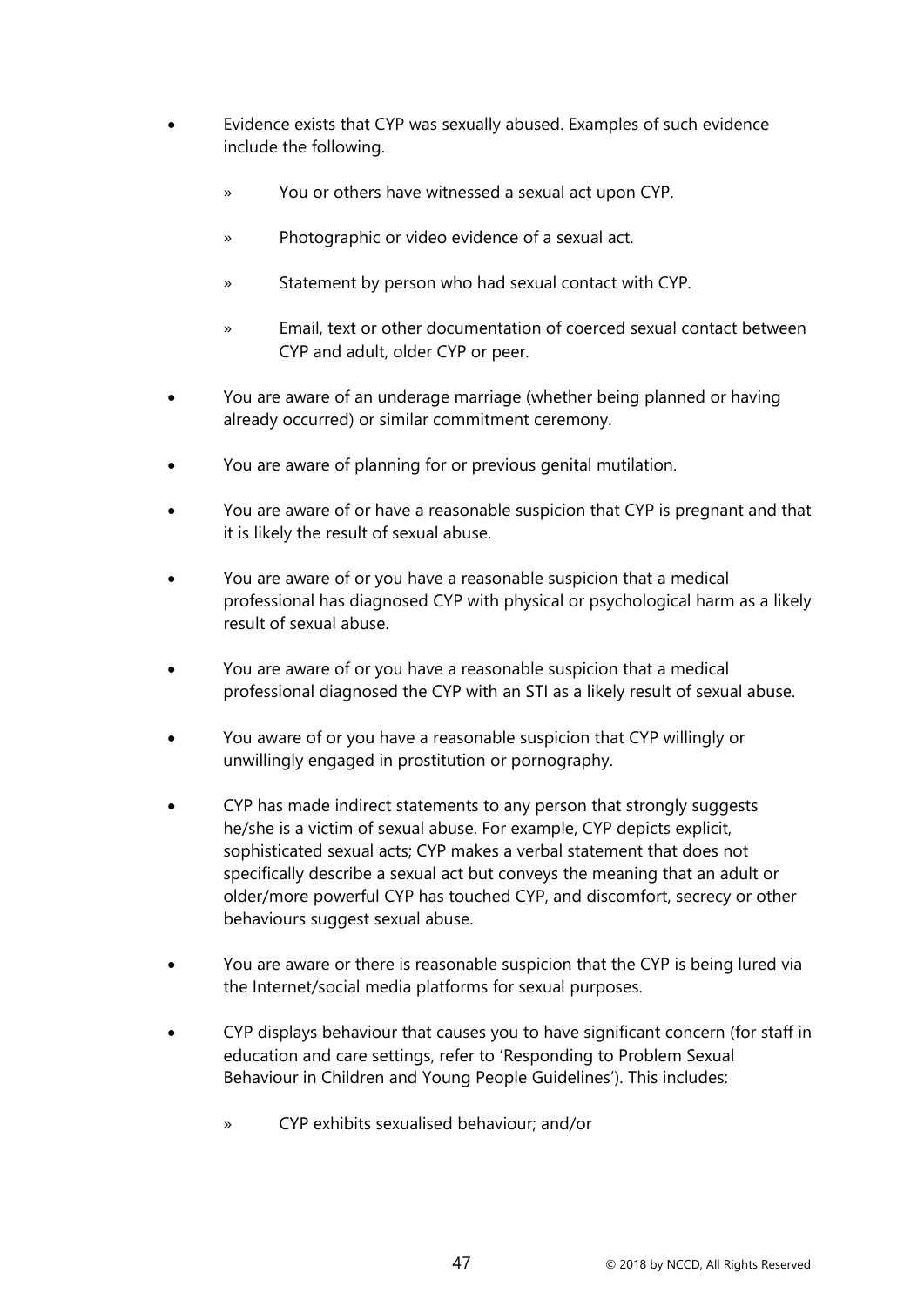- » CYP exhibits other behaviours often seen in CYPs who are sexually abused (e.g. low mood, withdrawn, self-harm, reluctance to be with a particular person, running away) AND this behaviour has no other known cause AND there is at least one other concerning element, such as an indirect statement, sexualised behaviour, nonspecific medical findings or access to a known sexual abuse offender.
- You are aware of or you have a reasonable suspicion of CYP having contact with a known sexual offender. A known sexual offender is a person who was previously charged for sexual offences. Knowledge of prior sexual offending may be based on disclosure by family members or significant others, including social service professionals with knowledge of the family's history. This becomes a concern when CYP:
	- » Shares a residence with a known sexual offender; OR
	- » Is periodically alone with a known sexual offender.

NOTE: Though statement, behaviour and contact with a known sexual offender are displayed as individual ideas, they should be considered together. A less direct statement combined with sexualised behaviour is more concerning than the same statement with no sexualised behaviour.

- You are aware of or you have a reasonable suspicion of incidents in which an adult purposely exposed CYP to sexually explicit material or acts (including pornographic material) or communication of graphic sexual matters (including by social media or any other electronic means).
- You are concerned that CYP has been exposed to grooming behaviour, in which on at least two occasions, an adult has said or done things that suggest the adult is preparing CYP for commission of sexual abuse on CYP. For example, an adult with no other reason to do so is befriending CYP, spending time with CYP and buying gifts for CYP. This is particularly concerning if CYP is vulnerable, such as usually being isolated or experiencing neglect or conflict at home, and/or the adult is arranging to be alone with CYP.

### ANSWER NO IF:

- No evidence suggests sexual abuse.
- You have not heard or witnessed anything that that either supports sexual abuse nor provides you with reasonable suspicion of sexual abuse as noted above.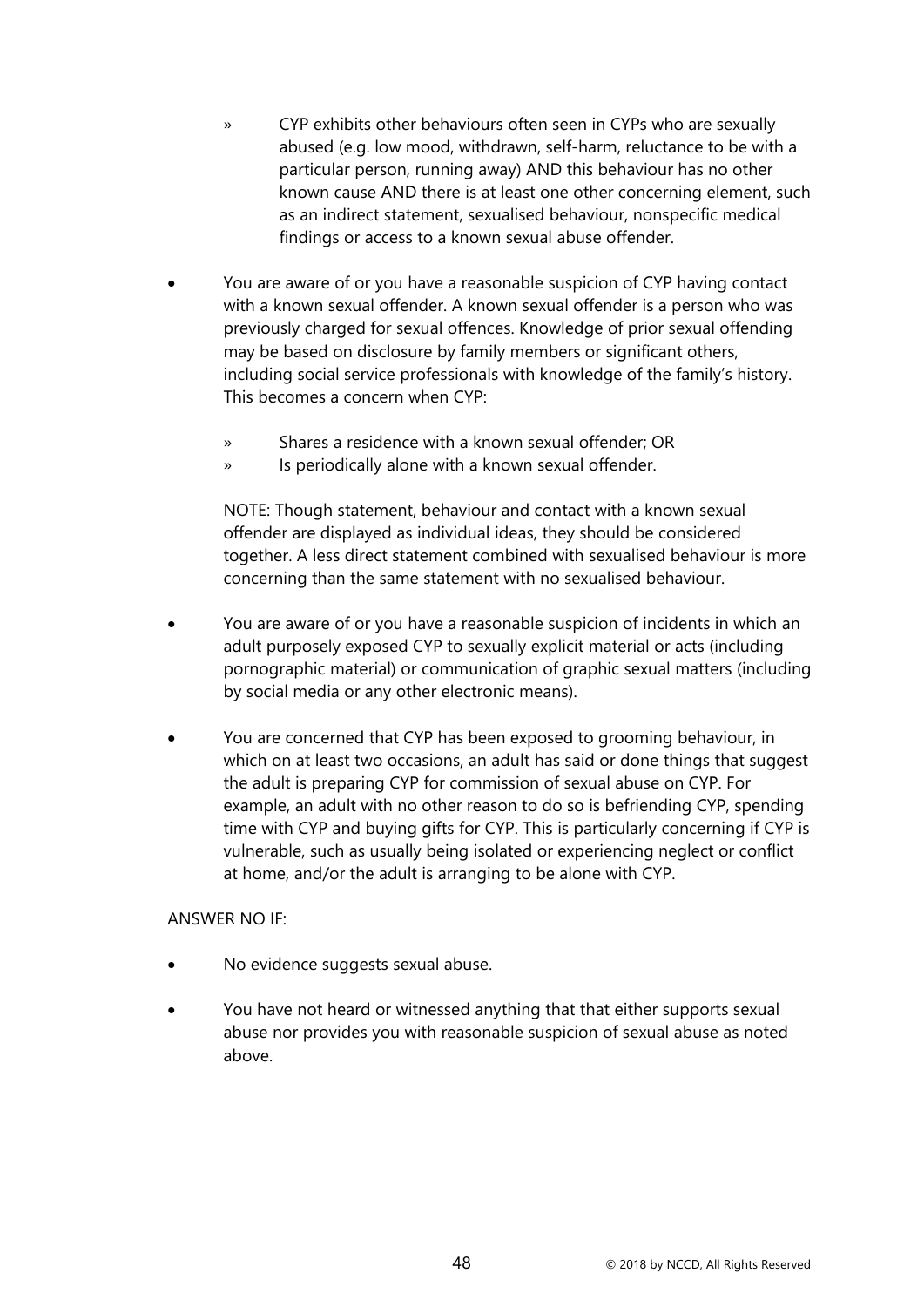## **CYP PROBLEMATIC SEXUAL BEHAVIOUR—SELF-DIRECTED/TOWARDS OTHERS**

- 1. Is CYP behaving in sexual ways that are:
	- Excessive, secretive, compulsive, coercive, degrading or threatening?
	- Characterised by significant age, developmental and/or power differences between CYPs involved?
	- Of concern because of the nature of the activities and the manner in which they occur?

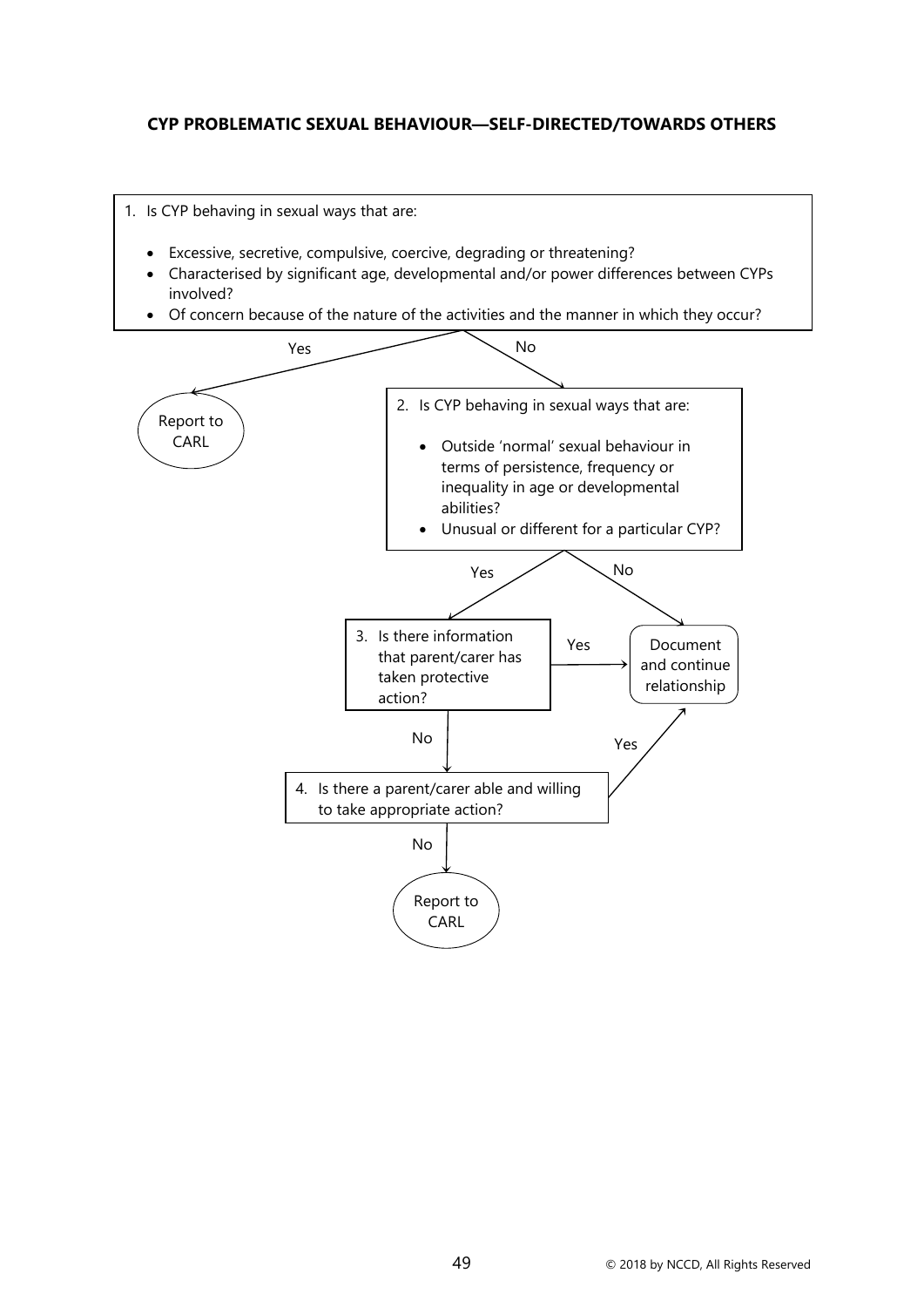# **CYP PROBLEMATIC SEXUAL BEHAVIOUR—SELF-DIRECTED/TOWARDS OTHERS DEFINITIONS**

#### **Practice Guidance**

Use this decision tree when you are concerned that CYP is displaying sexual behaviour that is interfering with CYP's or other CYPs' sense of safety, social, emotional and/or educational development.

Consider whether CYP displaying the problematic sexual behaviour has him/herself experienced sexual abuse or been exposed to inappropriate sexual practices, images or other materials within or outside of his/her family or care environment or to physical or emotional abuse, domestic/family violence and/or neglect.

# **1. Is CYP behaving in sexual ways that are:**

• **Excessive, secretive, compulsive, coercive, degrading or threatening?**

**OR**

• **Characterised by significant age, developmental and/or power differences between CYPs involved?**

**OR**

• **Of concern because of the nature of the activities and the manner in which they occur?**

ANSWER 'YES' IF:

• CYP displays sexual behaviours such as those indicated in 'Responding to Problem Sexual Behaviour in Children and Young People Guidelines' for staff in education and care settings, based on CYP's age/developmental level.

OR

• CYP has made a statement(s) that represents a possible disclosure of sexual abuse, but statement lacks specificity. For example, 'I don't like how Daddy touches me' or 'Daddy and I have a secret I am not supposed to tell.'

NOTE: For nonverbal CYPs, signs and symptoms alone can be reported if you are concerned about sexual abuse and there is no other explanation. These complicated situations should be discussed with your supervisor.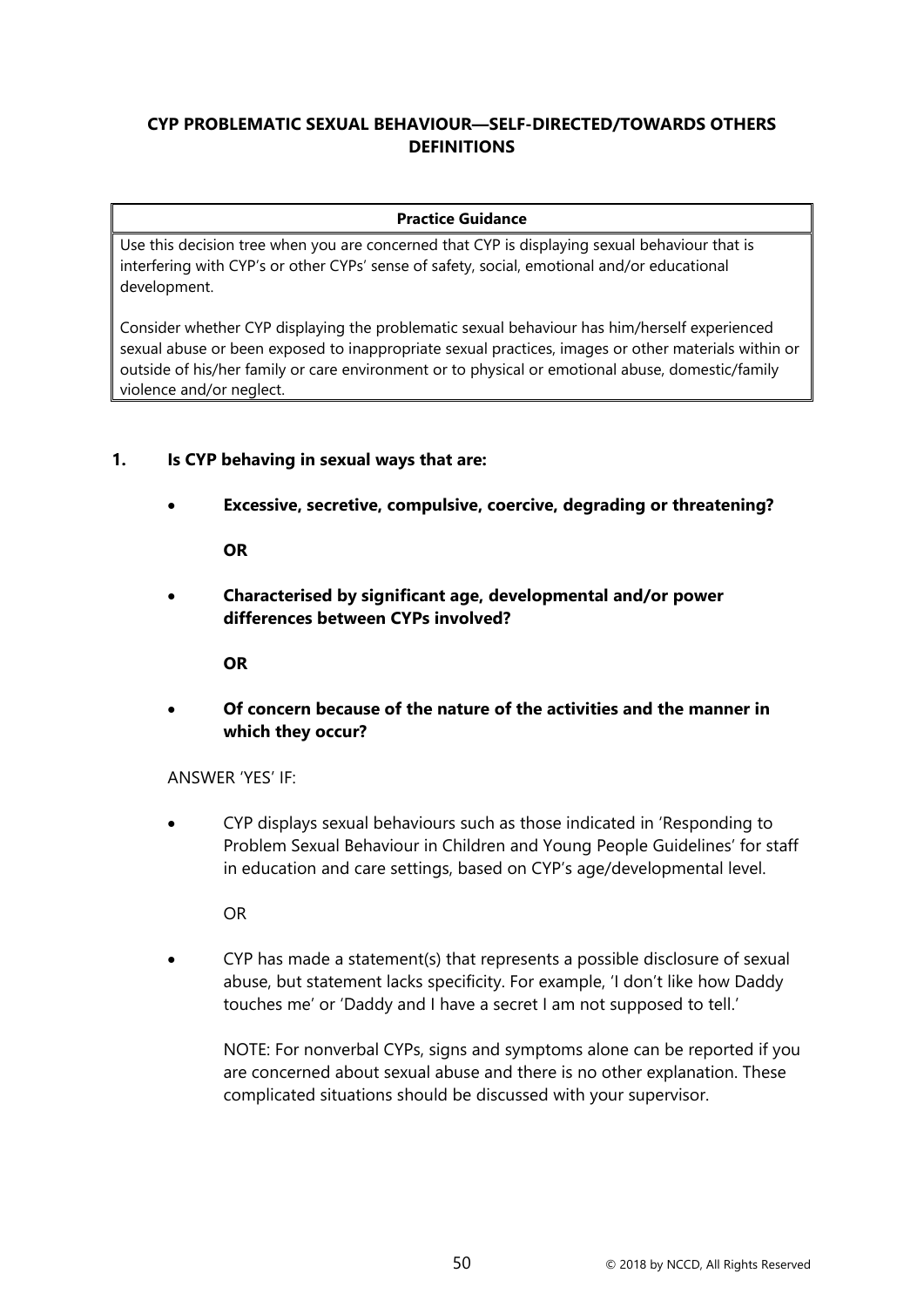ANSWER 'NO' IF:

• None of the CYP's sexual behaviours are indicated in Table 4, or none are of similar seriousness to those listed in the table.

OR

• CYP has made statements that lack any detail about where or whether there was any discomfort with the touch (e.g. 'Daddy touches me'), and it is highly unlikely that the CYP means that the contact was sexual.

## **2. Is the CYP behaving in sexual ways that are:**

- **Outside 'normal' sexual behaviour in terms of persistence, frequency or inequality in age or developmental abilities?**
- **Unusual or different for a particular CYP?**

### ANSWER 'YES' IF:

The CYP displays sexual behaviours such as those indicated in Table 4 or 5, based on CYP's age/developmental level.

| Table 4                                              |                                                                                                                                                                                                                                                                                                                                                                                                   |  |
|------------------------------------------------------|---------------------------------------------------------------------------------------------------------------------------------------------------------------------------------------------------------------------------------------------------------------------------------------------------------------------------------------------------------------------------------------------------|--|
| <b>Examples of Serious CYP Sexualised Behaviours</b> |                                                                                                                                                                                                                                                                                                                                                                                                   |  |
| <b>CYP's Age/</b><br><b>Developmental Age</b>        | <b>Examples</b>                                                                                                                                                                                                                                                                                                                                                                                   |  |
| Birth to 5 Years                                     | Simulation of explicit foreplay or sexual<br>$\bullet$<br>Behaviour in play<br>Persistent masturbation<br>Persistent touching of the genitals of other children<br>$\bullet$<br>Persistent attempts to touch the genitals of adults<br>Sexual behaviour between young children involving penetration with<br>objects<br>Forcing other children to engage in sexual play<br>٠                      |  |
| 5-9 Years                                            | Persistent masturbation, particularly in front of others<br>$\bullet$<br>Sexual behaviour engaging significantly younger or less able children<br>$\bullet$<br>Sneaking into the rooms of sleeping younger children to touch or<br>engage in sexual play<br>Simulation of sexual acts that are sophisticated for their age (e.g. oral<br>sex)<br>Persistent sexual themes in talk, play, art etc. |  |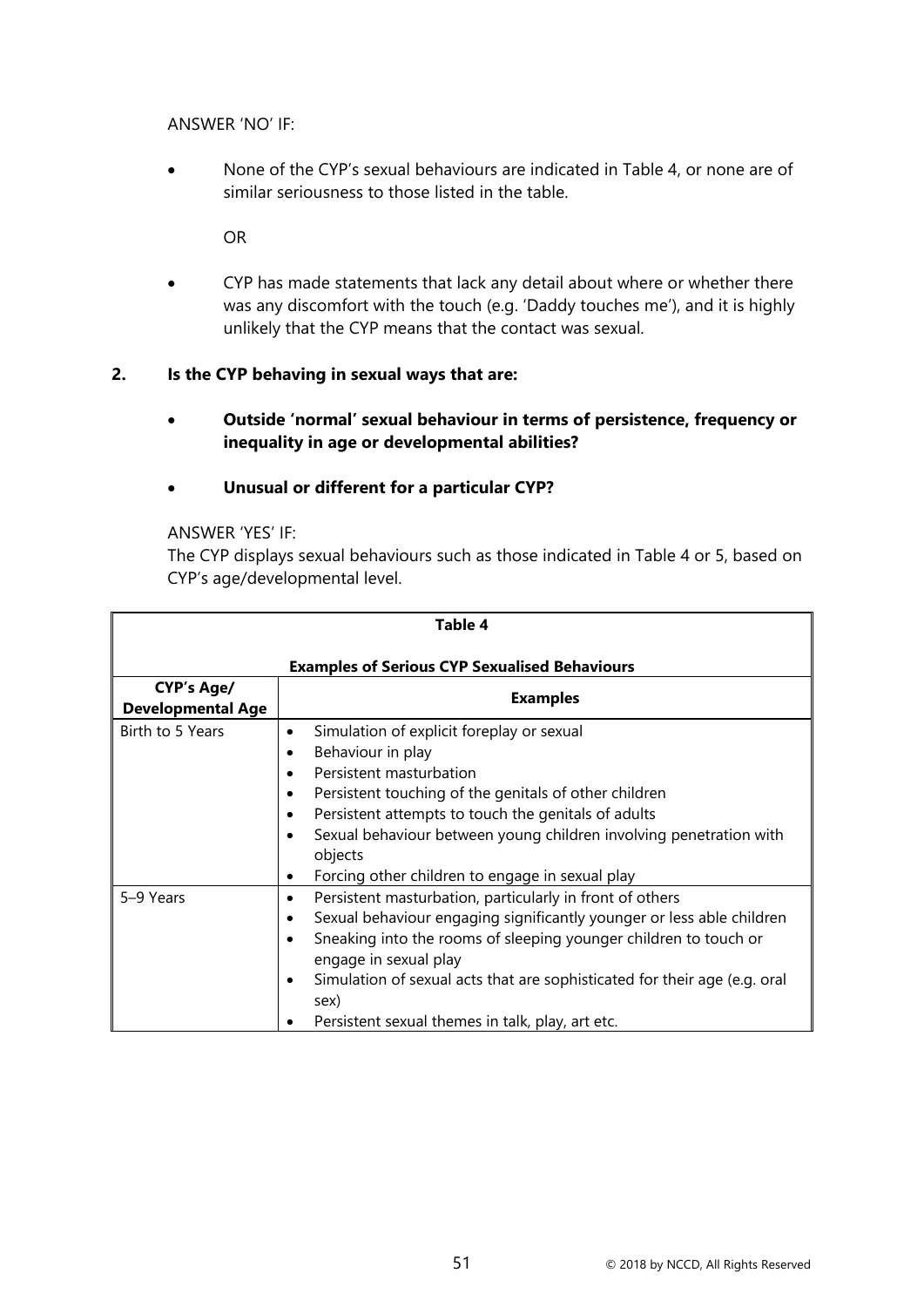| Table 4                                              |                                                                                                                                                                                                                                                                                                                                                                                                                                                                                                                                                                                                                                                                                                                                                                                                      |  |
|------------------------------------------------------|------------------------------------------------------------------------------------------------------------------------------------------------------------------------------------------------------------------------------------------------------------------------------------------------------------------------------------------------------------------------------------------------------------------------------------------------------------------------------------------------------------------------------------------------------------------------------------------------------------------------------------------------------------------------------------------------------------------------------------------------------------------------------------------------------|--|
| <b>Examples of Serious CYP Sexualised Behaviours</b> |                                                                                                                                                                                                                                                                                                                                                                                                                                                                                                                                                                                                                                                                                                                                                                                                      |  |
| <b>CYP's Age/</b><br><b>Developmental Age</b>        | <b>Examples</b>                                                                                                                                                                                                                                                                                                                                                                                                                                                                                                                                                                                                                                                                                                                                                                                      |  |
| 9-13 Years                                           | Persistent masturbation, particularly in front of others<br>٠<br>Sexual activity (e.g. oral sex or intercourse)<br>$\bullet$<br>Arranging a face-to-face meeting with an online acquaintance who is<br>$\bullet$<br>not known to or approved by protective parents<br>Sending nude or sexually provocative images of self or others<br>٠<br>electronically<br>Coercion of others, including same age, younger or less able children,<br>$\bullet$<br>into sexual activity<br>Presence of sexually transmitted infection (STI)<br>٠                                                                                                                                                                                                                                                                   |  |
| 13-18 Years                                          | Compulsive masturbation (especially chronic or public)<br>$\bullet$<br>Degradation/humiliation of self or others with sexual themes (e.g. via<br>$\bullet$<br>threats, phone, e-mail, website, touch)<br>Attempting to/forcing others to expose genitals<br>$\bullet$<br>Preoccupation with sexually aggressive pornography<br>$\bullet$<br>Sexually explicit talk with younger children<br>$\bullet$<br>Forced sexual contact (touch/assault/rape)<br>$\bullet$<br>Sexual contact with others of significant age and/or developmental<br>$\bullet$<br>difference<br>Sending nude or sexually provocative images of self or others<br>$\bullet$<br>electronically<br>Joining adults-only online sites if under age<br>$\bullet$<br>Sexual contact with animals<br>Genital/anal injury to others/self |  |

| Table 5                                                 |                                                                                                                                                                                                                                                                                                                                                                                                                                  |  |
|---------------------------------------------------------|----------------------------------------------------------------------------------------------------------------------------------------------------------------------------------------------------------------------------------------------------------------------------------------------------------------------------------------------------------------------------------------------------------------------------------|--|
| <b>Examples of Concerning CYP Sexualised Behaviours</b> |                                                                                                                                                                                                                                                                                                                                                                                                                                  |  |
| <b>CYP's Age/</b><br><b>Developmental Age</b>           | <b>Examples</b>                                                                                                                                                                                                                                                                                                                                                                                                                  |  |
| Birth to 5 Years                                        | Preoccupation with adult sexual behaviour<br>٠<br>Pulling other children's pants down/skirts up against their will<br>$\bullet$<br>Explicit sexual conversation using sophisticated or adult language<br>٠<br>Preoccupation with touching another's genitals (often in preference to<br>$\bullet$<br>other child-focused activities)<br>Chronic peeping<br>٠<br>Following others into toilets to look at them or touch them<br>٠ |  |
| 5-9 Years                                               | Questions about sexual activity that persist or are repeated frequently,<br>$\bullet$<br>despite an answer being given<br>Writing sexually threatening notes<br>$\bullet$<br>Engaging in mutual masturbation<br>Use of adult language to discuss sex (e.g. 'Do you think I look sexy?' or<br>$\bullet$<br>'Look at my dolls-they're screwing')<br>Single occurrence of peeping                                                   |  |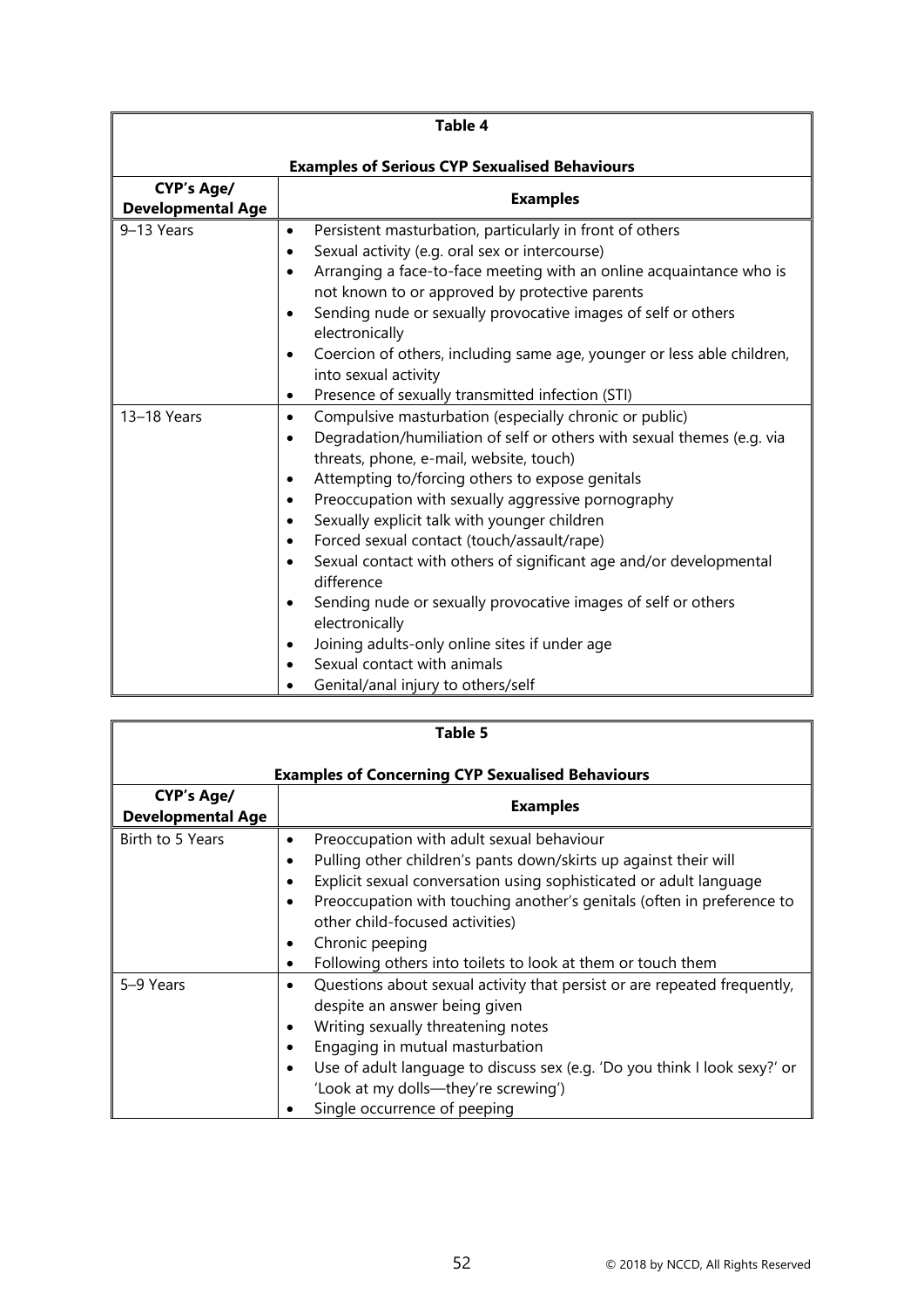| Table 5                                                 |                                                                                                                 |  |
|---------------------------------------------------------|-----------------------------------------------------------------------------------------------------------------|--|
| <b>Examples of Concerning CYP Sexualised Behaviours</b> |                                                                                                                 |  |
| <b>CYP's Age/</b>                                       | <b>Examples</b>                                                                                                 |  |
| <b>Developmental Age</b>                                |                                                                                                                 |  |
| 9-13 Years                                              | Uncharacteristic behaviour (e.g. sudden provocative changes in dress,<br>٠<br>mixing with new or older friends) |  |
|                                                         | Consistent bullying involving sexual aggression<br>$\bullet$                                                    |  |
|                                                         | Pseudo maturity, including inappropriate knowledge and discussion of<br>sexuality                               |  |
|                                                         | Giving out identifying details to online acquaintances                                                          |  |
|                                                         | Preoccupation with chatting online outside of familiar peer group<br>$\bullet$                                  |  |
|                                                         | Persistent expression of fear of pregnancy/STIs<br>$\bullet$                                                    |  |
| 13-18 Years                                             | Sexual preoccupation/anxiety which interferes with daily function<br>$\bullet$                                  |  |
|                                                         | Preoccupation with pornography<br>$\bullet$                                                                     |  |
|                                                         | Giving out identifying details to online acquaintances                                                          |  |
|                                                         | Preoccupation with chatting online<br>$\bullet$                                                                 |  |
|                                                         | Giving false gender, age, sexuality details online in adult chat room.                                          |  |
|                                                         | Use of sexually aggressive themes/obscenities                                                                   |  |
|                                                         | Sexual graffiti (chronic/impacting on others)<br>$\bullet$                                                      |  |
|                                                         | Violation of others' personal spaces<br>$\bullet$                                                               |  |
|                                                         | Single occurrence of peeping; exposing or non-consenting sexual                                                 |  |
|                                                         | touch with known peers; mooning and obscene gestures                                                            |  |
|                                                         | Unsafe sexual behaviour, including unprotected sex, sexual activity<br>$\bullet$                                |  |
|                                                         | whilst intoxicated, multiple partners and frequent changes of partner                                           |  |
|                                                         | (age of consent in South Australia is 17)                                                                       |  |

# ANSWER 'NO' IF:

The CYP's sexual behaviours are more consistent with 'normal' sexual behaviour for his/her age/development, as indicated in Table 6.

| Table 6                                                 |                                                                                                                                                                                                                                                                                                                                                                                                                                          |  |  |
|---------------------------------------------------------|------------------------------------------------------------------------------------------------------------------------------------------------------------------------------------------------------------------------------------------------------------------------------------------------------------------------------------------------------------------------------------------------------------------------------------------|--|--|
| <b>Examples of Age-Appropriate CYP Sexual Behaviour</b> |                                                                                                                                                                                                                                                                                                                                                                                                                                          |  |  |
| <b>CYP's Age/</b><br><b>Developmental Age</b>           | <b>Examples</b>                                                                                                                                                                                                                                                                                                                                                                                                                          |  |  |
| Birth to 5 Years                                        | Thumb sucking, body stroking and holding of genitals<br>٠<br>Wanting to touch other children's genitals<br>$\bullet$<br>Asking about or wanting to touch the breasts, bottoms or genitals of<br>familiar adults, e.g. when in the bath<br>Games (e.g. 'doctor/nurse', 'show me yours and I'll show you mine').<br>Enjoyment of being nude<br>Interest in body parts and functions<br>٠                                                   |  |  |
| 5-9 Years                                               | Masturbation to self-soothe<br>$\bullet$<br>Increased curiosity in adult sexuality (e.g. questions about babies,<br>$\bullet$<br>gender differences)<br>Increased curiosity about other children's genitals (e.g. playing mutual<br>$\bullet$<br>games to see or touch genitals)<br>Telling stories or asking questions, using swear words, 'toilet' words or<br>names for private body parts<br>Increased sense of privacy about bodies |  |  |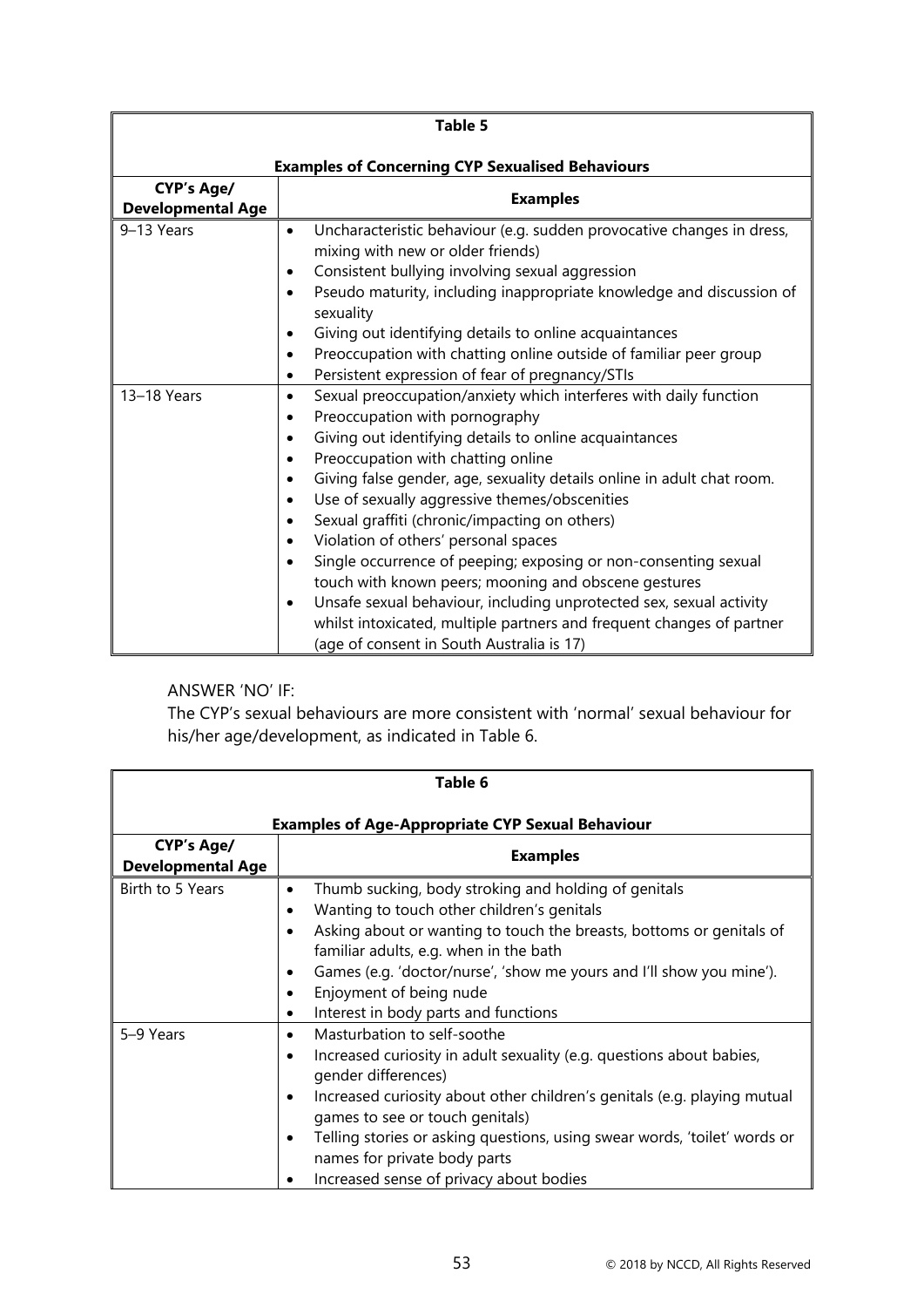| Table 6                                                 |                                                                                                                                                                                                                                                                                                                                                                                                                                                                                                                                                                                                                                          |  |
|---------------------------------------------------------|------------------------------------------------------------------------------------------------------------------------------------------------------------------------------------------------------------------------------------------------------------------------------------------------------------------------------------------------------------------------------------------------------------------------------------------------------------------------------------------------------------------------------------------------------------------------------------------------------------------------------------------|--|
| <b>Examples of Age-Appropriate CYP Sexual Behaviour</b> |                                                                                                                                                                                                                                                                                                                                                                                                                                                                                                                                                                                                                                          |  |
| <b>CYP's Age/</b><br><b>Developmental Age</b>           | <b>Examples</b>                                                                                                                                                                                                                                                                                                                                                                                                                                                                                                                                                                                                                          |  |
| 9-13 Years                                              | Use of sexual language<br>$\bullet$<br>Having girlfriends/boyfriends<br>٠<br>Exhibitionism (e.g. flashing or mooning amongst same-age peers)<br>$\bullet$<br>Increased need for privacy<br>$\bullet$<br>Consensual kissing with known peers<br>$\bullet$<br>Use of Internet to chat online with peers<br>$\bullet$                                                                                                                                                                                                                                                                                                                       |  |
| 13-18 Years                                             | Sexually explicit conversations with peers.<br>٠<br>Obscenities and jokes within the cultural norm.<br>Flirting.<br>Interest in erotica.<br>Use of Internet to chat online with peers.<br>Solitary masturbation.<br>Interest and/or participation in a one-on-one relationship (with or<br>without sexual activity).<br>Sexual activity including hugging, kissing, holding hands, foreplay,<br>mutual masturbation.<br>Consenting oral sex and/or intercourse with a partner of similar age<br>and developmental ability (age and developmental ability to give<br>consent must be considered—age of consent in South Australia is 17). |  |

## **3. Is there information that parent/carer has taken appropriate action?**

### ANSWER 'YES' IF:

Parent/carer provides a description of ways he/she is acting to protect CYP from experiencing and/or displaying problematic sexual behaviour. For example, parent/carer indicates or demonstrates the need to pay attention; monitor; supervise; provide sexuality and personal safety education and therapy, if required; protect CYP from harm; or provide a legal response.

### ANSWER 'NO' IF:

You have no information to indicate that a parent/carer is currently responding protectively to address problematic sexual behaviour.

### **4. Is there a parent/carer able and willing to take appropriate action?**

### ANSWER 'YES' IF:

You or another person has met with a parent/carer who lives in the home to discuss the problematic sexual behaviours AND the parent/carer indicates an ability and willingness to engage with appropriate services to protect CYP from experiencing these behaviours.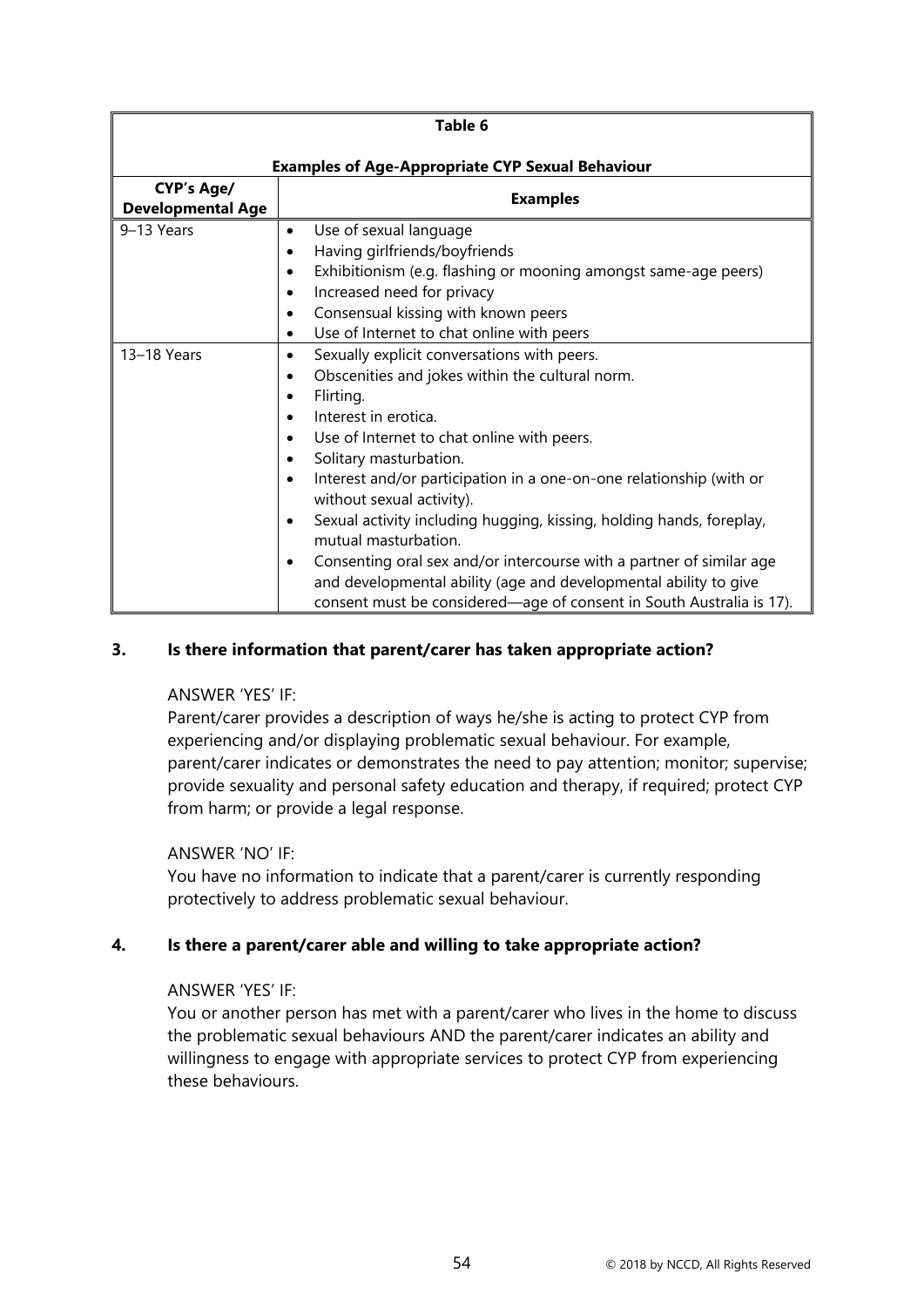### ANSWER 'NO' IF:

- You have discussed your concerns about CYP with his/her parent/carer and the parent/carer refuses to accept resources or support; or parent/carer has agreed to engage with services but has not followed through, and as a result, the problematic sexual behaviours continue;
- Despite reasonable efforts, parent/carer has not engaged in conversation with you about your concerns; OR
- You have no information regarding the presence of a parent/carer who is able and willing to meet CYP's care, well-being and safety needs.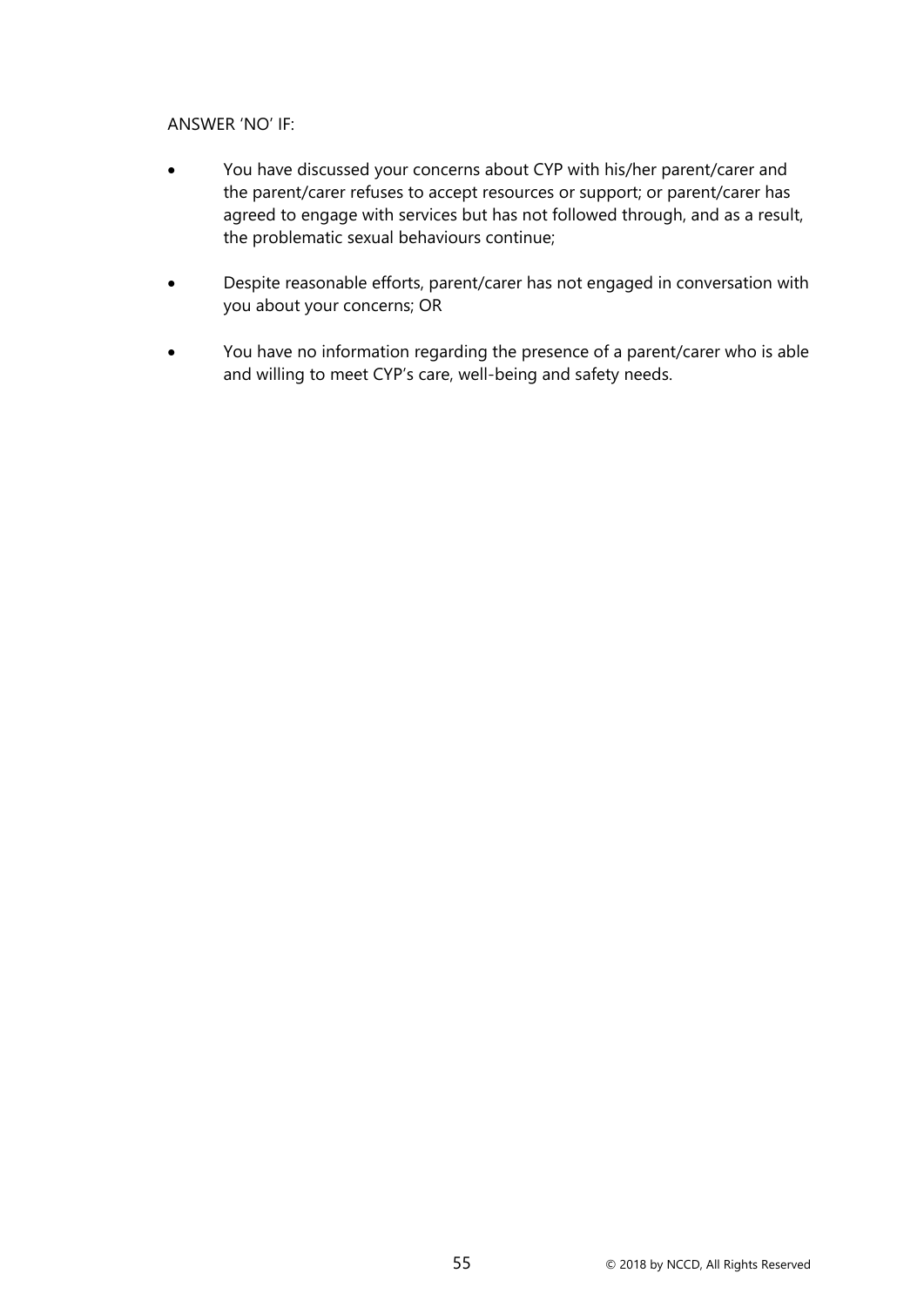### **PSYCHOLOGICAL/EMOTIONAL HARM**

1. Has CYP had exposure to any of the following?

- Parent/carer or significant person's hostile, rejecting, degrading or terrorising behaviours towards CYP
- Exploitation, criminal behaviour or corruption by parent/carer or significant person
- Isolation or denial of emotional responsiveness by parent/carer

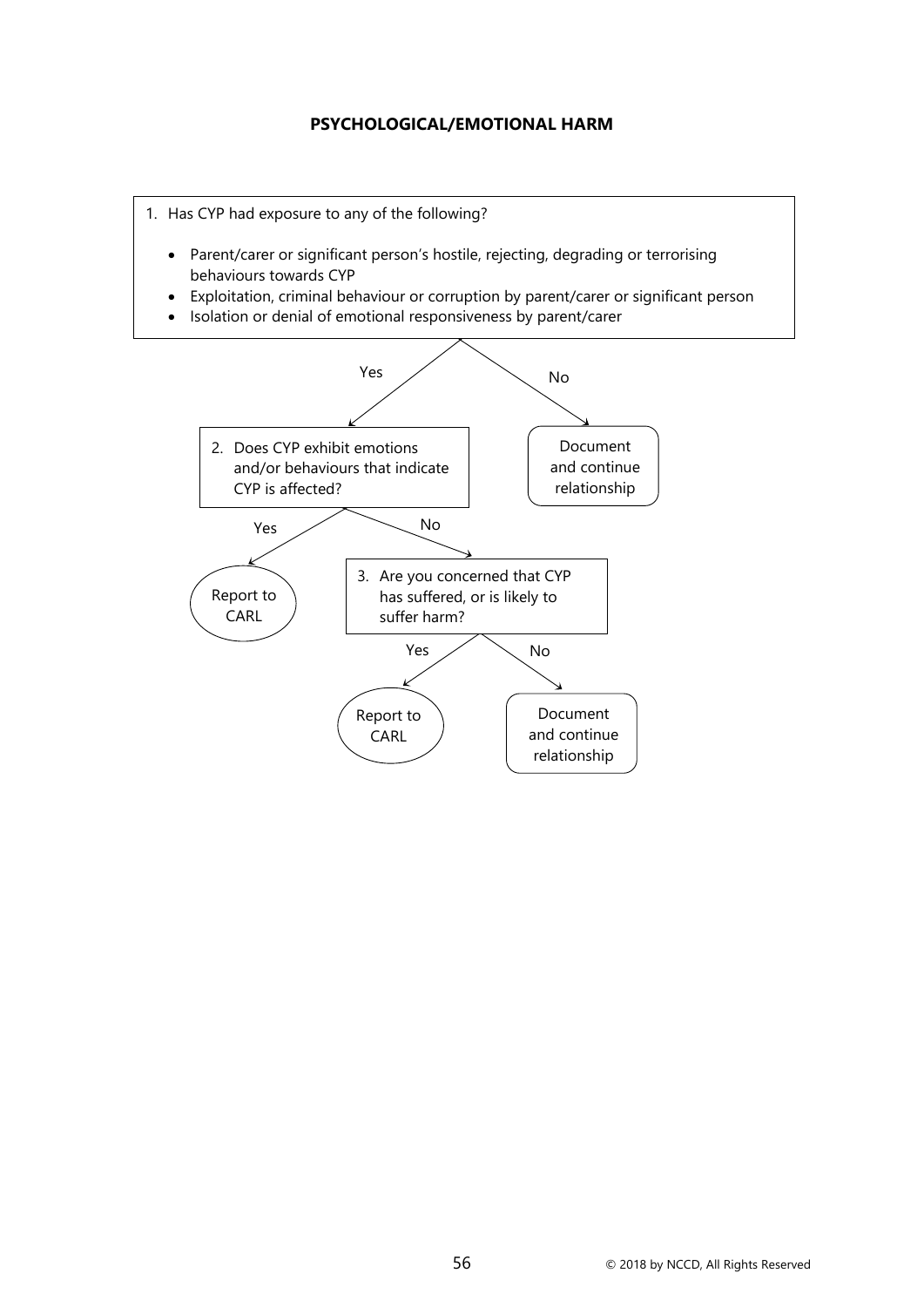# **PSYCHOLOGICAL/EMOTIONAL HARM DEFINITIONS**

Harm, for the purposes of the Act includes *psychological harm*. *Psychological harm* does not include emotional reactions such as distress, grief, fear or anger that are a response to the ordinary vicissitudes of life. For any concerns related to domestic/family violence or parent/carer mental health or substance abuse, please refer to those decision trees.

# **1. Has CYP had exposure to any of the following?**

- **Parent/carer or significant person's hostile, rejecting, degrading or terrorising behaviours towards CYP**
- **Exploitation, criminal behaviour or corruption by parent/carer or significant person**
- **Isolation or denial of emotional responsiveness by parent/carer**

### ANSWER YES IF:

CYP or another person has told you, or you have personally observed, that any of the following conditions are present in CYP's care environment.

- Parent/carer is persistently and/or severely hostile to, rejecting, degrading or terrorising the CYP. This requires a pattern of behaviour that can include acts of commission or omission. A single observation (e.g. observing hostile behaviour by parent/carer) may be included if you have no prior contact with family and are unlikely to have continuing contact. A single observation may also be included *if* the incident was severe.
	- » Hostile. Pattern exists in which virtually everything the CYP does is criticised and little or no praise balances the criticism, AND the criticism is not constructive or helpful but, rather, is personally attacking.
	- » Rejecting. Pattern exists in which the parent/carer does not accept the physical or emotional presence of the CYP. For example, the parent/carer consistently tells or acts in ways that convey to the CYP that he/she is not wanted or is undeserving of membership in the family.
	- » Degrading. Parent/carer humiliates CYP; for example, name calling, teasing, ridiculing (e.g. regarding weight, body parts).
	- » Terrorising. Parent/carer consistently says things or acts in ways that frighten the CYP, including threats to harm CYP, self, others or pets, or allowing or deliberately causing CYP to witness traumatic events.
- Parental alienation. Denigration of one parent/carer by another parent/carer to the CYP.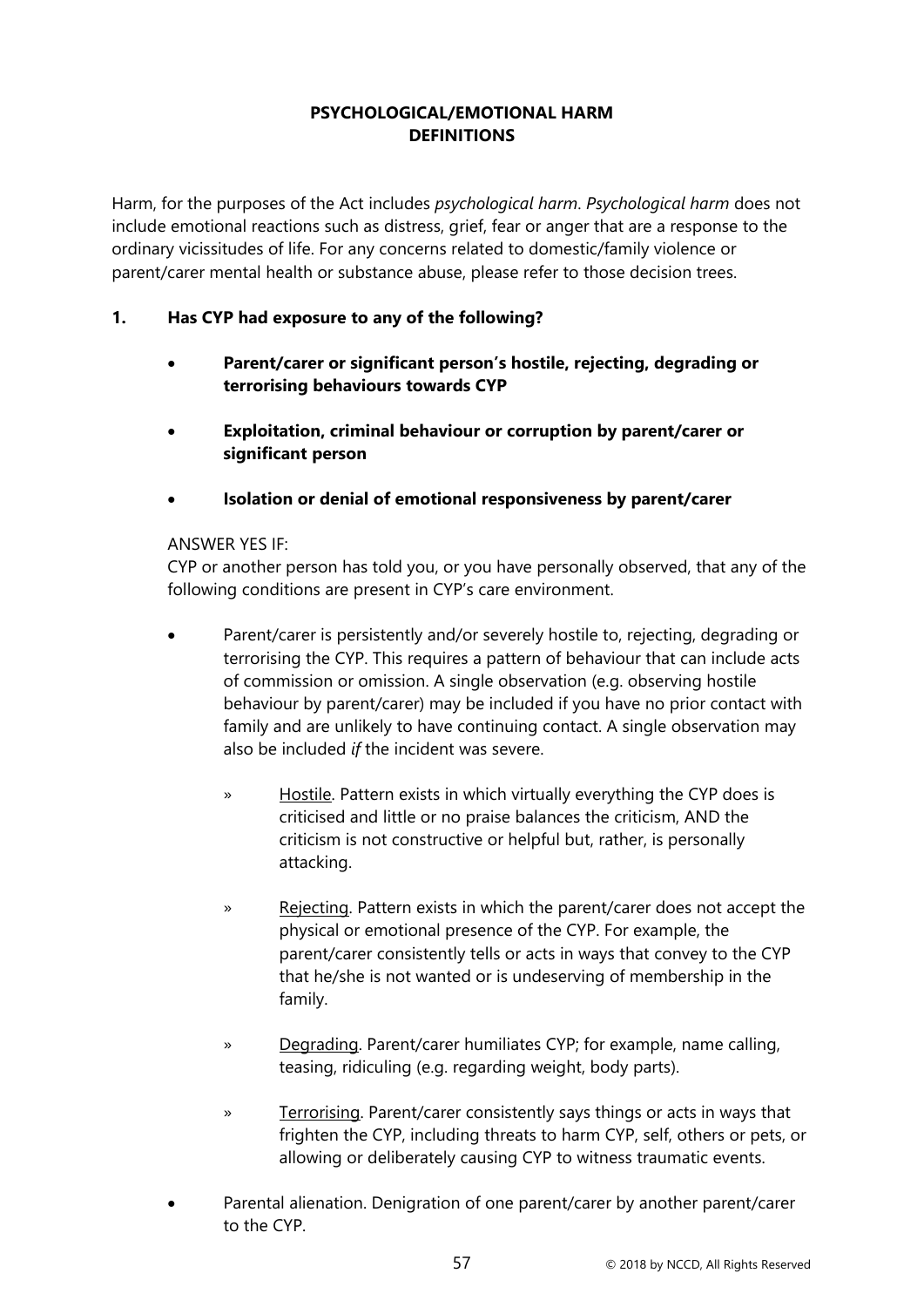- Parent/carer engages in exploiting or corrupting behaviour. Parent/carer is involved in illegal/antisocial activity and involves CYP in this activity or exposes CYP to this activity to the extent that CYP normalises illegal/antisocial behaviour as a lifestyle.
- Parent/carer isolates CYP or denies emotional responsiveness. Parent/carer severely inhibits CYP's relationships with others inside or outside of the family or consistently ignores CYP's need for attention or affection.

ANSWER NO IF:

None of the above are known to be present.

**2. Does CYP exhibit emotions and/or behaviours that indicate CYP is affected?** See Table 1 in the glossary for examples of psychological harm indicators.

### ANSWER YES IF:

- CYP has been assessed by a mental health professional and it is the mental health professional's opinion that CYP's emotional and/or behavioural difficulty is caused or exacerbated by parent/carer actions or omissions; or
- In situations where no mental health professional is currently working with CYP, drawing on your history with the CYP, to the best of your knowledge, your judgement is that CYP has had a change in behaviour and/or mental state.

### ANSWER NO IF:

CYP has a diagnosed mental health concern that is not caused or exacerbated by parent/carer actions or omissions, and/or the CYP has no mental health diagnosis or symptoms.

### **3. Are you concerned that CYP has suffered, or is likely to suffer harm?**

### ANSWER YES IF:

You believe there is reason to worry, or CYP expresses concern/fear that if he/she goes or remains home:

- CYP will be unable to cope with parent/carer behaviour, and this may result in CYP harming self or others (e.g. suicide attempt, cutting, using alcohol/drugs, running away); OR
- Parent/carer will behave in ways that place CYP in imminent danger of significant harm (e.g. there will be a violent incident involving parent/carer and CYP, or between parent/carer and another adult, that may endanger CYP).

### ANSWER NO IF:

You are not concerned for CYP's safety.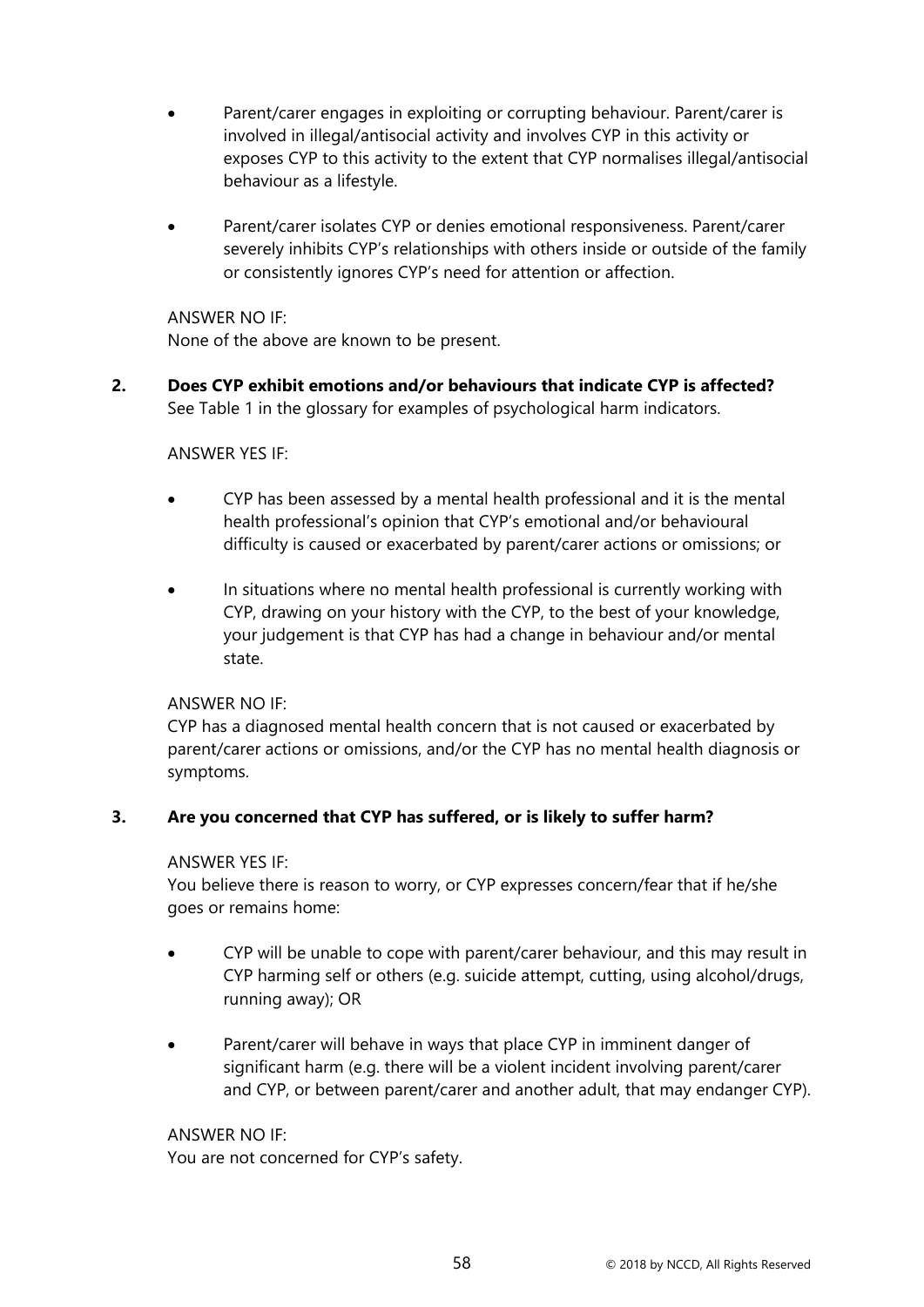## **PARENT/CARER CONCERNS: SUBSTANCE ABUSE/MENTAL HEALTH**

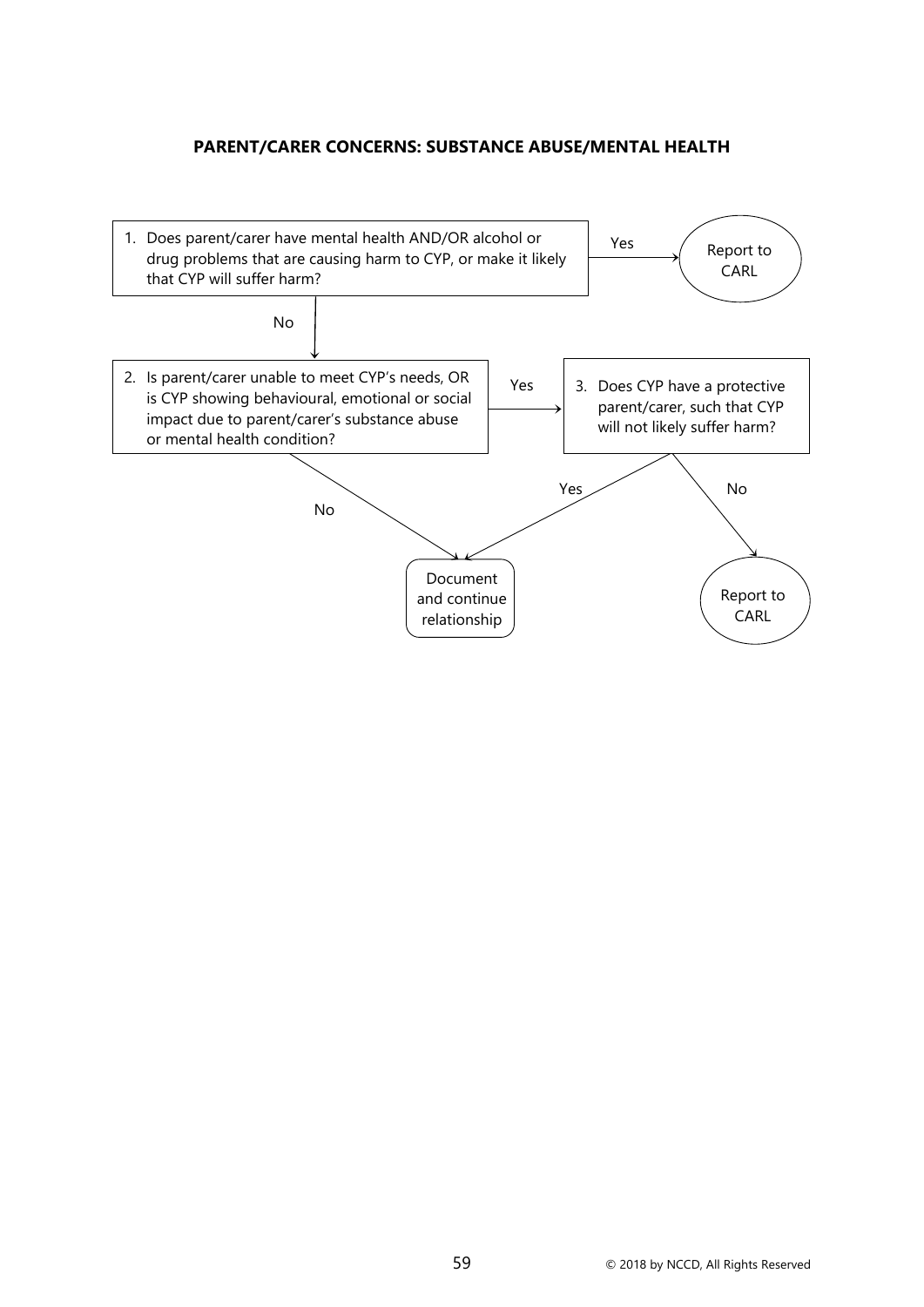## **PARENT/CARER CONCERNS: SUBSTANCE ABUSE/MENTAL HEALTH DEFINITIONS**

# **1. Does parent/carer have mental health AND/OR alcohol or drug problems that are causing harm to CYP, or make it likely that CYP will suffer harm?**

## ANSWER YES IF:

• A parent/carer is abusing alcohol or other drugs. This may be based on personal observations or credible statements by CYP or another person; a formal diagnosis or parent/carer in treatment is not required. Symptoms of substance abuse may include slurred speech, unsteady gait, uninhibited behaviour and impulse control difficulties (e.g. violence, stealing);

### AND/OR:

• A parent/carer has a mental health concern. This may be based on personal observations or credible statements by CYP or another person; a formal diagnosis or parent/carer in treatment is not required. Symptoms of mental health problems include volatile emotional expressions, anger management issues, social withdrawal, cognitive impairment, hallucinations and delusions, and suicidal and self-harm behaviours.

NOTE: Include parents/carers whom you reasonably suspect of having mental health symptoms to the extent that symptoms are having a negative impact on them (e.g. health, finances, relationships, employment, legal issues).

### AND

- Parent/carer has caused or is likely to cause harm to CYP. Examples include the following.
	- » Parent/carer passed out whilst responsible as solo carer for a CYP who cannot meet his/her own basic needs.
	- » Parent/carer abuses alcohol/drugs in the presence of CYP.
	- » Parent/carer hears voices or has other distortions of reality that include suggestions to harm CYP.
	- » Parent/carer's inability to function results in a lack of meal provision or supervision on a routine basis, and CYP has suffered or will likely suffer illness or injury.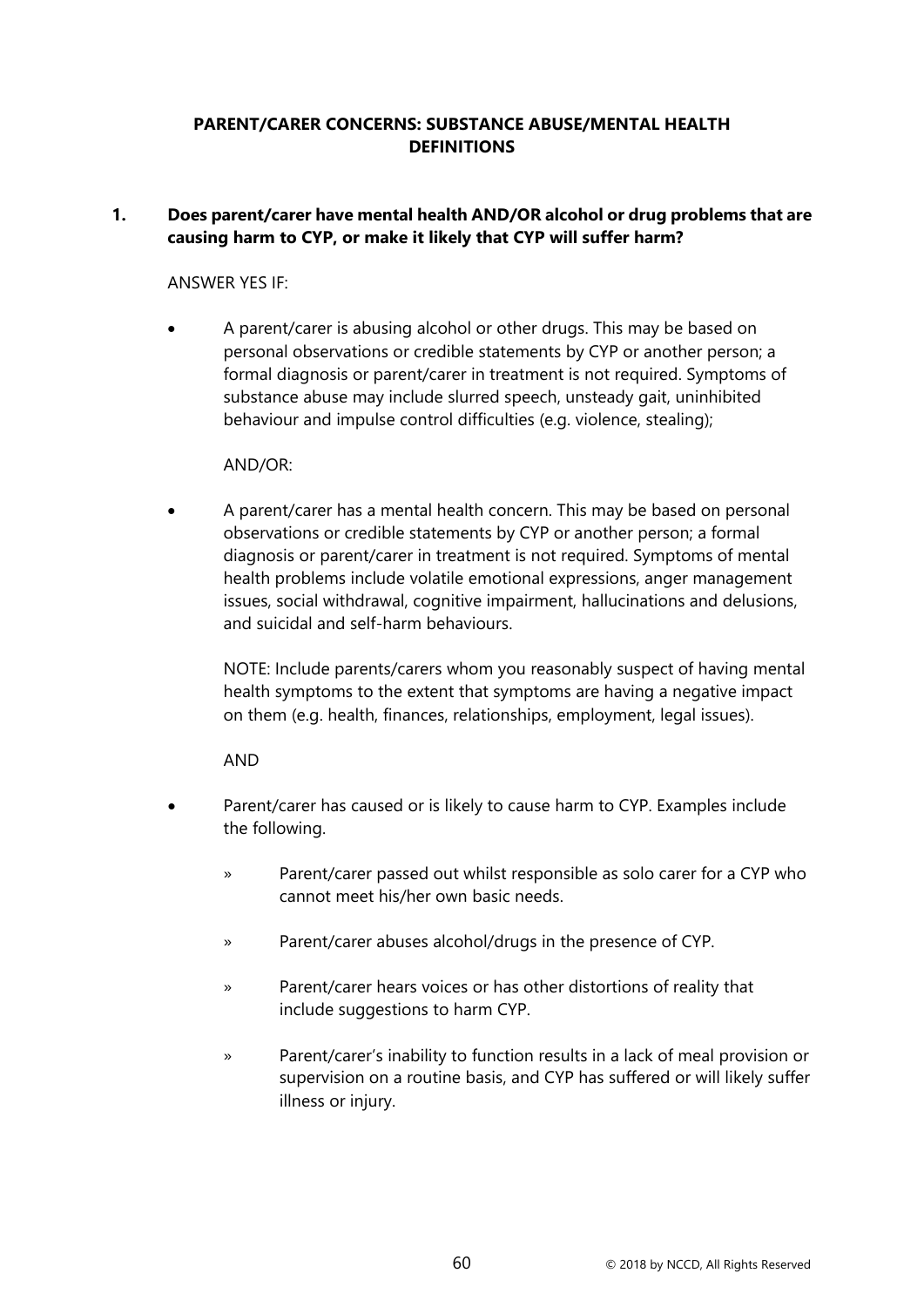# **2. Is parent/carer unable to meet CYP's needs OR is CYP showing behavioural, emotional or social impact due to parent/carer's substance abuse or mental health condition?**

### ANSWER YES IF:

Parent/carer is not meeting OR is *likely* to be unable to meet CYP's basic needs. On more than one occasion, parent/carer did not provide CYP with food, supervision, adequate housing and/or safe living conditions (e.g. drugs or drug paraphernalia are accessible to CYP) because parent/carer:

- Was under the influence of alcohol or other drugs;
- Used family's financial resources for alcohol or drugs to the extent that CYP's needs went unmet;
- Organised life around drug-seeking to the extent of being inattentive to CYP's needs;
- Was experiencing mental health symptoms; and/or
- Was inhibited or prevented from forming a relationship with his/her infant/newborn due to his/her emotional status. For example, mother is depressed (including postpartum depression) and not responsive to infant. This may be observed by identifying depression in the mother or by observing behaviours such as refusing to hold newborn, failure to respond to infant's cues, and so forth.

OR

• CYP exhibits indicators of emotional disturbance. See Table 1 in the glossary for examples of psychological harm indicators.

# ANSWER NO IF:

Despite alcohol or substance use and/or mental illness, parent/carer is meeting CYP's basic needs and CYP is functioning reasonably well.

# **3. Does CYP have a protective parent/carer such that CYP will not likely suffer harm?**

# ANSWER YES IF:

A second parent/carer in the home does not abuse alcohol or drugs, does not have mental health concerns and provides care and protection appropriate to CYP's needs. This parent/carer should be willing and able to safeguard CYP from the effects of the other parent/carer's substance abuse or mental health issues.

### ANSWER NO IF:

All adults in the family abuse alcohol/drugs or have mental health issues, OR at least one adult does not abuse alcohol/drugs or have mental health issues but does not meet CYP's needs (e.g. emotionally unable, physically unable, financially unable) or does not safeguard CYP from the effects of the other parent/carer's substance abuse or mental health issues.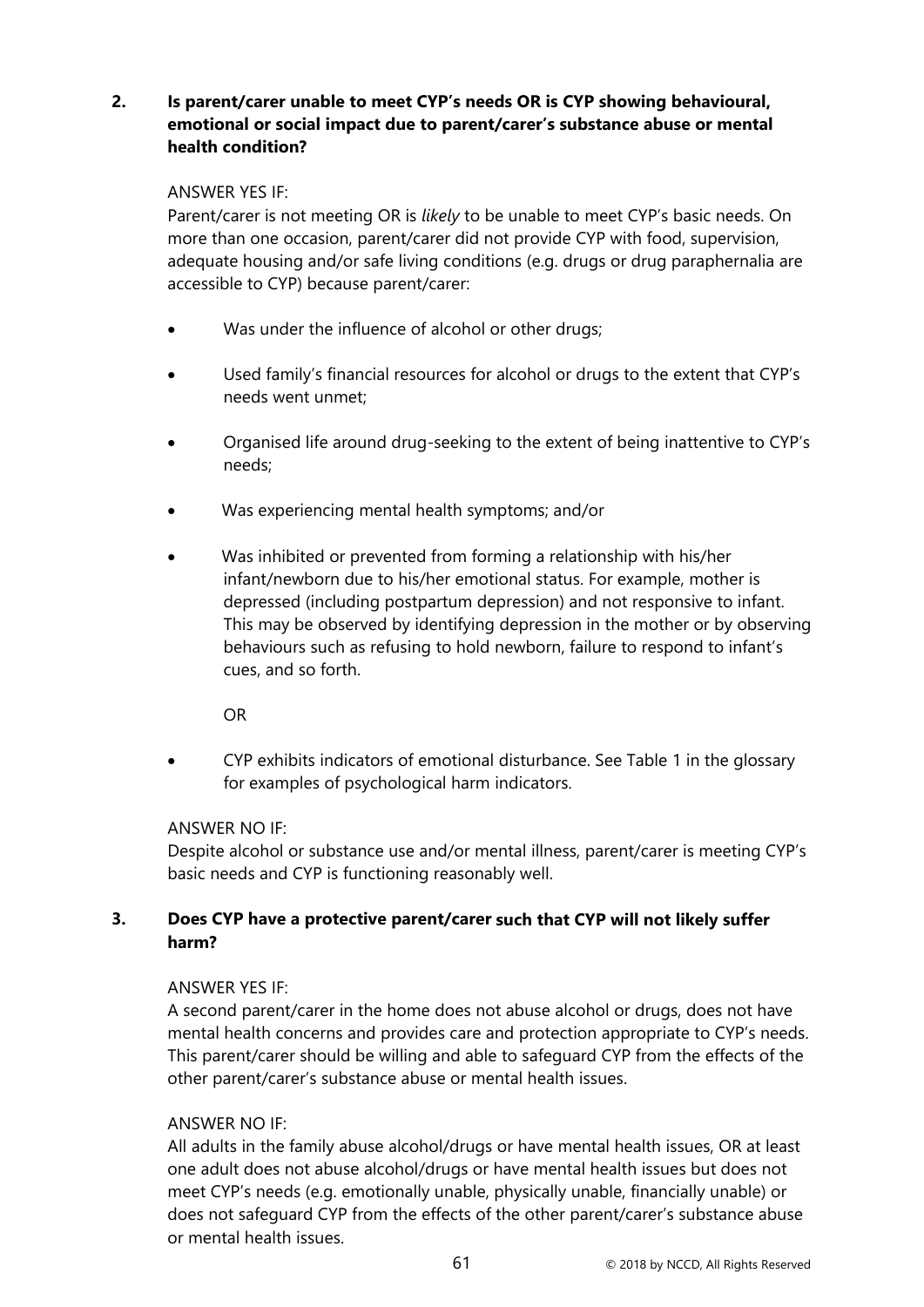# **PARENT/CARER CONCERNS: DOMESTIC/FAMILY VIOLENCE**

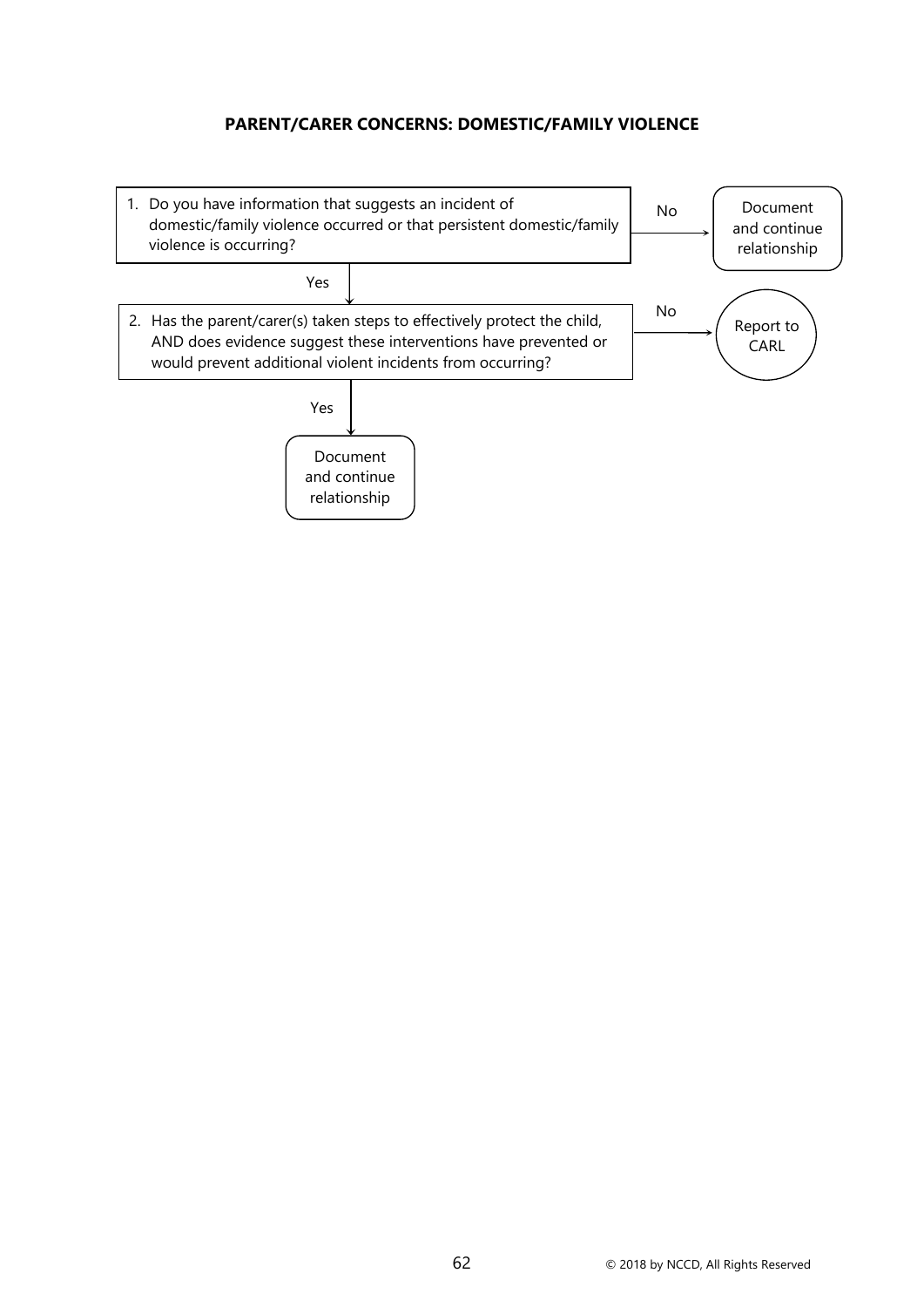# **PARENT/CARER CONCERNS: DOMESTIC/FAMILY VIOLENCE DEFINITIONS**

#### **Practice Guidance**

The significance of any concern may be informed by the following.

- Past instances of serious abuse or past threats that have been carried out.
- Characteristics of the parent/carer or other adult household member, such as diagnosed mental health issues (e.g. postpartum depression, schizophrenia) or explosive, raving or violent behaviour.
- The use of excessive discipline and punishment.
- The use of weapons or objects to threaten or discipline the CYP.
- Recent or impending separation.

## **1. Do you have information that suggests an incident of domestic/family violence occurred or that persistent domestic/family violence is occurring?**

ANSWER YES IF:

Domestic/family violence is occurring or has occurred. Domestic/family violence is any behaviour in a domestic relationship, including an intimate partner relationship or a family relationship which is violent, threatening, coercive or controlling, causing a person to live in fear for own or someone else's safety.

Examples include:

- An incident occurred that resulted in an injury or property damage, threats of harm to household members (or pets) or property damage.
- One or more participants used a weapon capable of causing injury (e.g. fired a gun, slashed with a knife, swung an object, poured flammable liquid) or displayed a weapon in a threatening manner (e.g. pointed a gun or moved it implying threat, held a knife or a blunt object in a threatening manner).
- An adult attempted to kill a household member by any means.
- An adult suffered an injury during the incident, including but not limited to sexual assault, fractures, internal injuries, disfigurement, burns, any injury that may require hospitalisation, and/or death.
- Threat of harm to CYP, other adult, self or household pets (e.g. threat to kill self, commit sexual assault, kidnap, hold hostage, murder, cause serious injury or harm).
- CYP/adult discloses an increase in the number and severity of incidents. For example, injuries may not be significant, but there are repeated episodes of minor injuries and the injuries are getting worse or are happening more often, or abusive power and control now also includes incidents of physical violence.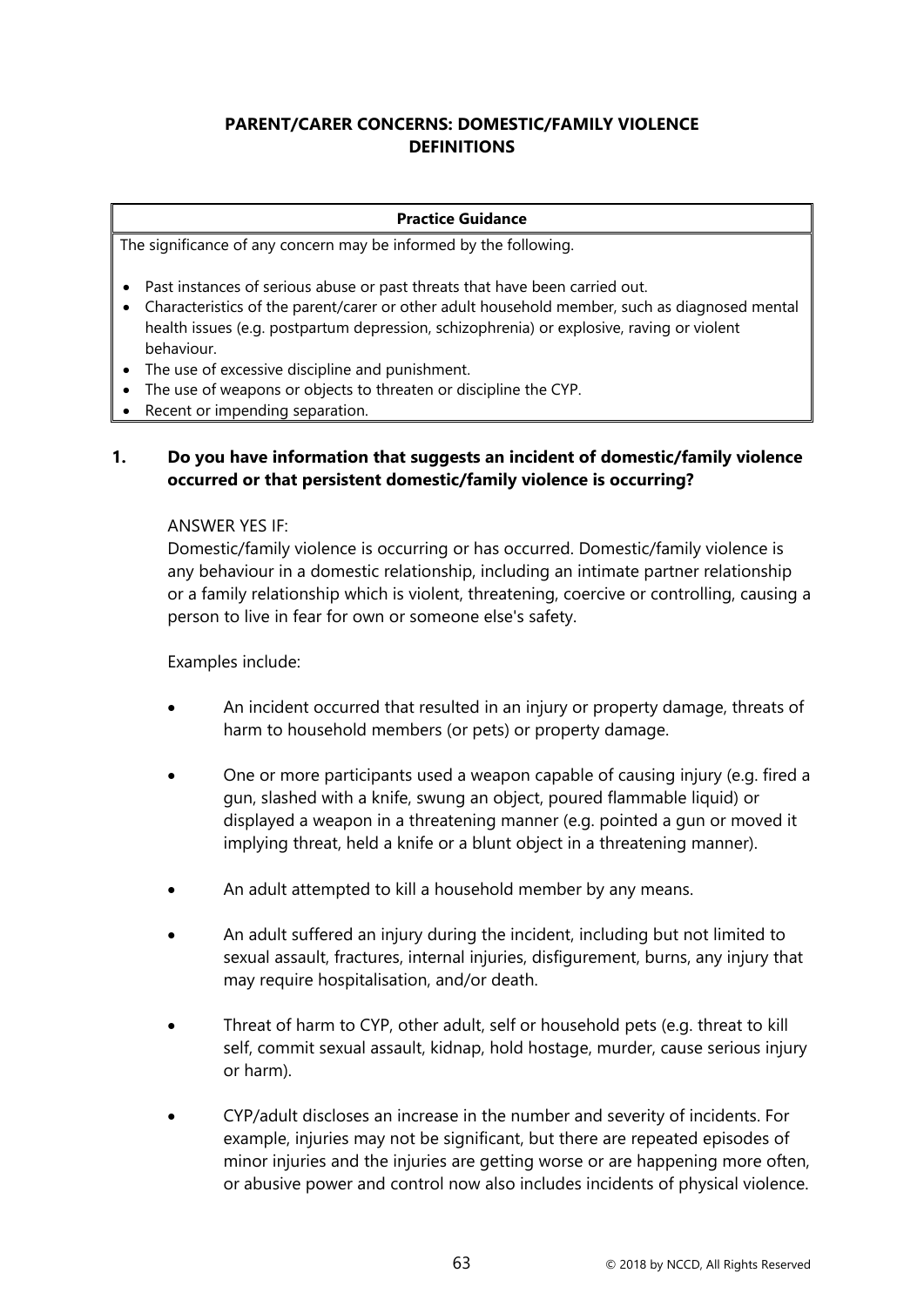• There has been a disclosure of a domestic/family violence incident where a CYP has been present.

### ANSWER NO IF:

There was an incident/argument between adults that involved raised voices, with no physical violence, injury, property damage or threats of harm (no offences committed).

# **2. Has the parent/carer(s) taken steps to effectively protect the CYP, AND does evidence suggest these interventions have prevented or would prevent additional violent incidents from occurring?**

## ANSWER YES IF:

Parent/carer has taken steps to effectively protect the CYP, including obtaining an intervention order (provisional, interim or final), removing the CYP from the violent living situation or accessing services (e.g. shelters, domestic/family violence services); AND evidence suggests these interventions have prevented or would prevent additional violent incidents from occurring.

## Examples include:

- Parent has obtained an intervention order and is adhering.
- Non-offending family member/carers are acting protectively, demonstrated by taking actions such as removing CYP from the unsafe environment, moving in with extended family and/or seeking shelter services.

### ANSWER NO IF:

No actions have been taken that have or would prevent future violent incidents from occurring, or actions that have been taken are unlikely to/will not prevent additional violent incidents from occurring.

### OR

A pattern or disclosure of abusive power and control (such as violent behaviour, isolation, financial control or emotional abuse) prevents one parent/carer from making choices for the safety of self and/or CYP.

### Examples include:

• A current intervention order (provisional, interim or final) is in place due to violence against a household member; or a current family law contact order prohibits contact of one or more household members by another person because of violence, and they are not adhering to the order.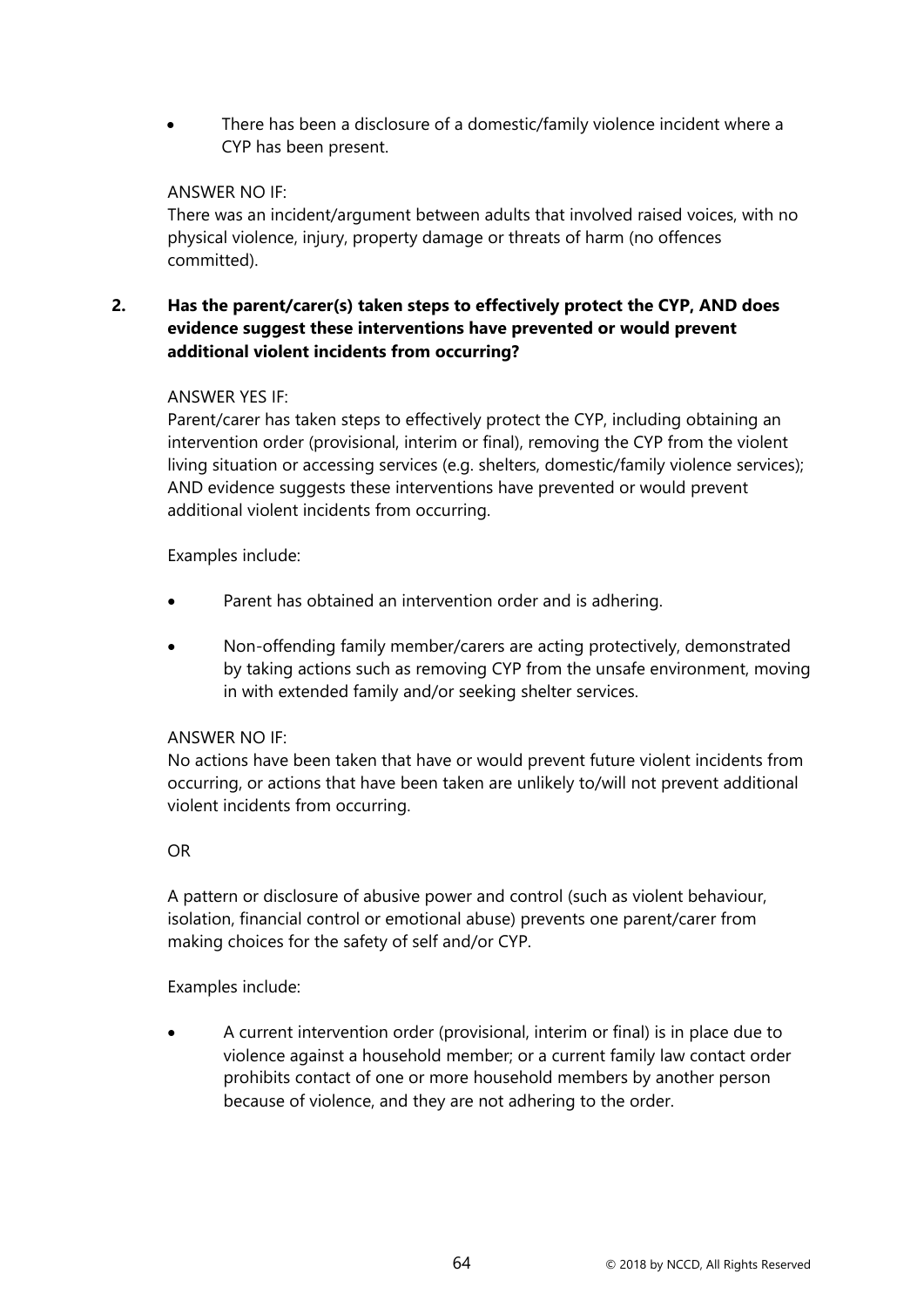- An aggressor has been stalking (following; making aggressive calls, emails, texts, mail contact; watching) the parent/carer; OR an aggressor has exhibited other highly controlling behaviour (persistent isolation from family and friends; complete control of all money; repeatedly denying access to ceremonies, land, family or religious observance; forcing people to do things against their beliefs or repeatedly locking the victim in or outside the house); OR an aggressor has forced sexual contact on parent/carer.
- You have information that whilst the mother was pregnant with this CYP, concerns existed related to domestic/family violence; AND mother has either not engaged in services or has minimally engaged, but the violence has continued.
- You have information that in addition to the presence of domestic/family violence, parent capacity to protect the CYP is compromised. For example, this may be due to disability, mental/physical health or substance use.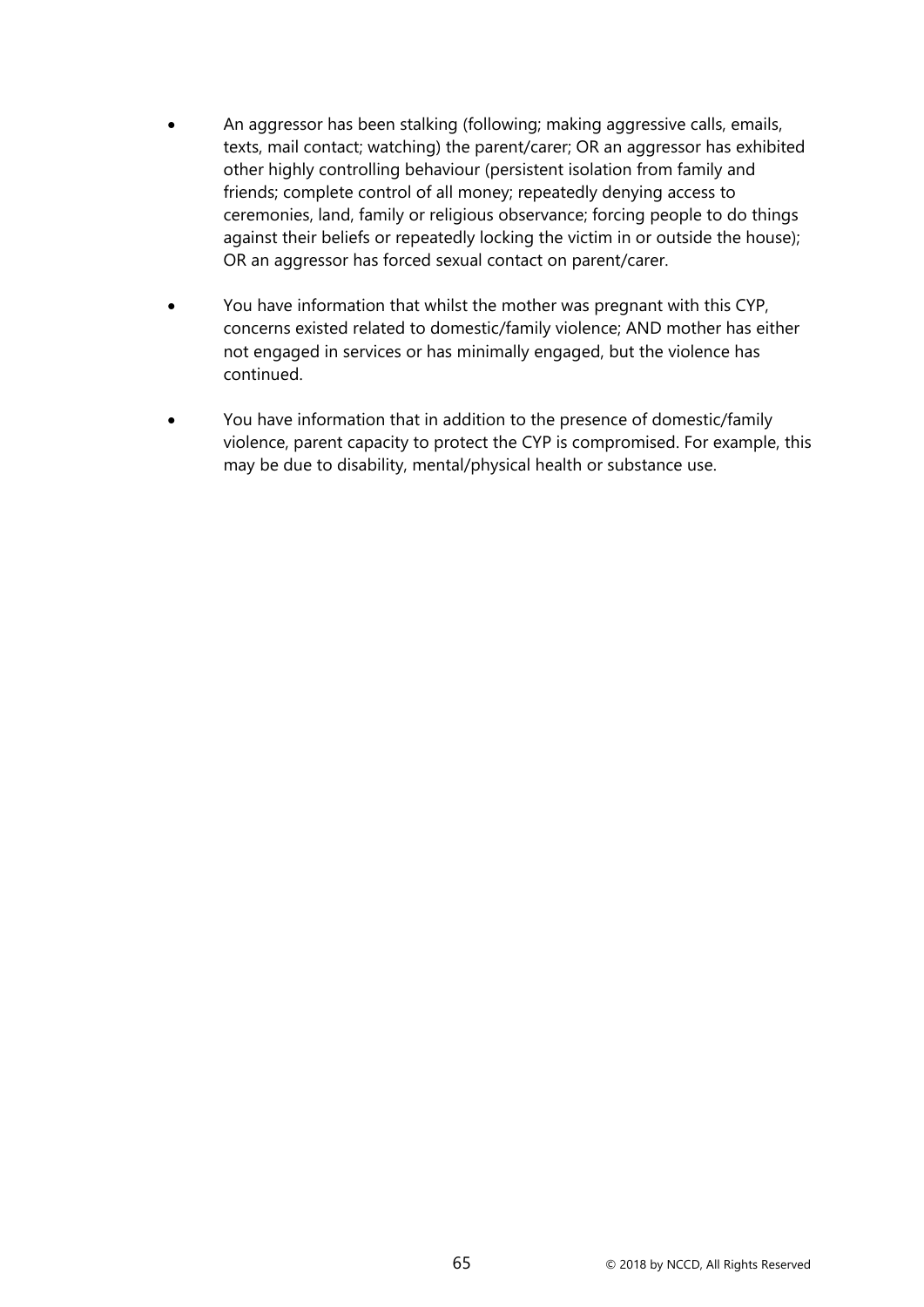## **UNBORN CHILD ABUSE**

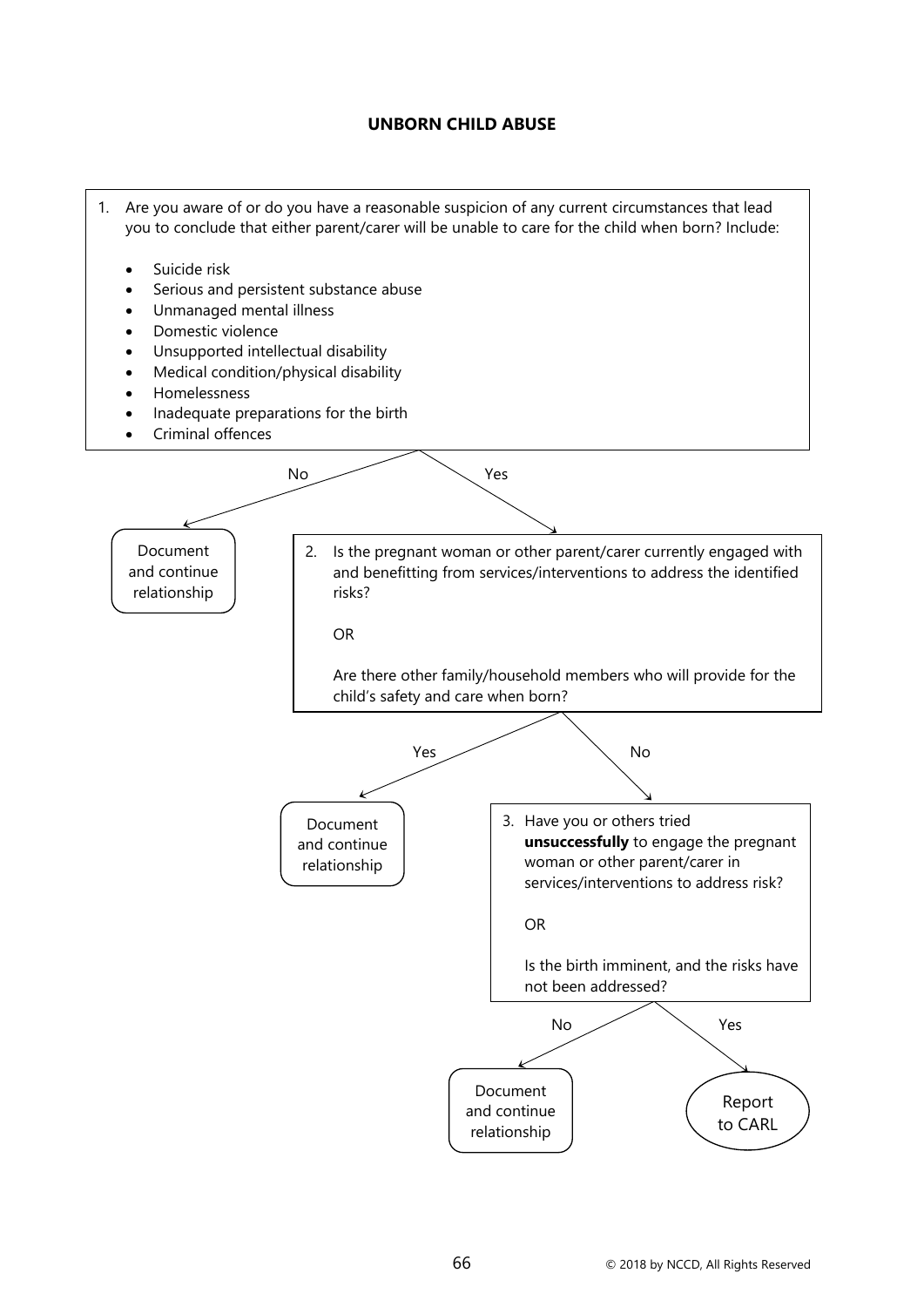# **UNBORN CHILD ABUSE DEFINITIONS**

Reporting unborn child concerns may:

- Enable the Department for Child Protection and other agencies to mobilise services for the potential benefit of the mother and unborn child; or
- Enable the Department for Child Protection to prepare appropriate statutory/protective interventions following the birth of the child.
- **1. Are you aware of or do you have a reasonable suspicion of any current circumstances that lead you to conclude that either parent/carer will be unable to care for the child when born? Include:** 
	- **Suicide risk**
	- **Serious and persistent substance abuse**
	- **Unmanaged mental illness**
	- **Domestic/family violence**
	- **Unsupported intellectual disability**
	- **Medical condition/physical disability**
	- **Homelessness**
	- **Inadequate preparations for the birth**
	- **Criminal offences**

### ANSWER YES IF:

One of the following is true. Consider any parent/carer who will be living with the child when born.

- Suicide risk. Pregnant woman has recently attempted or threatened suicide, or is making plans that suggest an imminent suicide attempt.
- Serious and persistent substance abuse by pregnant woman or other primary parent/carer.
	- » Parent/carer is currently using illicit drugs (e.g. heroin, cocaine, methamphetamine); OR
	- » Parent/carer is currently using alcohol in quantities to cause parent/carer to pass out or otherwise compromise ability to provide adequate care; OR
	- » Parent/carer is currently abusing prescription drugs, even if prescribed, in quantities to cause parent/carer to pass out or otherwise compromise ability to provide adequate care; OR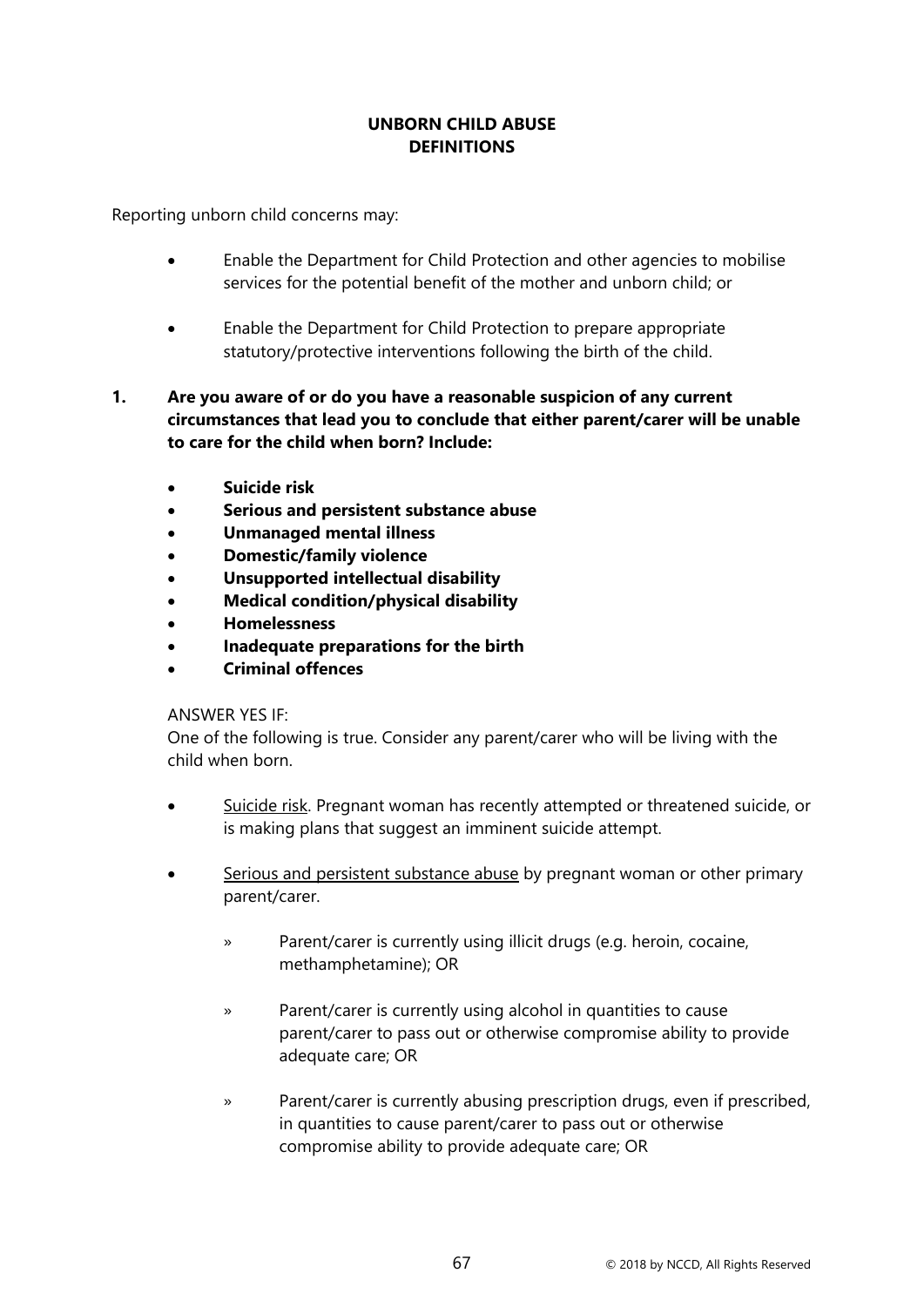- » There is a history of substance abuse which has resulted in abuse or neglect of another CYP.
- Unmanaged mental illness (unresponsive or undiagnosed). Pregnant woman or other primary parent/carer is exhibiting significant symptoms of unmanaged mental illness to the extent that they are unlikely to be able to care for and protect the child when born. This includes situations in which the parent/carer has been diagnosed with mental illness requiring medication which they are not taking as prescribed, OR the parent/carer has not been formally diagnosed but is showing significant symptoms. Significant symptoms include the following:
	- » Parent/carer is unable to carry out daily activities such as eating and self-care.
	- » Parent/carer is unable to regulate emotions such as anger, sadness, or anxiety to the extent that he/she will not be able to attend to the child's needs when born.
	- » Parent/carer is hearing voices, seeing things that are not there, or having thoughts of unrealistic/unsupportable beliefs of persecution and so forth. Especially concerning are hostile/negative expressions about the unborn child, or denial of the pregnancy.
- Domestic/family violence. There is current domestic/family violence towards the pregnant woman that includes physical assaults resulting in serious injury and/or physical assaults in which a weapon was used, as well as extremely isolating and controlling behaviour. Consider patterns, frequency and severity of violence towards the pregnant woman.

Serious injury during the incident includes injuries as a result of strangulation, sexual assault, fractures, internal injuries, disfigurement, burns, death and/or any injury that may require hospitalisation.

- Unsupported intellectual disability. The pregnant woman or other primary parent/carer has significant limitations in the capacity to understand information that will be necessary for the care of the child when born. For example, they are unable to understand feeding, sleeping or bathing instructions, or they have extremely unrealistic expectations of what parenting will be like.
- Medical condition/physical disability. The pregnant woman or other primary parent/carer has a severe medical condition or physical disability that will make it extremely difficult to provide care for the child when born; for example, uncontrolled seizures, paralysis or extreme fatigue.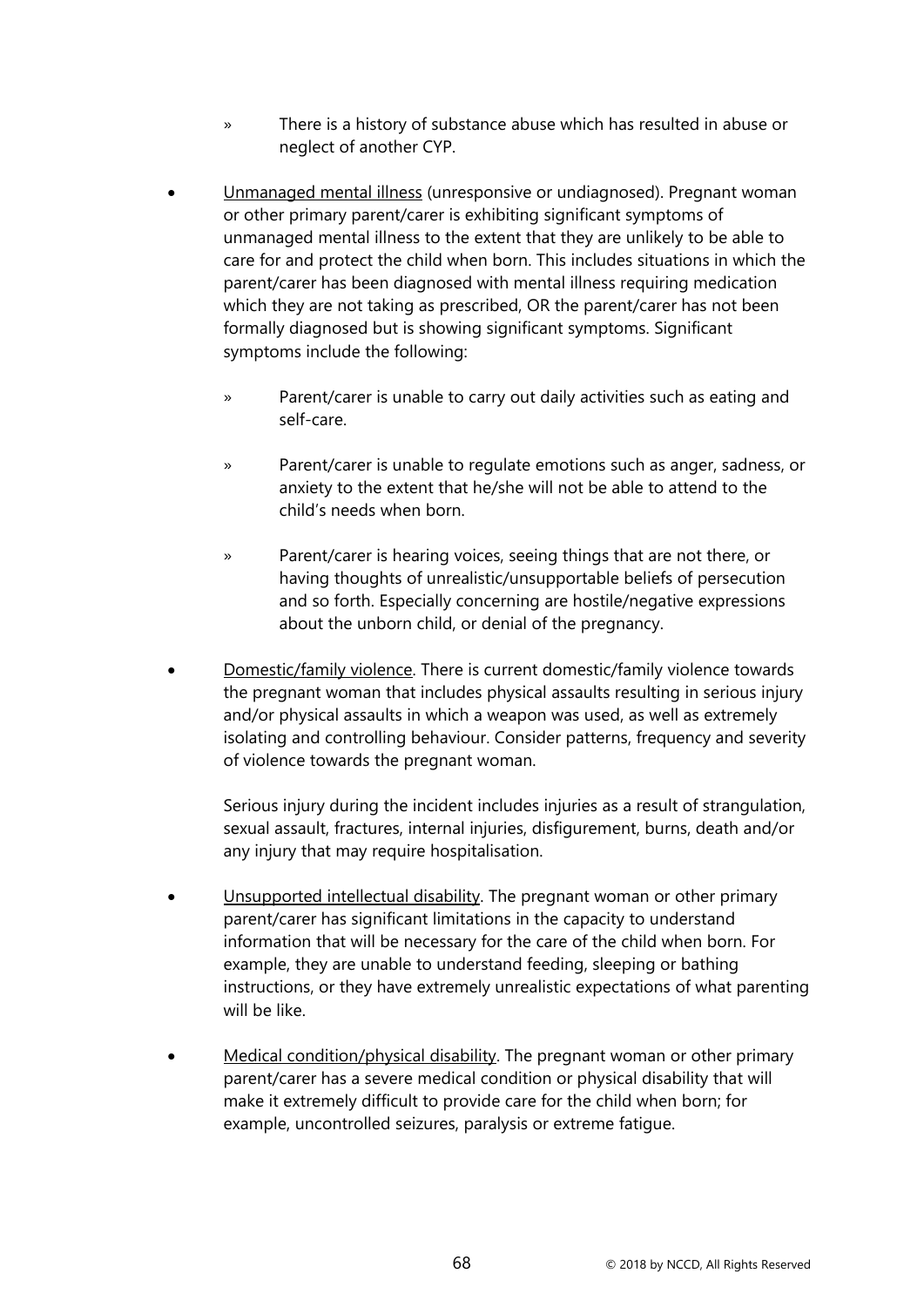- Homelessness. The pregnant woman or other primary parent/carer has no safe place to stay with the child when born, or planned arrangements are unsuitable for a newborn child.
- Inadequate preparations for the birth. The pregnant woman has not obtained adequate antenatal care and has not made necessary arrangements for the child's birth, AND the birth is imminent.
- Criminal offences. Someone who has committed one of the following offences will reside with the child.
	- » Murder
	- » Manslaughter
	- » Criminal neglect
	- » Causing serious harm
	- » Acts endangering life or creating risk of serious harm (for example, manufacturing illegal drugs in home)
	- » Qualifying offences: one of the above offences, or an attempt to commit one of the preceding offences, in which the victim was a child and the offender was their parent/carer.

#### ANSWER NO IF:

None of the criteria listed above are present at this time.

This includes situations in which a parent/carer engaged in basic road traffic offences, speeding, seat belt offences, or other notable offences that could impact the safety of the CYP.

### **2. Is the pregnant woman or other parent/carer currently engaged with and benefitting from services/interventions to address the identified risks?**

#### **OR**

## **Are there other family/household members who will provide for the child's safety and care when born?**

#### ANSWER YES IF:

• The pregnant woman has agreed to services, and based on time elapsed since services were recommended, has engaged in services and is making progress towards reducing risk of harm to the child when born.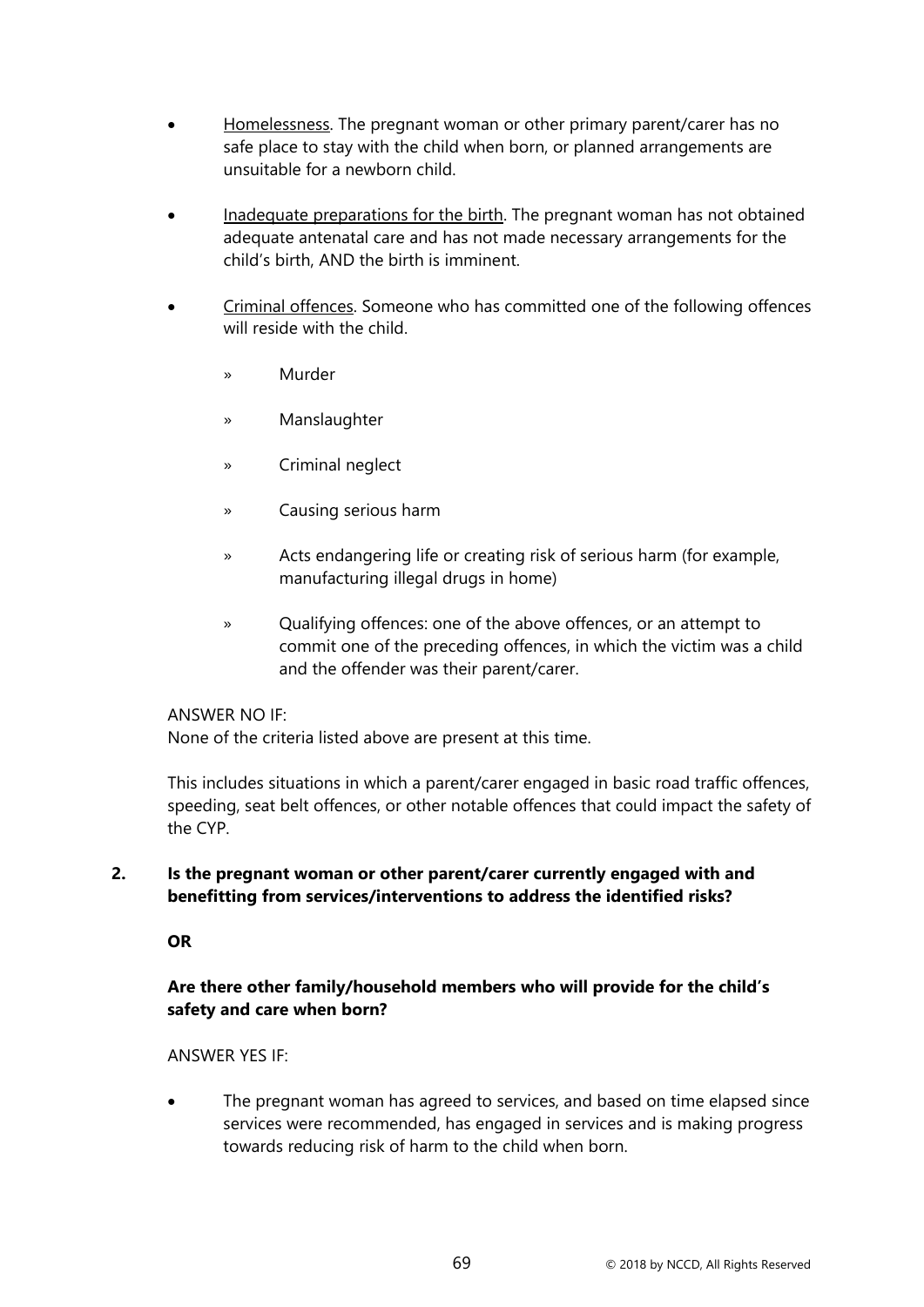OR

There is at least one other adult who will be living in the home with the newborn child who will be able to provide for the child's basic needs and protect the child from any concerns the other parent/carer may present.

## ANSWER NO IF:

The pregnant woman is not currently engaged in services or, having engaged in services, is still not making progress towards reducing risk of harm to the child when born.

AND

Birth mother would be the only parent/carer available to provide for the child when born, or all other adults in the household have current factors or would otherwise be unable/unwilling to provide safety or basic care for the child when born.

## **3. Have you or others tried unsuccessfully to engage the pregnant woman or other parent/carer in services/interventions to address risk?**

**OR**

## **Is the birth imminent, and the risks have not been addressed?**

ANSWER YES IF:

- You or another person have attempted to engage the pregnant woman or other parent/carer in services to address the risk, and they have refused to engage in the services/intervention; or, they indicated acceptance but after a reasonable period of time have not engaged in services.
- Birth is imminent, and any of the above current factors are present.

#### ANSWER NO IF:

• You or others have not yet attempted to engage the pregnant woman or other parent/carer in services or interventions.

#### AND

• Birth is not imminent.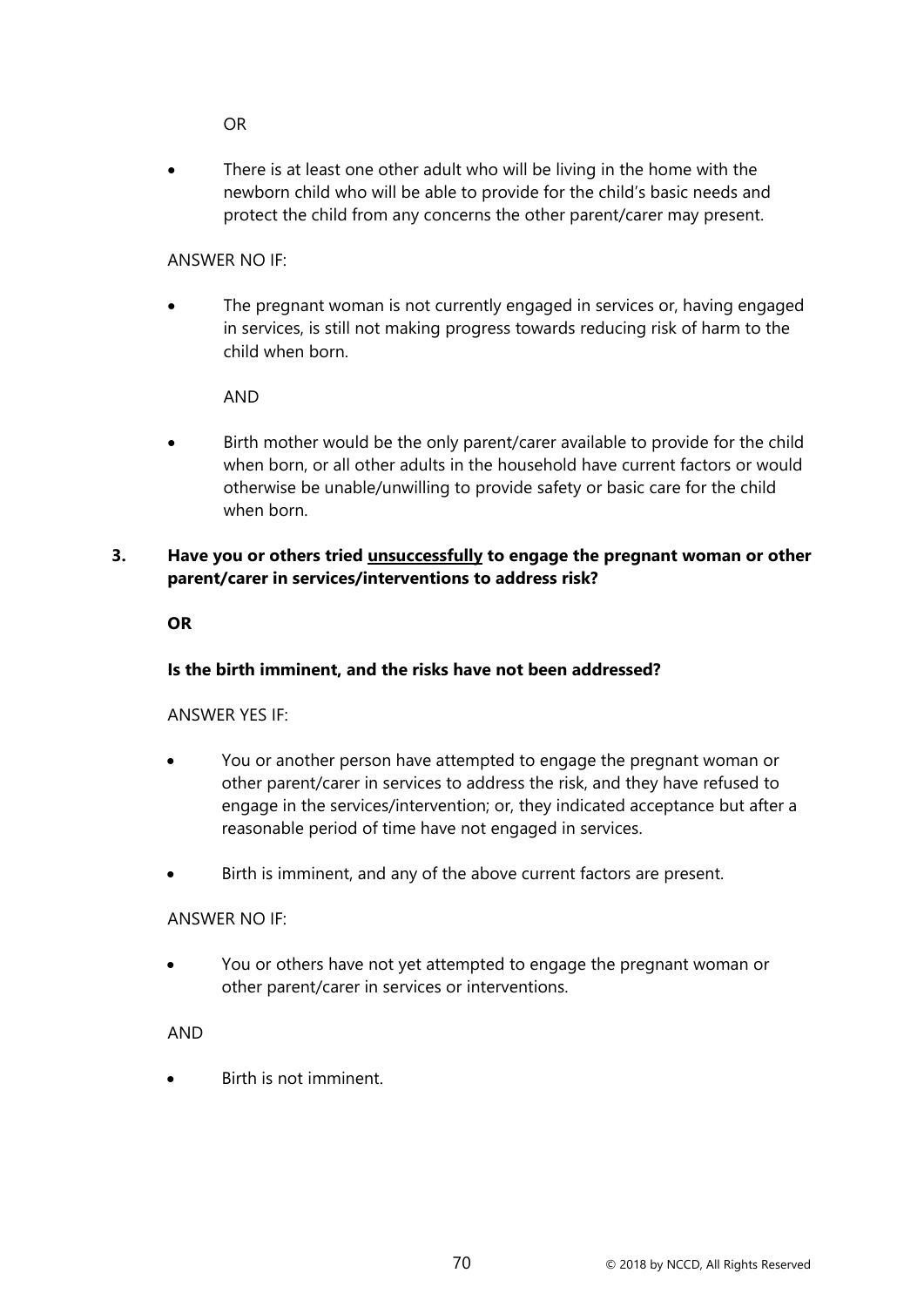**Appendix**

**Reporting a Suspicion That a CYP Is, or May Be, at Risk**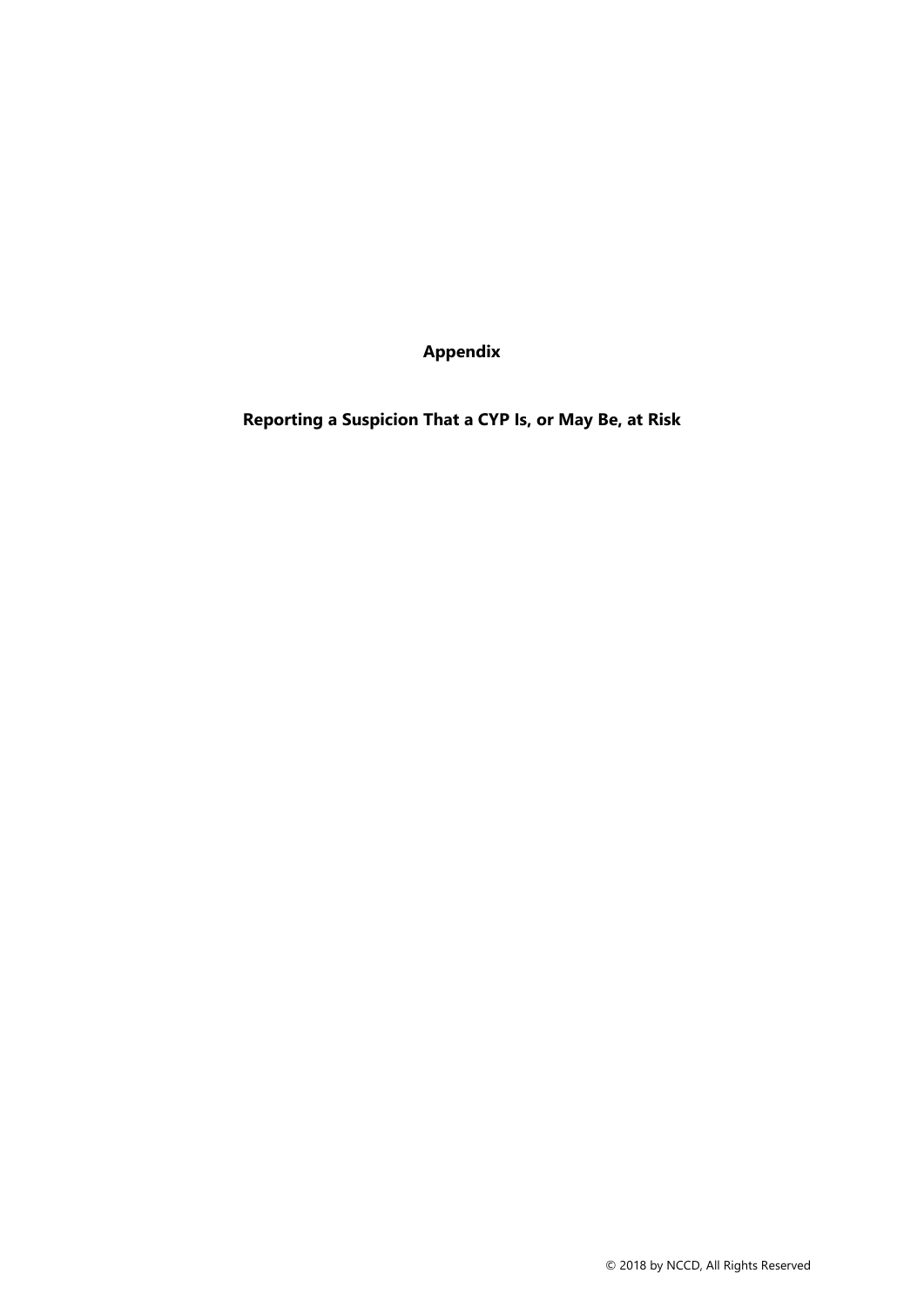## **REPORTING A SUSPICION THAT A CYP IS, OR MAY BE, AT RISK**

The main statutory provisions which create and describe the obligation to report a reasonable suspicion that a CYP is, or may be, at risk are set out below. The complete provisions are set out in the appendix to this guide.

#### **16—Interpretation**

(1) In this Act, unless the contrary intention appears *child or young person* means a person who is under 18 years of age;

## **17—Meaning of** *harm*

- (1) For the purposes of this Act, a reference to *harm* will be taken to be a reference to physical harm or psychological harm (whether caused by an act or omission) and, without limiting the generality of this subsection, includes such harm caused by sexual, physical, mental or emotional abuse or neglect.
- (2) In this section— *psychological harm* does not include emotional reactions such as distress, grief, fear or anger that are a response to the ordinary vicissitudes of life.

## **18—Meaning of** *at risk*

- (1) For the purposes of this Act, a child or young person will be taken to be *at risk* if—
	- (a) the child or young person has suffered harm (being harm of a kind against which a child or young person is ordinarily protected); or
	- (b) there is a likelihood that the child or young person will suffer harm (being harm of a kind against which a child or young person is ordinarily protected); or
	- (c) there is a likelihood that the child or young person will be removed from the State (whether by their parent or guardian or by some other person) for the purpose of—
		- (i) being subjected to a medical or other procedure that would be unlawful if performed in this State (including, to avoid doubt, female genital mutilation); or
		- (ii) taking part in a marriage ceremony (however described) that would be a void marriage, or would otherwise be an invalid marriage, under the *Marriage Act 1972* of the Commonwealth; or
		- (iii) enabling the child or young person to take part in an activity, or an action to be taken in respect of the child or young person, that would, if it occurred in this State, constitute an offence against the *Criminal Law Consolidation Act 1935* or the *Criminal Code* of the Commonwealth; or
	- (d) the parents or guardians of the child or young person—
		- (i) are unable or unwilling to care for the child or young person; or
		- (ii) have abandoned the child or young person, or cannot, after reasonable inquiry, be found; or
		- (iii) are dead; or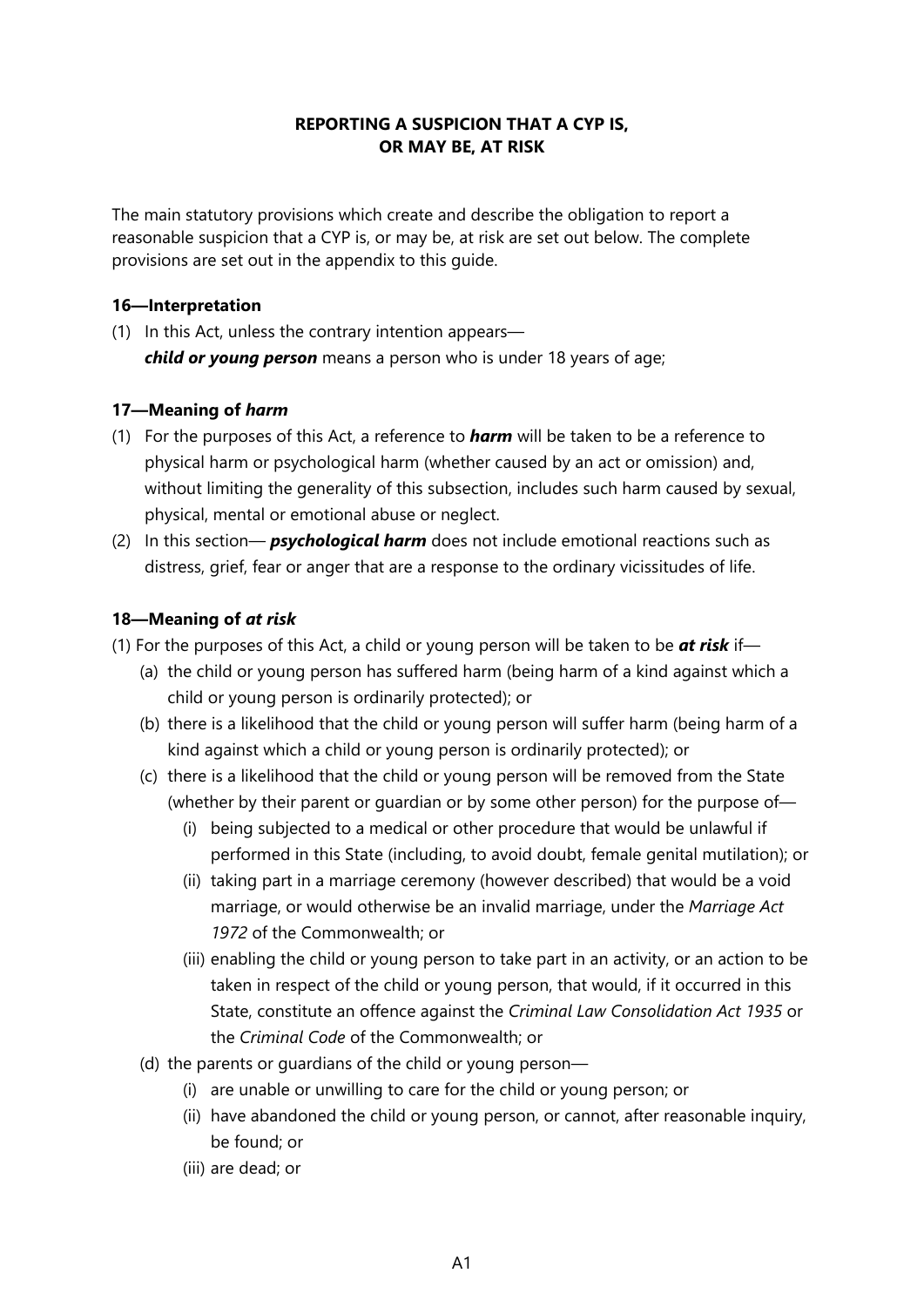- (e) the child or young person is of compulsory school age but has been persistently absent from school without satisfactory explanation of the absence; or
- (f) the child or young person is of no fixed address; or
- (g) any other circumstances of a kind prescribed by the regulations exist in relation to the child or young person.
- (2) It is immaterial for the purposes of this Act that any conduct referred to in subsection (1) took place wholly or partly outside this State.
- (3) In assessing whether there is a likelihood that a child or young person will suffer harm, regard must be had to not only the current circumstances of their care but also the history of their care and the likely cumulative effect on the child or young person of that history.
- (4) In this section— *female genital mutilation* means—
	- (a) clitoridectomy; or
	- (b) excision of any other part of the female genital organs; or
	- (c) a procedure to narrow or close the vaginal opening; or
	- (d) any other mutilation of the female genital organs,

but does not include a sexual reassignment procedure or a medical procedure that has a genuine therapeutic purpose; *sexual reassignment procedure* means a surgical procedure to give a female, or a person whose sex is ambivalent, genital characteristics, or ostensible genital characteristics, of a male.

(5) A medical procedure has a genuine therapeutic purpose only if directed at curing or alleviating a physiological disability or physical abnormality.

# **Part 1—Reporting of suspicion that child or young person may be at risk 30—Application of Part**

- (3) This Part applies to the following persons:
	- (a) prescribed health practitioners;
	- (b) police officers;
	- (c) community corrections officers under the *Correctional Services Act 1982*;
	- (d) social workers;
	- (e) ministers of religion;
	- (f) employees of, or volunteers in, an organisation formed for religious or spiritual purposes;
	- (g) teachers employed as such in a school (within the meaning of the *Education and Early Childhood Services (Registration and Standards) Act 2011*) or a pre-school or kindergarten;
	- (h) employees of, or volunteers in, an organisation that provides health, welfare, education, sporting or recreational, child care or residential services wholly or partly for children and young people, being a person who—
		- (i) provides such services directly to children and young people; or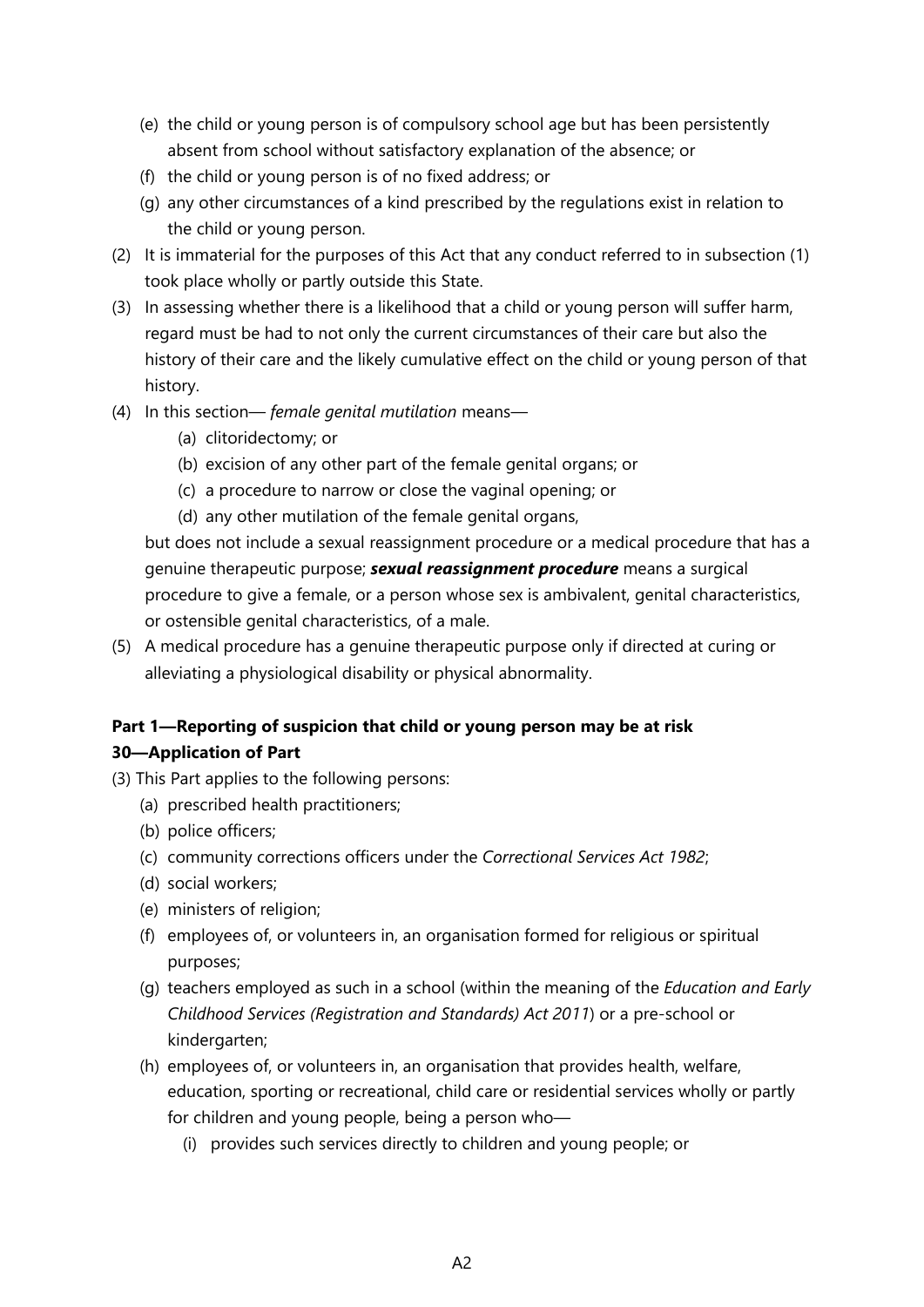- (ii) (ii) holds a management position in the organisation the duties of which include direct responsibility for, or direct supervision of, the provision of those services to children and young people;
- (i) any other person of a class prescribed by the regulations for the purposes of this subsection.

## **31—Reporting of suspicion that child or young person may be at risk**

(1) A person to whom this Part applies must, if—

- (a) the person suspects on reasonable grounds that a child or young person is, or may be, at risk; and
- (b) that suspicion was formed in the course of the person's employment,

report that suspicion, in accordance with subsection (4), as soon as is reasonably practicable after forming the suspicion.

Maximum penalty: \$10 000.

- (2) However, a person need not report a suspicion under subsection (1)—
	- (a) if the person believes on reasonable grounds that another person has reported the matter in accordance with that subsection; or
	- (b) if the person's suspicion was due solely to having been informed of the circumstances that gave rise to the suspicion by a police officer or child protection officer acting in the course of their official duties; or
	- (c) in any other circumstances prescribed by the regulations for the purposes of this subsection.
- (3) A person to whom this Part applies may (but need not), if—
	- (a) the person suspects on reasonable grounds that the physical or psychological development of an unborn child is at risk (whether due to an act or omission of the mother or otherwise); and
	- (b) that suspicion was formed in the course of the person's employment,
	- (c) report that suspicion in accordance with subsection (4).
- (4) A person reports a suspicion under this section by doing 1 or more of the following:
	- (a) making a telephone notification to a telephone number determined by the Minister for the purposes of this subsection;

## **Note—**

This telephone line is currently known as the *Child Abuse Report Line* or *CARL*.

- (b) making an electronic notification on an electronic reporting system determined by the Minister for the purposes of this subsection;
- (c) by reporting their suspicion to a person of a class, or occupying a position of a class, specified by the Minister by notice in the Gazette;
- (d) reporting their suspicion in any other manner set out in the regulations for the purposes of this paragraph,